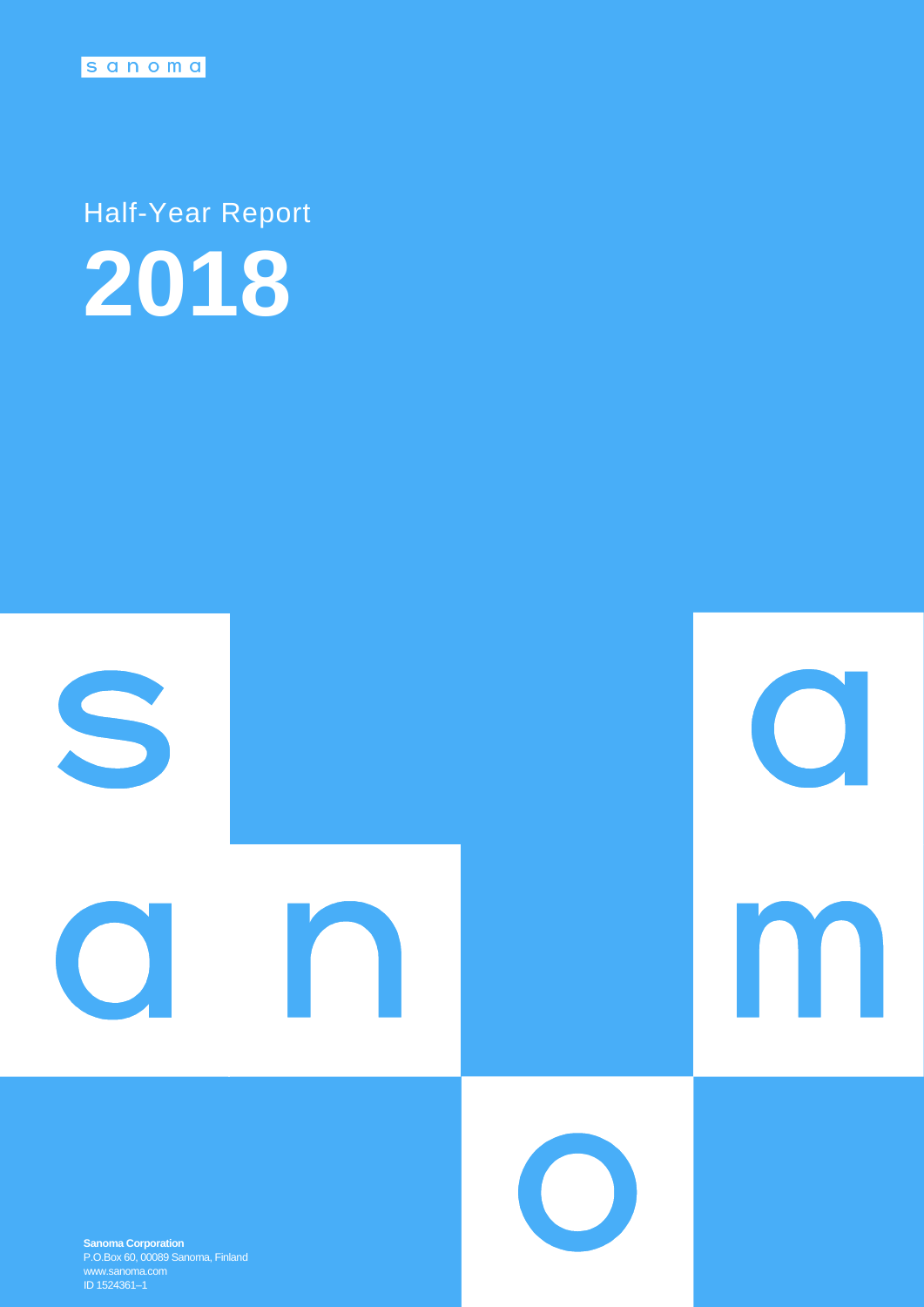### SANOMA CORPORATION, HALF-YEAR REPORT 1 JANUARY–30 JUNE 2018

# **Good performance in the second quarter supported by phasing of business in Learning**

## **SOLID FIRST HALF OF THE YEAR**

### **Q2 2018**

- Net sales amounted to EUR 363 million (2017: 418; adjusted 359) and were supported by Learning, where the traditional spring orders shifting from the beginning of the year were received during the quarter. Net sales development adjusted for all structural changes was -1% (2017: -2%).
- Operational EBIT improved to EUR 80 million (2017: 76; adjusted 73) mainly due to net sales growth in Learning. Corresponding margin was 22.0% (2017: 18.1%; adjusted 20.3%).
- EBIT was EUR 71 million (2017: 72; adjusted 69).
- Operational EPS was EUR 0.33 (2017: 0.30; adjusted 0.29).
- **EPS was EUR 0.28 (2017: 0.28; adjusted 0.27).**
- Cash flow from operations was EUR 9 million (2017: 5; adjusted 3) and capital expenditure was EUR 7 million (2017: 9; adjusted 8).
- Divestment of Belgian women's magazine portfolio, reported as discontinued operations, was completed on 29 June.

### **H1 2018**

- Net sales were EUR 624 million (2017: 748; adjusted 641). Net sales development adjusted for all structural changes was -3% (2017: -2%)
- Operational EBIT decreased to EUR 88 million (2017: 91; adjusted 93) mainly due to one-off corrections included in Media Finland's earnings in H1 2017. Corresponding margin was 14.1% (2017: 12.1%; adjusted 14.5%).
- EBIT was EUR 79 million (2017: -340; adjusted 86).
- Operational EPS was EUR 0.35 (2017: 0.34; adjusted 0.35).
- **EPS was EUR 0.30 (2017: -1.46; adjusted 0.32).**
- Cash flow from operations was EUR -29 million (2017: -37; adjusted -38) and capital expenditure was EUR 14 million (2017: 17; adjusted 15).
- On 7 March Sanoma announced the acquisition of the festival and event business of N.C.D. Production in Finland. Net sales of the acquired business in 2017 were approx. EUR 20 million. The transaction was closed on 18 April.

## **Outlook (unchanged)**

In 2018, Sanoma expects that the Group's consolidated net sales adjusted for structural changes will be slightly below 2017, and operational EBIT margin will be around 14%.

The outlook is based on an assumption of the consumer confidence and advertising markets in the Netherlands and Finland being in line with that of 2017.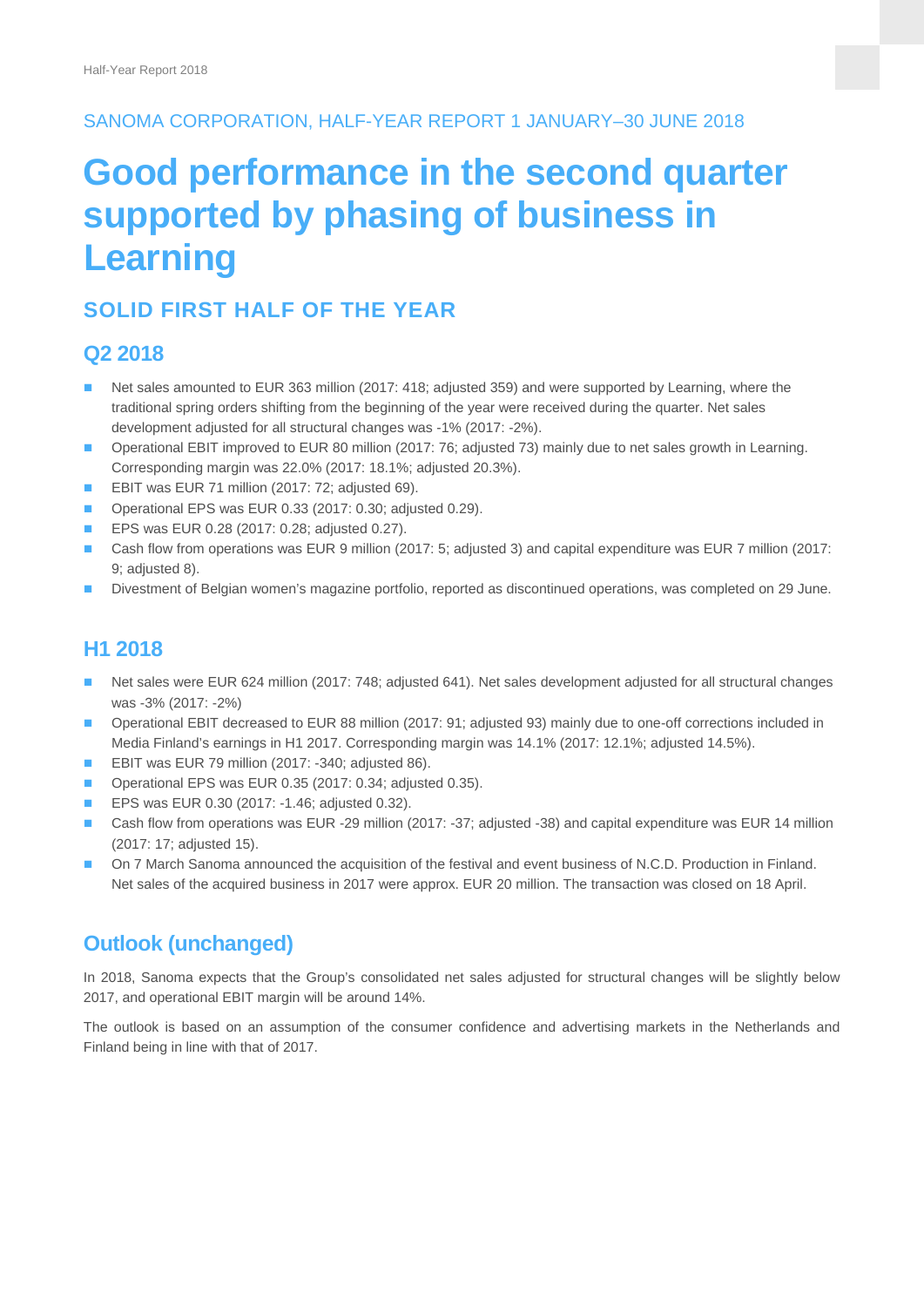#### **Discontinued operations**

On 16 January 2018, Sanoma announced the intention to divest its Belgian women's magazine portfolio. The divested business was consequently classified as Discontinued operations in 2017 financial reporting. All key indicators and income statement related figures presented in this report, including corresponding figures in 2017, cover Continuing operations only unless otherwise stated. The divestment was completed on 29 June 2018. More information on the Discontinued operations' financial performance is available on p. 35.

#### **Name of Media BeNe changed to Media Netherlands**

Following the closing of the divestment of Belgian women's magazine portfolio, Sanoma has changed the name of its Media BeNe to Media Netherlands. The new name is used starting from this report.

#### **Impact of the SBS transaction – Adjusted KPIs for 2017**

Sanoma divested the Dutch TV operations of SBS on 19 July 2017. SBS was consolidated in Sanoma's income statement until 30 June 2017 as part of Media Netherlands. To enhance comparability between the reporting periods, certain comparable adjusted key figures for 2017 for the Group and for Media Netherlands are presented in this report. The comparable adjusted figures fully exclude the divested operations of SBS and include 100% of Veronica Uitgeverij and are named as "adjusted".

#### **IFRS 15 restatement**

Sanoma has adopted the new IFRS 15 Revenue from Contracts with Customers as of 1 January 2018 and prepares its financial reports according to the new standard starting from Q1 2018. IFRS 15 impacts the timing of recognizing revenue and cost. The impact of the new standard on Sanoma Group's annual net sales is considered insignificant, although the phasing over individual quarters will be affected, especially in Learning. All annual and quarterly financial figures presented in this report have been restated to account for the changes. Adoption of IFRS 15 has no impact on Sanoma's Outlook for 2018 or its long-term financial targets.

More information on the transition to the IFRS 15 standard and its impacts on Sanoma is available in the Accounting policies, p. 24.

#### **Alternative performance measures**

Sanoma presents certain financial performance measures (alternative performance measures or APMs) on a non-IFRS basis. The APMs exclude certain non-operational or non-cash valuation items affecting comparability (IACs) and are provided to reflect the underlying business performance and to enhance comparability from period to period. APMs should not be considered as a substitute for measures of performance in accordance with IFRS.

Sanoma has included Operational EBITDA as a new APM in its financial reporting starting from Q1 2018. As depreciation, amortization, impairments and IACs are excluded from the Operational EBITDA it is considered to complement other performance measures and provide valuable information to investors.

More information is available at Sanoma.com. Reconciliations are presented on p. 20 in this report. Definitions of key IFRS indicators and APMs are presented on p. 37.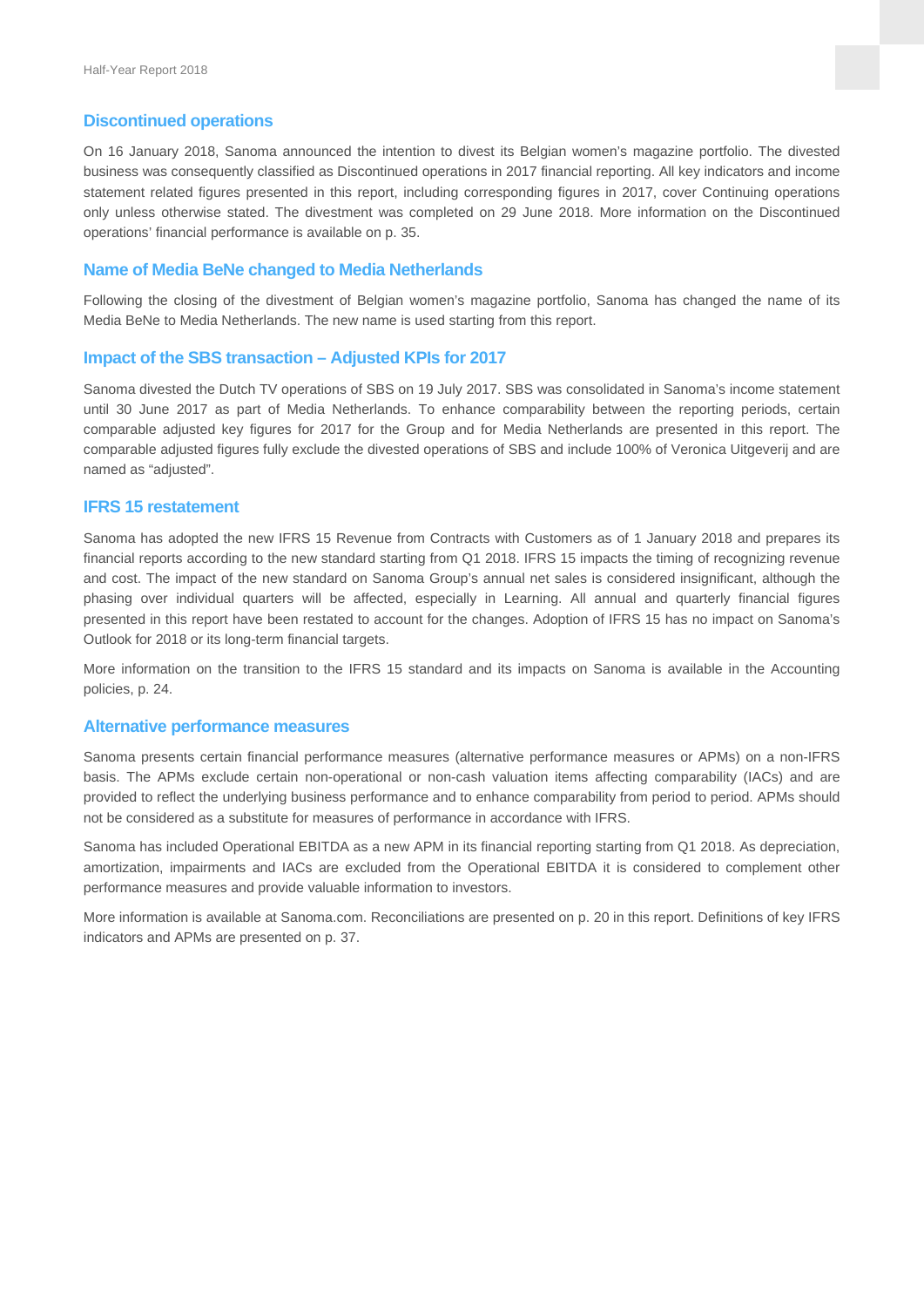### **Key indicators \***

| <b>EUR million</b>                                                         | Q2 2018 | Q2 2017<br>adjusted | <b>Change</b> | H1 2018 | H1 2017<br>adjusted | <b>Change</b> | FY 2017<br>adjusted |
|----------------------------------------------------------------------------|---------|---------------------|---------------|---------|---------------------|---------------|---------------------|
| Net sales                                                                  | 362.9   | 359.3               | 1%            | 624.5   | 641.5               | $-3%$         | 1,328.0             |
| <b>Operational EBITDA</b>                                                  | 112.5   | 105.8               | 6%            | 156.9   | 163.7               | $-4%$         | 328.5               |
| margin                                                                     | 31.0%   | 29.4%               |               | 25.1%   | 25.5%               |               | 24.7%               |
| <b>Operational EBIT</b>                                                    | 79.8    | 72.8                | 10%           | 88.0    | 93.2                | $-6%$         | 179.0               |
| margin                                                                     | 22.0%   | 20.3%               |               | 14.1%   | 14.5%               |               | 13.5 %              |
| <b>EBIT</b>                                                                | 70.6    | 68.7                | 3%            | 79.0    | 86.4                | $-9%$         | 186.4               |
| Result for the period **                                                   | 68.0    | 46.8                | 45%           | 62.9    | 55.2                | 14%           | 126.8               |
|                                                                            |         |                     |               |         |                     |               |                     |
| Cash flow from operations **                                               | 8.6     | 2.6                 | 228%          | $-28.6$ | $-37.7$             | 24%           | 140.9               |
| Capital expenditure ** ' ***                                               | 7.0     | 8.3                 | $-16%$        | 14.2    | 15.0                | $-5%$         | 34.7                |
| Cash flow from operations less<br>capital expenditure **                   | 1.6     | $-5.7$              | 128%          | $-42.8$ | $-52.7$             | 19%           | 106.2               |
|                                                                            |         |                     |               |         |                     |               |                     |
| Equity ratio **                                                            |         |                     |               | 36.6%   | 28.8%               |               | 38.2%               |
| Net debt **                                                                |         |                     |               | 472.8   | 846.7               |               | 391.8               |
| Net debt / Adj. EBITDA **                                                  |         |                     |               | 2.1     | 3.6                 |               | 1.7                 |
|                                                                            |         |                     |               |         |                     |               |                     |
| Average number of employees (FTE)                                          |         |                     |               | 4,420   | 4,632               | $-5%$         | 4,562               |
|                                                                            |         |                     |               |         |                     |               |                     |
| Operational EPS, EUR, continuing<br>operations                             | 0.33    | 0.29                | 16%           | 0.35    | 0.35                | 2%            | 0.71                |
| Operational EPS, EUR **                                                    | 0.34    | 0.30                | 11%           | 0.36    | 0.36                | $0\%$         | 0.74                |
|                                                                            | 0.28    | 0.27                | 3%            | 0.30    | 0.32                | $-6%$         | 0.76                |
| EPS, EUR, continuing operations<br>EPS, EUR **                             | 0.41    | 0.29                | 44%           | 0.38    | 0.33                | 13%           | 0.77                |
| Cash flow from operations per share,                                       |         |                     |               |         |                     |               |                     |
| EUR **                                                                     | 0.05    | 0.02                | 227%          | $-0.18$ | $-0.23$             | 25%           | 0.87                |
| Cash flow from operations less<br>capital expenditure per share,<br>EUR ** | 0.01    | $-0.04$             | 128%          | $-0.26$ | $-0.32$             | 19%           | 0.65                |

\* 2017 figures have been restated due to a change in IFRS 15 and were originally published on 27 March 2018. More information on the restatement is available in Accounting policies on p. 24.

\*\* Including continuing and discontinued operations. Equity ratio, net debt and net debt / Adj. EBITDA not adjusted for the SBS divestment.

\*\*\* Earlier capital expenditure was presented on an accrual basis.

Key indicators with non-adjusted figures for the comparison periods in 2017, which include the divested Dutch TV operations of SBS, are available on p. 18.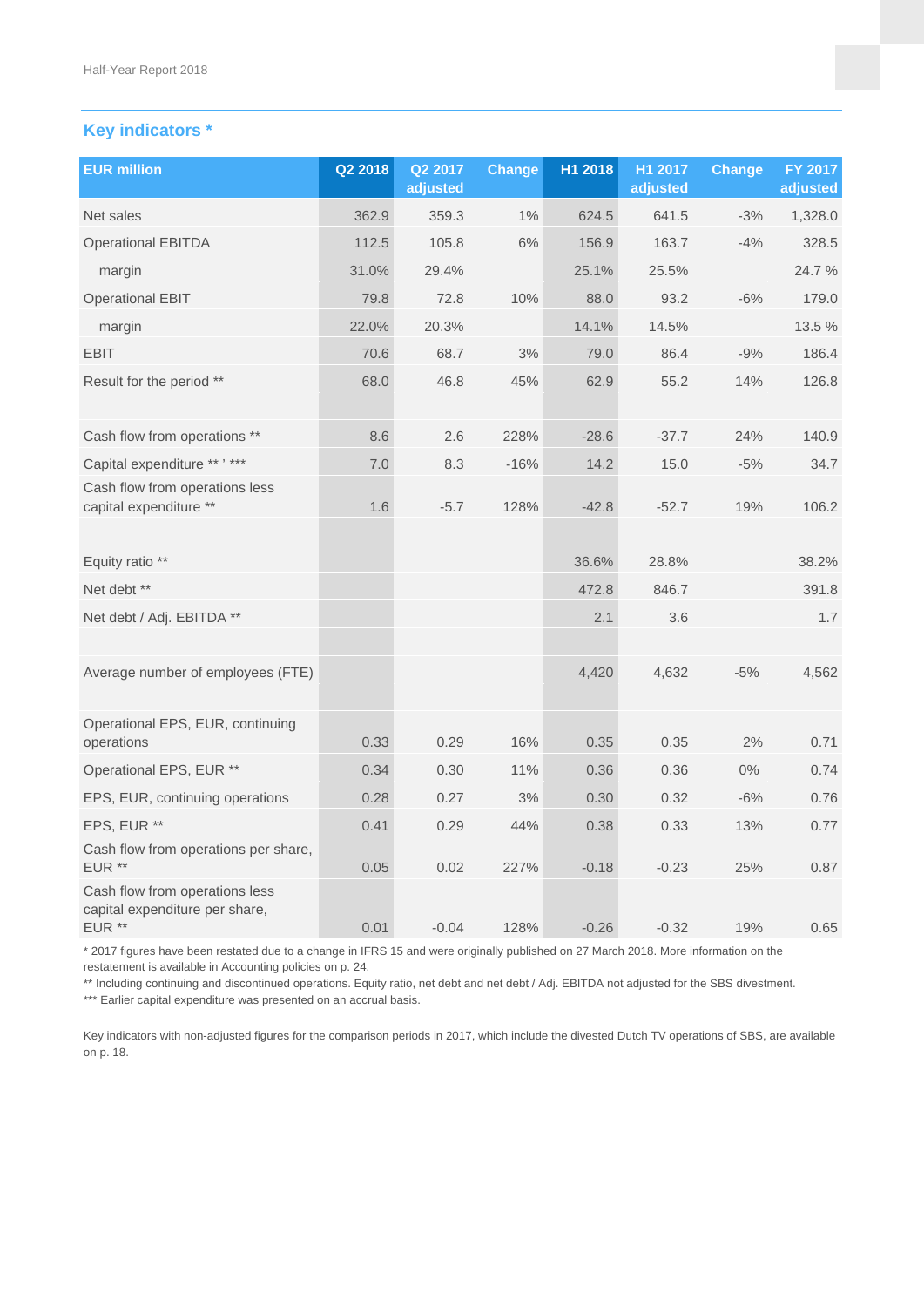## **President and CEO Susan Duinhoven:**

"The second quarter was good for Sanoma with a satisfactory momentum in all our businesses. Especially the Learning business performed well and its net sales and earnings grew. In the Netherlands, we received the traditional spring orders that had been shifted from the first quarter, while in Belgium and Finland second quarter performance was boosted by orders coming in already in June instead of July-August. Overall, we are pleased with the performance of the Learning business. For the full year comparison, one should keep in mind the exceptionally strong market growth with two simultaneous curriculum reforms in Poland in H2 2017, which is not going to be repeated this year.

In the second quarter, our operational EBIT improved significantly thanks to net sales growth in Learning. Declining underlying net sales have had an adverse impact on Media Finland's profitability throughout the first half of the year. Compared to earlier years, this year we expect our performance in Finland to be weighted more towards the second half of the year due to e.g. ending of the Liiga contract (no write-off in Q3), the acquisition of the festival and events business N.C.D. Production and certain marketing and development investments made in Q4 2017. Even with lower net sales, Media Netherlands maintained its profitability thanks to the actions we have taken to reduce the complexity and adjust the scale of our operations after last year's divestments.

We made good progress on our long-term strategy of selective growth through M&A during the quarter. The acquisition of N.C.D. Production and increase of ownership in the Finnish News Agency (STT) were completed in Finland. In the Netherlands, we increased our ownership in the data-driven marketing and cashback service Scoupy to 95%. Lastly, the sale of the Belgian women's magazine portfolio was completed according to plan at the end of the second quarter. All transaction costs are now included in earnings, while the restructuring costs will be paid, and the majority of the cash consideration received, during the coming quarters.

In Learning, we have started an internal business transformation programme called "High Five" to harmonise processes and capture synergies in all parts of the value chain across our operating countries and to create lean and efficient operations for future growth. We will be investing modestly in systems and management support during the coming months with a relatively short pay-back.

During the second half of 2018, we continue to focus on our long-term strategy. We will focus on our customers as well as on improving our profitability and cash flow for increasing dividends. In addition, we aim as well as for selective growth through M&A with equity ratio and leverage within long-term targets. Our FY 2018 outlook remains unchanged and we are comfortable with the development in the first half of the year."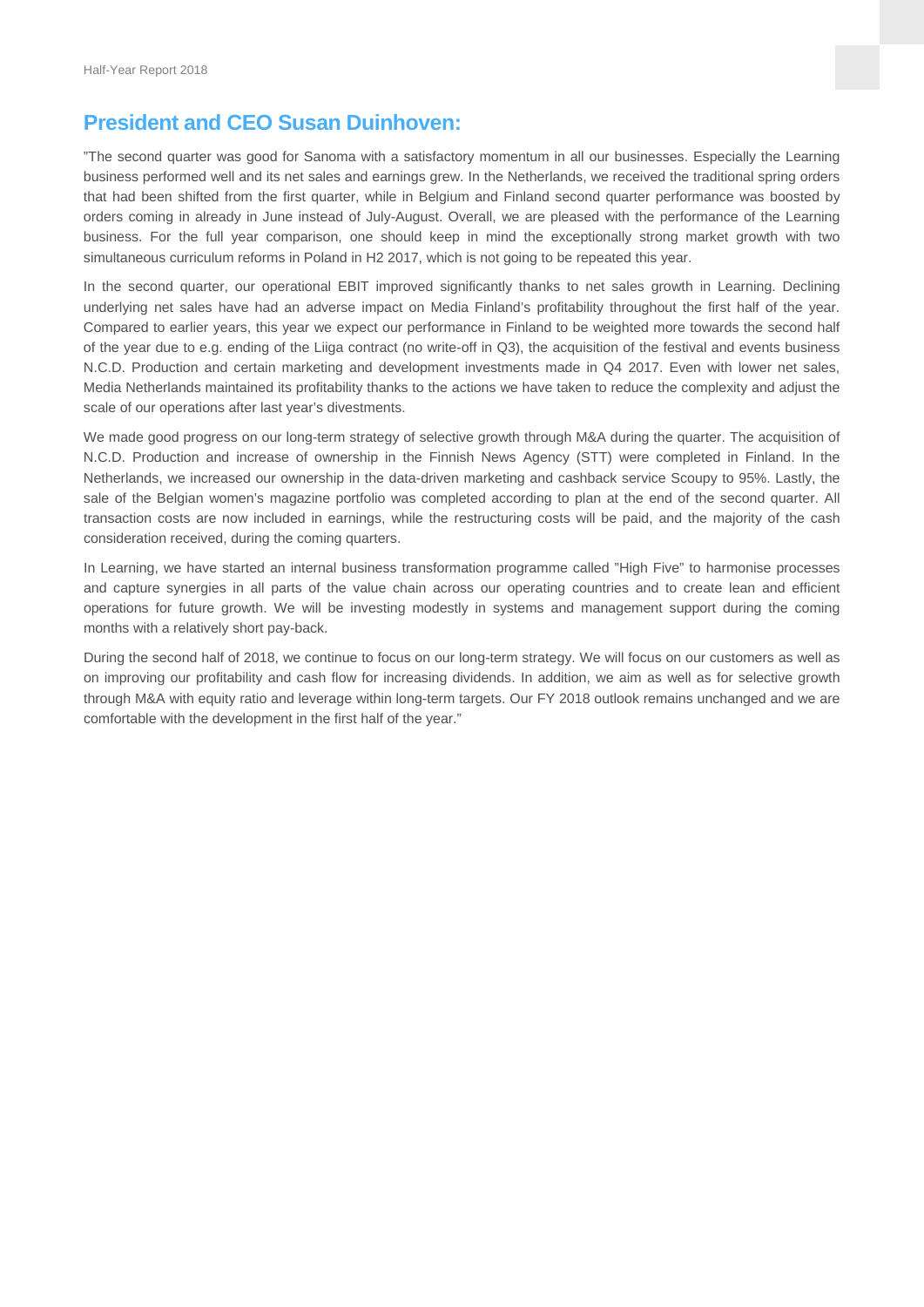## **Financial review Q2 2018**

Net sales were EUR 363 million (2017: 418; adjusted 359). Net sales of Learning grew driven by the Netherlands, where the traditional spring orders shifting from the beginning of the year were received during the second quarter. The acquisition of the festival and events business of N.C.D. Production in March 2018 had a positive impact on Media Finland's net sales. Underlying net sales of Media Finland and Media Netherlands declined slightly due to continued soft advertising sales. Net sales development adjusted for all structural changes was -1% (2017: -2%).

#### **Net sales by SBU**

| <b>EUR million</b> | Q2 2018 | Q2 2017<br>adjusted | <b>Change</b> | Q2 2017 |
|--------------------|---------|---------------------|---------------|---------|
| Media Finland      | 146.2   | 144.5               | 1%            | 144.5   |
| Media Netherlands  | 108.4   | 116.9               | $-7%$         | 176.1   |
| Learning           | 108.3   | 97.9                | 11%           | 97.9    |
| Other operations   | $-0.1$  | $-0.1$              | 11%           | $-0.1$  |
| <b>Group total</b> | 362.9   | 359.3               | 1%            | 418.5   |

Operational EBITDA amounted to EUR 113 million (2017: 142; adjusted 106). Operational EBIT improved to EUR 80 million (2017: 76; adjusted 73), corresponding to a margin of 22.0% (2017:18.1%; adjusted 20.3%). The increase was attributable to net sales growth in the Learning, whereas earnings of Media Finland and Media Netherlands declined.

#### **Operational EBIT by SBU**

| <b>EUR million</b> | Q2 2018 | Q2 2017<br>adjusted | Change | Q2 2017 |
|--------------------|---------|---------------------|--------|---------|
| Media Finland      | 18.6    | 22.4                | $-17%$ | 22.4    |
| Media Netherlands  | 19.5    | 20.8                | $-6%$  | 23.7    |
| Learning           | 43.7    | 31.9                | 37%    | 31.9    |
| Other operations   | $-1.9$  | $-2.4$              | 20%    | $-2.4$  |
| <b>Group total</b> | 79.8    | 72.8                | 10%    | 75.7    |

EBIT was EUR 71 million (2017: 72; adjusted 69) and included EUR -9 million (2017: -4; adjusted -4) net of IACs. The restructuring expenses included in the IACs consist mainly of a provision related to an onerous rental contract of vacated office space in Belgium and expenses related to the ongoing business transformation programme "High Five" in Learning. The capital gain relates to the divestment of Sanoma Baltics in April 2017.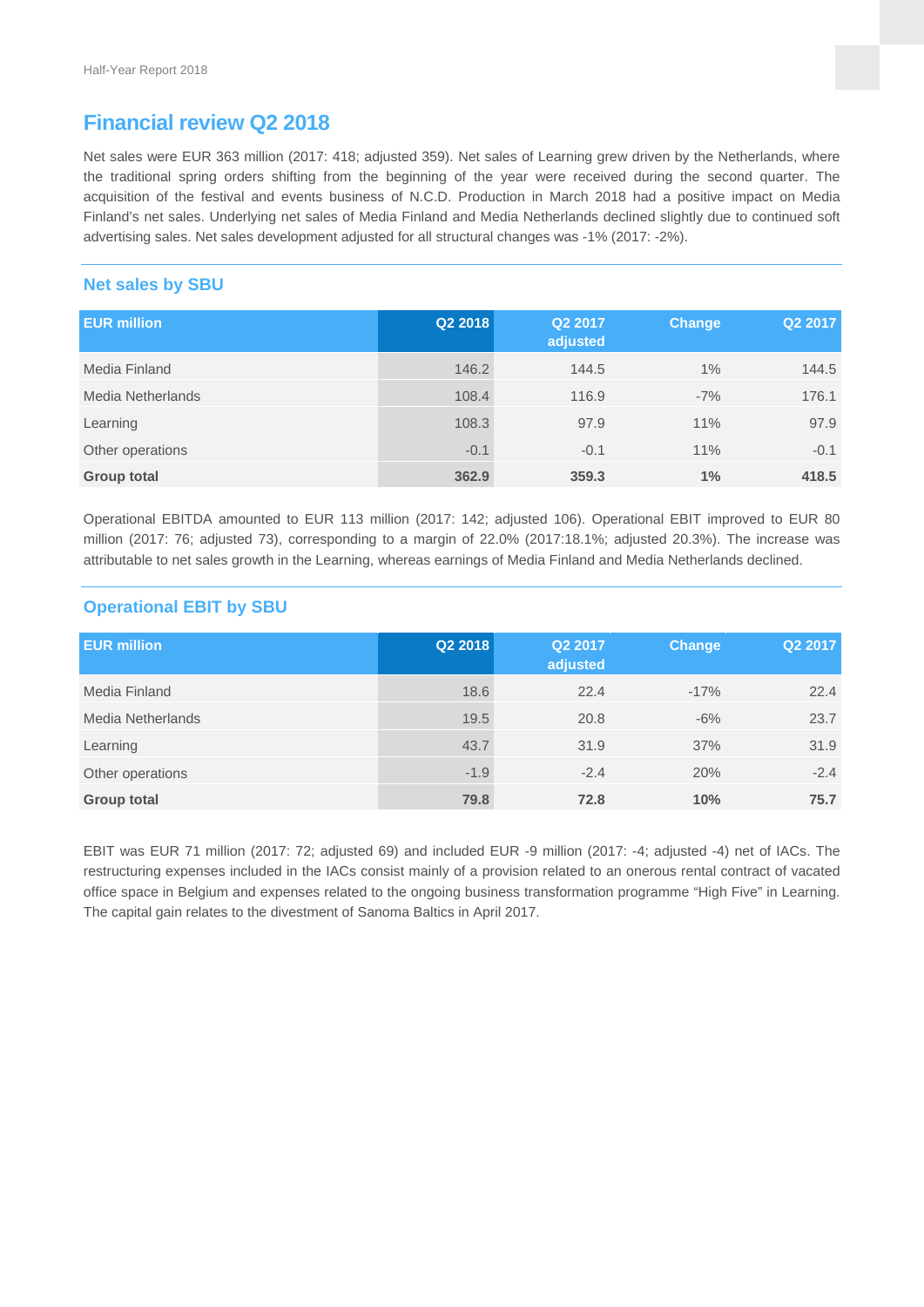#### **Items affecting comparability (IACs) and reconciliation of operational EBIT**

| <b>EUR million</b>                  | Q2 2018 | Q2 2017 |
|-------------------------------------|---------|---------|
| <b>EBIT</b>                         | 70.6    | 71.8    |
| Items affecting comparability       |         |         |
| Restructuring expenses              | $-12.5$ | $-5.4$  |
| Impairments                         |         | $-7.8$  |
| Capital gains / losses              | 3.3     | 9.3     |
| Items affecting comparability total | $-9.2$  | $-3.9$  |
| <b>Operational EBIT</b>             | 79.8    | 75.7    |

A detailed reconciliation on SBU level is presented on p. 20.

Net financial items totalled EUR -6 million (2017: -5) and included a revaluation related to the increase of ownership in Scoupy in June 2018.

Result before taxes amounted to EUR 65 million (2017: 68). Income taxes were EUR 18 million (2017: 21). Result for the period was EUR 46 million (2017: 47) and including Discontinued operations EUR 68 million (2017: 49).

Operational earnings per share were EUR 0.33 (2017: 0.30; adjusted 0.29). Earnings per share were EUR 0.28 (2017:0.28; adjusted 0.27) and including Discontinued operations EUR 0.41 (2017:0.30; adjusted 0.29).

### **Financial review H1 2018**

Net sales declined to EUR 624 million (2017: 748; adjusted 641) as a result of somewhat negative sales development in both media businesses, which in the Netherlands was partially due to the divestment of the comparison site Kieskeurig.nl. Net sales were stable in Learning. Net sales development adjusted for all structural changes was -3% (2017: -2%).

## **EUR million H1 2018 H1 2017 adjusted Change H1 2017**  Media Finland 283.2 288.7 -2% 288.7 Media Netherlands 204.2 218.8 -7% 325.6 Learning 137.2 134.2 2% 134.2 Other operations -0.2 -0.2 -28% -0.2 **Group total 624.5 641.5 -3% 748.3**

#### **Net sales by SBU**

Operational EBITDA declined to EUR 157 million (2017: 228; adjusted 164). Operational EBIT decreased to EUR 88 million (2017: 91; adjusted 93), corresponding to a margin of 14.1% (2017: 12.1%; adjusted 14.5%). Earnings improved in Learning, were stable in Media Netherlands and declined in Media Finland. In H1 2017, operational EBIT of Media Finland includes one-off corrections of EUR 4 million related to changes in accounting estimates.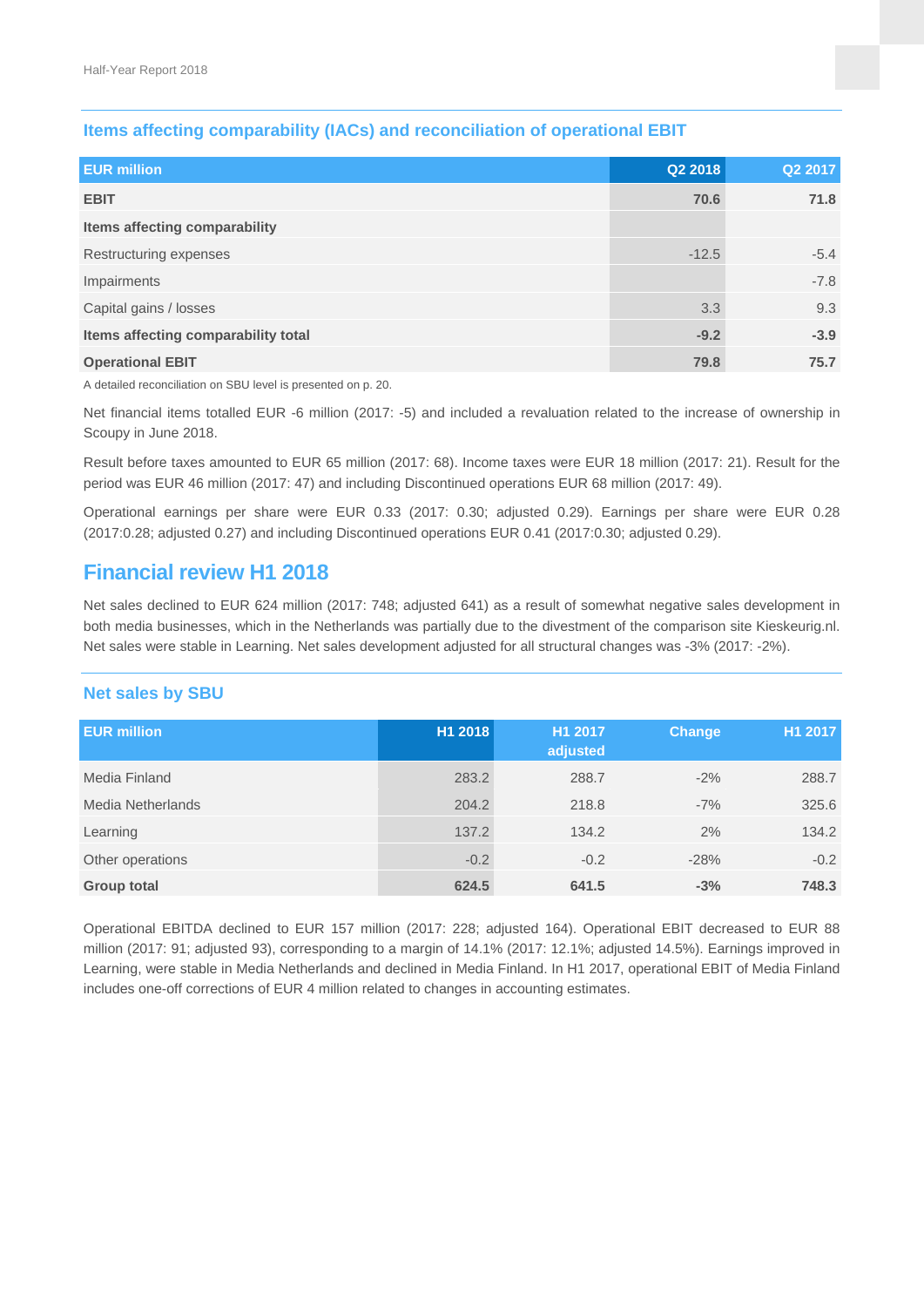#### **Operational EBIT by SBU**

| <b>EUR million</b> | H1 2018 | H1 2017<br>adjusted | <b>Change</b> | H1 2017 |
|--------------------|---------|---------------------|---------------|---------|
| Media Finland      | 31.6    | 41.5                | $-24%$        | 41.5    |
| Media Netherlands  | 34.3    | 35.0                | $-2%$         | 32.6    |
| Learning           | 25.6    | 21.0                | 22%           | 21.0    |
| Other operations   | $-3.6$  | $-4.3$              | 16%           | $-4.3$  |
| <b>Group total</b> | 88.0    | 93.2                | $-6%$         | 90.8    |

EBIT was EUR 79 million (2017: -340; adjusted 86) and included EUR -9 million (2017: -431; adjusted -7) net of IACs. The restructuring expenses included in the IACs consist mainly of a provision related to an onerous rental contract of vacated office space in Belgium and expenses related to the ongoing business transformation programme "High Five" in Learning. The capital gain relates to the divestment of Sanoma Baltics in April 2017.

#### **Items affecting comparability (IACs) and reconciliation of operational EBIT**

| <b>EUR million</b>                  | H1 2018 | H1 2017  |
|-------------------------------------|---------|----------|
| <b>EBIT</b>                         | 79.0    | $-340.4$ |
| Items affecting comparability       |         |          |
| Restructuring expenses              | $-12.3$ | $-9.0$   |
| Impairments                         |         | $-7.8$   |
| Capital gains / losses              | 3.3     | $-414.4$ |
| Items affecting comparability total | $-9.0$  | $-431.2$ |
| <b>Operational EBIT</b>             | 88.0    | 90.8     |

A detailed reconciliation on SBU level is presented on p. 20.

Net financial items totalled EUR -9 million (2017: -11). The improvement was due to the significant decrease of interestbearing liabilities.

Result before taxes amounted to EUR 70 million (2017: -350). Income taxes were EUR 20 million (2017: 23). Result for the period was EUR 50 million (2017: -373) and including Discontinued operations EUR 63 million (2017: -371).

Operational earnings per share were EUR 0.35 (2017: 0.34; adjusted 0.35). Earnings per share were EUR 0.30 (2017: -1.46; adjusted 0.32) and including Discontinued operations EUR 0.38 (2017: -1.44; adjusted 0.33).

## **Financial position and cash flow**

At the end of June 2018, the consolidated balance sheet totalled EUR 1,671 million (2017: 2,204). The decrease is mainly attributable to the divestment of the SBS TV operations.

Interest-bearing net debt amounted to EUR 473 million (2017: 847). At the end of June 2018, net debt to adjusted EBITDA ratio was 2.1 (2017: 3.6), below the Group's long-term target level (< 2.5).

Equity totalled EUR 559 million (2017: 594). Equity ratio was 36.6% (2017: 28.8%).

In January–June 2018, the Group's cash flow from operations was EUR -29 million (2017: -37). Lower net financial expenses paid had a positive impact on cash flow. Taxes paid were higher and were mostly related to the real estate sale in Helsinki in Q4 2017. Capital expenditure was EUR 14 million (2017: 17). Cash flow from operations less capital expenditure was EUR -43 million (2017: -54) and EUR -0.26 per share (2017: -0.33).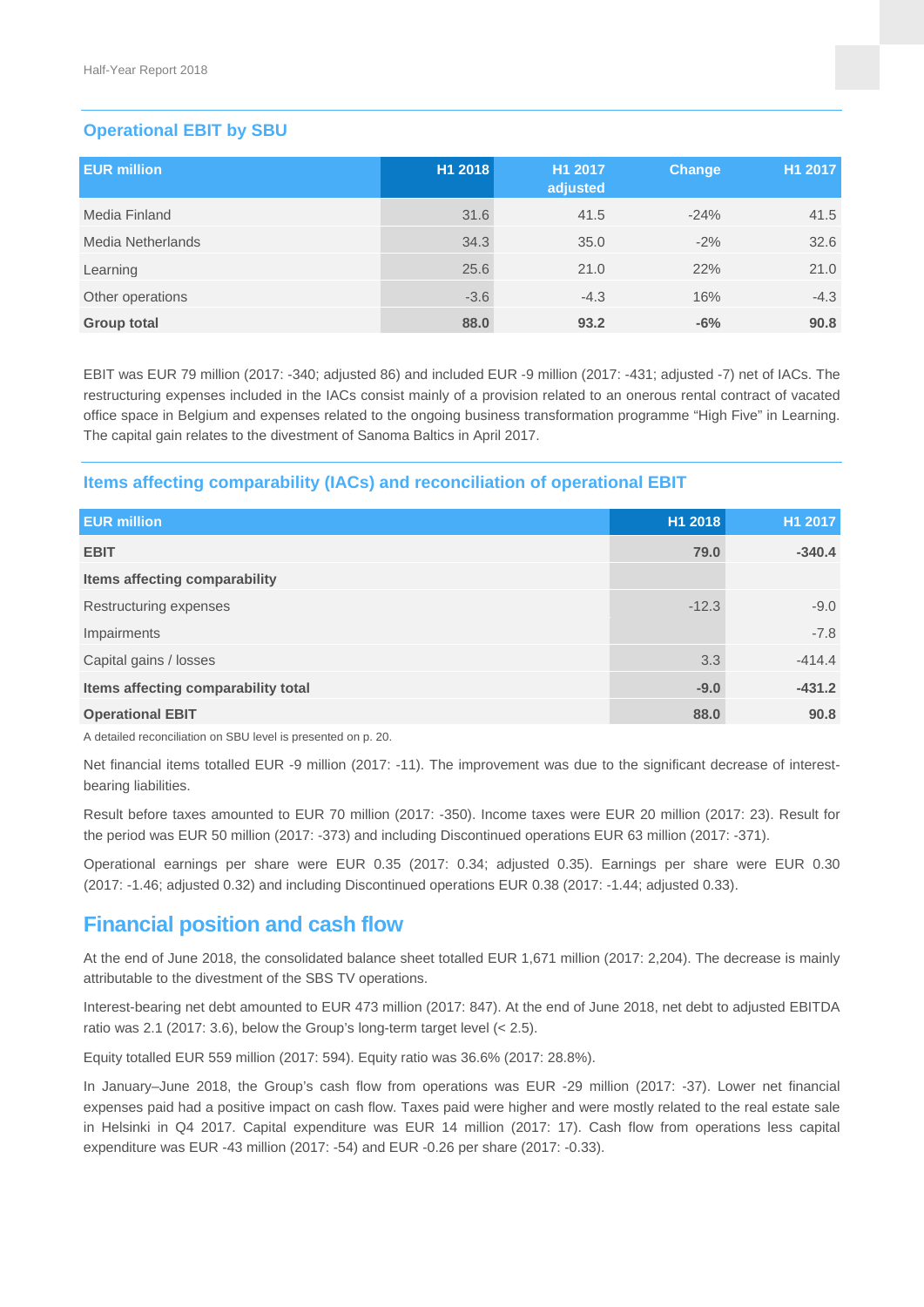## **Acquisitions and divestments**

On 16 January 2018, Sanoma announced an intention to divest its Belgian women's magazine portfolio to Roularta Media Group. Enterprise value of the divested assets is EUR 34 million. Net sales were EUR 81 million and operational EBIT EUR 7 million (EBIT margin 8.1%) in 2017. The divested business is classified as Discontinued operations in Sanoma's financial reporting. The divestment was completed on 29 June 2018. Restructuring costs, capital gains and similar one-off items related to the transaction amounted to a net EBIT gain of EUR 12 million and were booked as IACs into the Discontinued operations' net result for H1 2018 (detailed reconciliation on p.20). In addition, a provision of EUR -11 million related to an onerous rental contract of vacated office space was booked as IACs in the continuing operations' Q2 2018 result. More information on the Discontinued operations' financial performance is available on p. 35.

On 7 March 2018, Sanoma announced that it has entered into an agreement to acquire the festival and event business of N.C.D. Production Ltd. and its group companies. Net sales of the acquired operations were approx. EUR 20 million in 2017. The acquired operations have been moved into a newly established company, of which Sanoma holds 60% and the previous owner of N.C.D. Production the remainder. The transaction was completed on 18 April 2018 and the acquired business is reported as part of Media Finland as of Q2 2018.

On 26 June 2018, Sanoma announced that it has increased its ownership in the Dutch data-driven marketing and cashback service Scoupy from 72% to 95%. Net sales of Scoupy were approx. EUR 7 million in 2017. The founding partners of Scoupy continue to hold the remaining 5% of the company. They also continue to work in a non-executive capacity with Scoupy with a focus on further developing the business. Scoupy will continue to be reported as part of Media Netherlands.

On 27 June 2018, Sanoma announced that it has increased its ownership in the Finnish News Agency (STT) from 33% to 75% by acquiring Alma Media's and TS Group's shares in STT. Net sales of STT were approx. EUR 12 million in 2017. STT is reported as part of Media Finland as of 27 June 2018.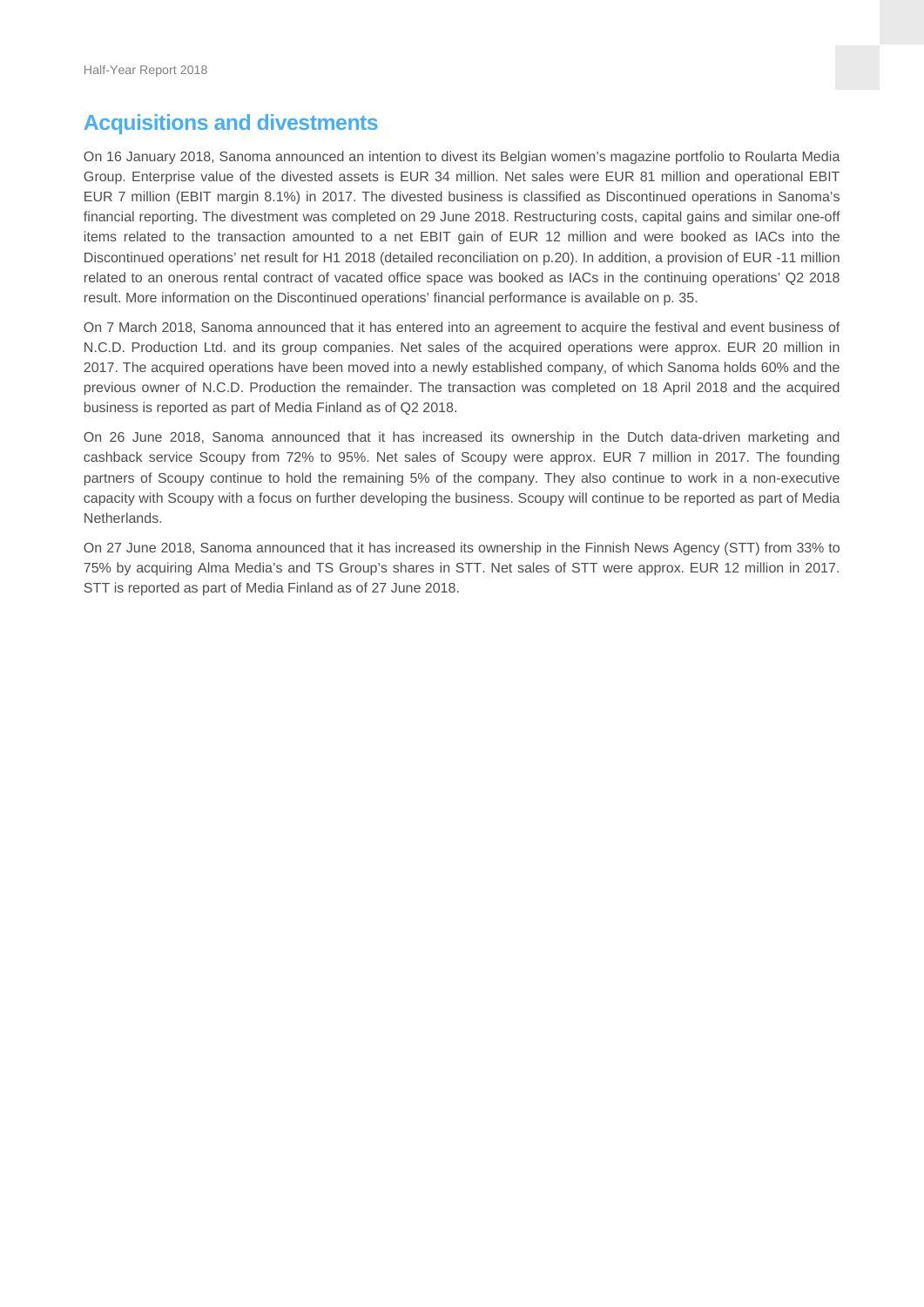## **Media Finland**

Sanoma Media Finland is the leading media company in Finland. We provide information, experiences, inspiration and entertainment through multiple media platforms: newspapers, TV, radio, events, magazines, online and mobile channels. We have leading brands and services, like Aku Ankka, Me Naiset, Helsingin Sanomat, Oikotie, Ilta-Sanomat, Nelonen, Radio Suomipop and Ruutu. Sanoma's brands reach almost all Finns every day. For advertisers, we are a trusted partner with insight, impact and reach.

#### **Key indicators**

| <b>EUR million</b>                   | Q2 2018 | Q2 2017 | <b>Change</b> | H1 2018 | H1 2017 | <b>Change</b> | FY 2017 |
|--------------------------------------|---------|---------|---------------|---------|---------|---------------|---------|
| Net sales                            | 146.2   | 144.5   | $1\%$         | 283.2   | 288.7   | $-2%$         | 570.4   |
| <b>Operational EBITDA</b>            | 37.9    | 42.1    | $-10%$        | 73.6    | 84.9    | $-13%$        | 155.7   |
| <b>Operational EBIT</b>              | 18.6    | 22.4    | $-17%$        | 31.6    | 41.5    | $-24%$        | 65.5    |
| Margin                               | 12.7%   | 15.5%   |               | 11.2%   | 14.4%   |               | 11.5%   |
| EBIT *                               | 20.5    | 30.5    | $-33%$        | 32.1    | 50.1    | $-36%$        | 71.8    |
| Capital expenditure                  | 0.5     | 1.9     | $-74%$        | 2.3     | 2.9     | $-20%$        | 6.4     |
| Average number of<br>employees (FTE) |         |         |               | 1,742   | 1,744   | $0\%$         | 1,744   |
|                                      |         |         |               |         |         |               |         |

\* Including IACs of EUR 1.9 million in Q2 2018, EUR 8.1 million in Q2 2017, EUR 0.5 million in H1 2018, EUR 8.6 million in H1 2017 and EUR 6.2 million in FY 2017. Reconciliation of operational EBITDA and operational EBIT is presented in a separate table on p. 20.

#### **Net sales by category**

| <b>EUR million</b> | Q2 2018 | Q <sub>2</sub> 2017 | <b>Change</b> | H1 2018 | <b>H1 2017</b> | <b>Change</b> | FY 2017 |
|--------------------|---------|---------------------|---------------|---------|----------------|---------------|---------|
| Print              | 72.0    | 78.6                | $-8%$         | 148.5   | 157.5          | $-6%$         | 313.3   |
| Non-print          | 74.2    | 65.9                | 13%           | 134.7   | 131.1          | 3%            | 257.1   |
| Net sales total    | 146.2   | 144.5               | $1\%$         | 283.2   | 288.7          | $-2%$         | 570.4   |

| <b>EUR million</b> | Q2 2018 | Q2 2017 | <b>Change</b> | H1 2018 | H1 2017 | <b>Change</b> | FY 2017 |
|--------------------|---------|---------|---------------|---------|---------|---------------|---------|
| Advertising sales  | 65.1    | 68.2    | $-4%$         | 127.1   | 135.3   | $-6\%$        | 263.4   |
| Subscription sales | 50.3    | 52.8    | $-5%$         | 103.5   | 106.4   | $-3%$         | 211.9   |
| Single copy sales  | 11.1    | 11.3    | $-1%$         | 22.2    | 22.0    | $1\%$         | 44.3    |
| Other              | 19.6    | 12.3    | 60%           | 30.4    | 24.9    | 22%           | 50.8    |
| Net sales total    | 146.2   | 144.5   | 1%            | 283.2   | 288.7   | $-2\%$        | 570.4   |

Other sales mainly include festivals & events, marketing services, event marketing, custom publishing, books and printing.

#### **Q2 2018**

Net sales of Media Finland were stable at EUR 146 million (2017: 145). Comparable net sales declined 5% as both advertising sales as well as print and pay TV subscription sales decreased. Digital subscription sales grew. The acquisition of the festival and event business of N.C.D. Production in March 2018 had a positive impact on net sales.

According to the Finnish Advertising Trends survey for June 2018 by Kantar TNS, the advertising market in Finland decreased by 3% on a net basis in Q2 2018. Advertising in newspapers decreased by 13%, in magazines by 10%, whereas advertising on TV increased by 1%, in radio by 11% and online excluding search and social media by 3%.

Operational EBIT decreased to EUR 19 million (2017: 22). The acquired festival and events business had a positive impact on earnings, but it was not sufficient to offset the adverse earnings impact of lower advertising sales.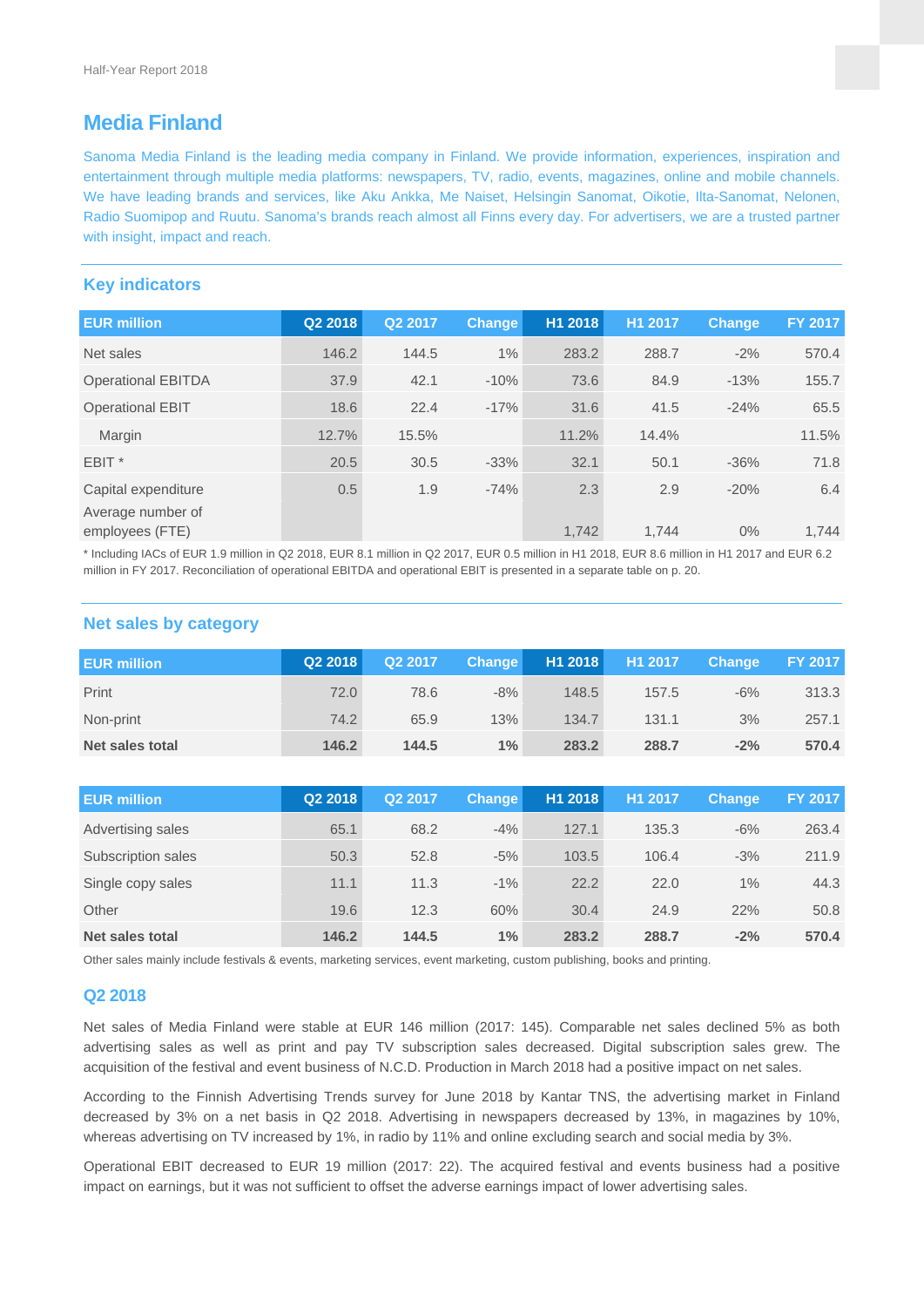EBIT was EUR 21 million (2017: 31). IACs included in EBIT totalled EUR 2 million (2017: 8) and consisted of a capital gain related to the divestment of Sanoma Baltics in April 2017.

Capital expenditure totalled EUR 1 million (2017: 2) and consisted of maintenance investments.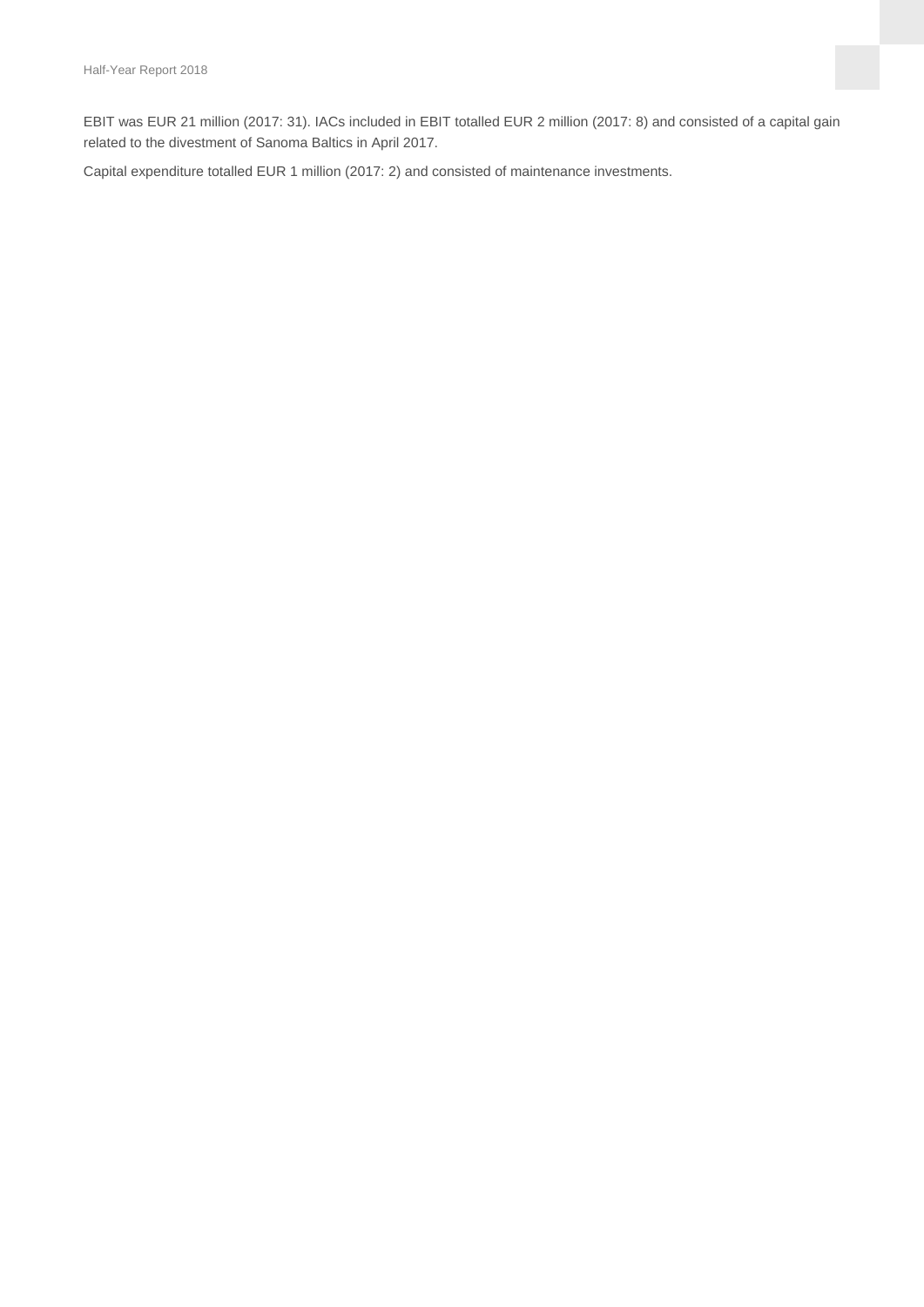## **Media Netherlands**

Sanoma Media Netherlands includes the Dutch consumer media operations and the press distribution business Aldipress. We have a leading cross media portfolio with strong brands and market positions in magazines, news, events, custom media, e-commerce, websites and apps. Through combining content and customer data, we develop successful marketing solutions for our clients. In total, Sanoma Media Netherlands reaches over 12 million consumers every month.

#### **Key indicators**

| <b>EUR million</b>                   | Q2 2018 | Q2 2017<br>adjusted | Change | H1 2018 | H1 2017<br>adjusted | <b>Change</b> | FY 2017<br>adjusted |
|--------------------------------------|---------|---------------------|--------|---------|---------------------|---------------|---------------------|
| Net sales                            | 108.4   | 116.9               | $-7%$  | 204.2   | 218.8               | $-7%$         | 439.6               |
| <b>Operational EBITDA</b>            | 20.9    | 22.9                | $-9%$  | 37.2    | 39.3                | $-5%$         | 77.2                |
| <b>Operational EBIT</b>              | 19.5    | 20.8                | $-6%$  | 34.3    | 35.0                | $-2%$         | 68.1                |
| margin                               | 18.0%   | 17.8%               |        | 16.8%   | 16.0%               |               | 15.5%               |
| EBIT *                               | 8.7     | 15.9                | $-46%$ | 25.5    | 30.1                | $-15%$        | 55.6                |
| Capital expenditure                  | 0.3     | 0.3                 | $-5%$  | 1.1     | 1.5                 | $-25%$        | 2.2                 |
| Average number of employees<br>(FTE) |         |                     |        | 1.049   | 1.172               | $-11%$        | 1.132               |

\* Including IACs of EUR -10.8 million in Q2 2018, EUR -4.9 million in Q2 2017, EUR -8.8 million in H1 2018, EUR -4.9 million in H1 2017 and EUR -12.5 million in FY 2017. Full reconciliation of operational EBITDA and operational EBIT is presented in a separate table on p. 20.

Key indicators with reported figures for the comparison periods in 2017, which include the divested Dutch TV operations of SBS, are available on p. 19.

#### **Net sales by category**

| <b>EUR million.</b> | Q2 2018 | Q2 2017<br>adjusted | Change | H1 2018 | H1 2017<br>adjusted | Change | FY 2017<br>adjusted |
|---------------------|---------|---------------------|--------|---------|---------------------|--------|---------------------|
| Print               | 66.4    | 69.3                | $-4%$  | 127.0   | 132.9               | $-4%$  | 262.1               |
| Non-print           | 30.0    | 35.5                | $-15%$ | 54.8    | 62.7                | $-13%$ | 129.2               |
| Other               | 12.1    | 12.2                | $-1%$  | 22.5    | 23.2                | $-3%$  | 48.4                |
| Net sales total     | 108.4   | 116.9               | $-7%$  | 204.2   | 218.8               | $-7%$  | 439.6               |

| <b>EUR million</b>         | Q2 2018 | Q2 2017<br>adjusted | <b>Change</b> | H1 2018 | H1 2017<br>adjusted | <b>Change</b> | FY 2017<br>adjusted |
|----------------------------|---------|---------------------|---------------|---------|---------------------|---------------|---------------------|
| Circulation sales          | 54.9    | 55.9                | $-2%$         | 108.2   | 110.2               | $-2%$         | 219.7               |
| subscription sales (print) | 36.1    | 36.8                | $-2%$         | 72.5    | 73.6                | $-1\%$        | 144.2               |
| single copy sales (print)  | 18.8    | 19.2                | $-2%$         | 35.6    | 36.7                | $-3%$         | 75.5                |
| Advertising sales          | 16.0    | 21.7                | $-26%$        | 31.8    | 41.8                | $-24%$        | 82.9                |
| Other                      | 37.5    | 39.3                | $-5%$         | 64.2    | 66.7                | $-4%$         | 137.0               |
| Net sales total            | 108.4   | 116.9               | $-7%$         | 204.2   | 218.8               | $-7%$         | 439.6               |

Other sales mainly include press distribution and marketing services, event marketing, custom publishing and books.

#### **Q2 2018**

Net sales of Media Netherlands declined to EUR 108 million (2017: 176; adjusted 117). Circulation sales were stable. Advertising sales continued to decline, with a further adverse impact due to the divestment of the comparison site Kieskeurig.nl in June 2017. The decline in other sales was attributable to the lower number of events held during the quarter compared to the prior year.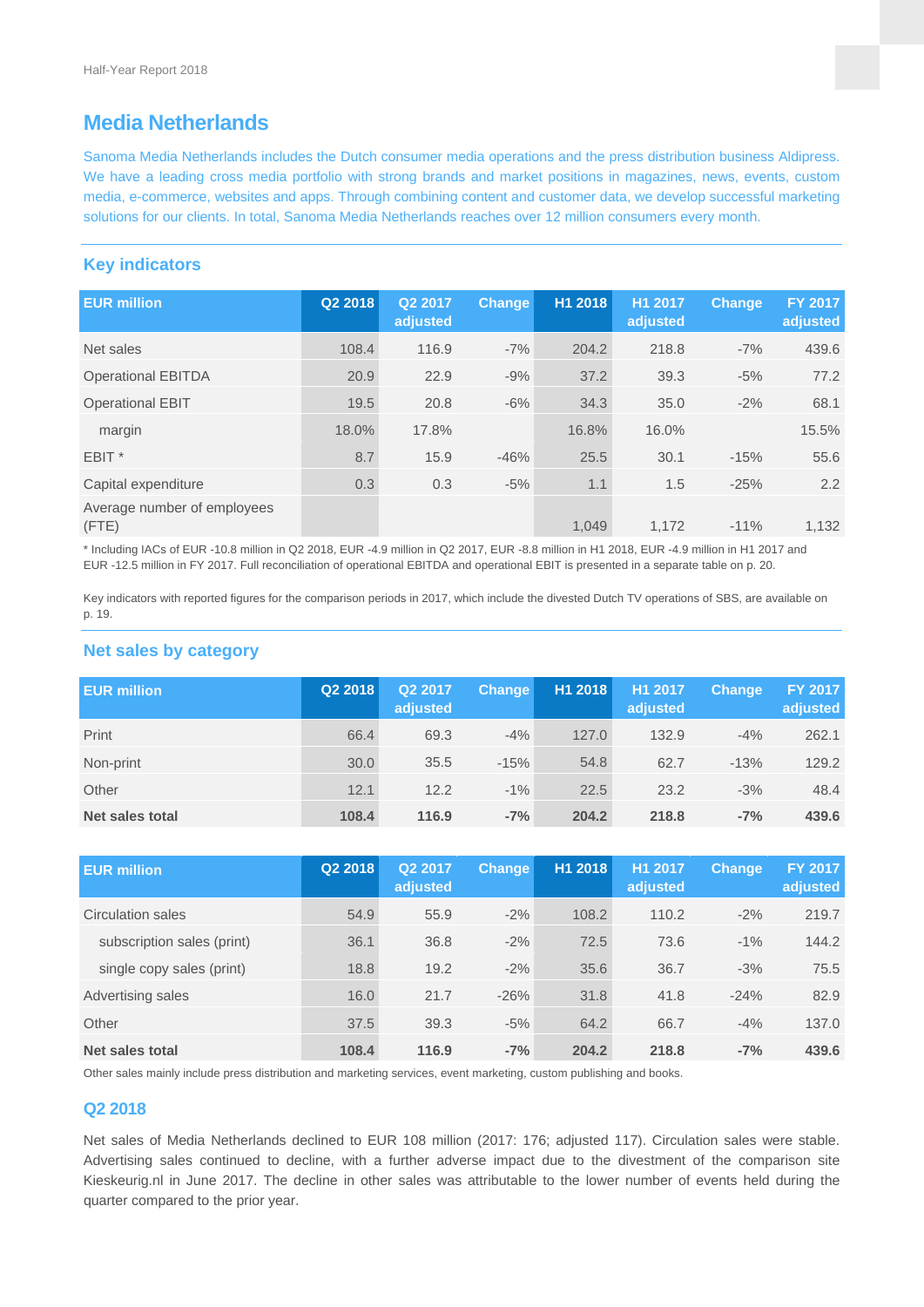Operational EBIT decreased to EUR 20 million (2017: 24; adjusted 21) representing a solid margin of 18.0% (2017: 13.5%; adjusted 17.8%). The benefits of the streamlined organisation and good cost containment continued to have a positive impact on earnings, which largely compensated the adverse impact of lower net sales.

EBIT was EUR 9 million (2017: 17; adjusted 16). IACs included in EBIT totalled EUR -11 million (2017: -5; adjusted -5) and consisted of a provision related to an onerous rental contract of vacated office space in Belgium.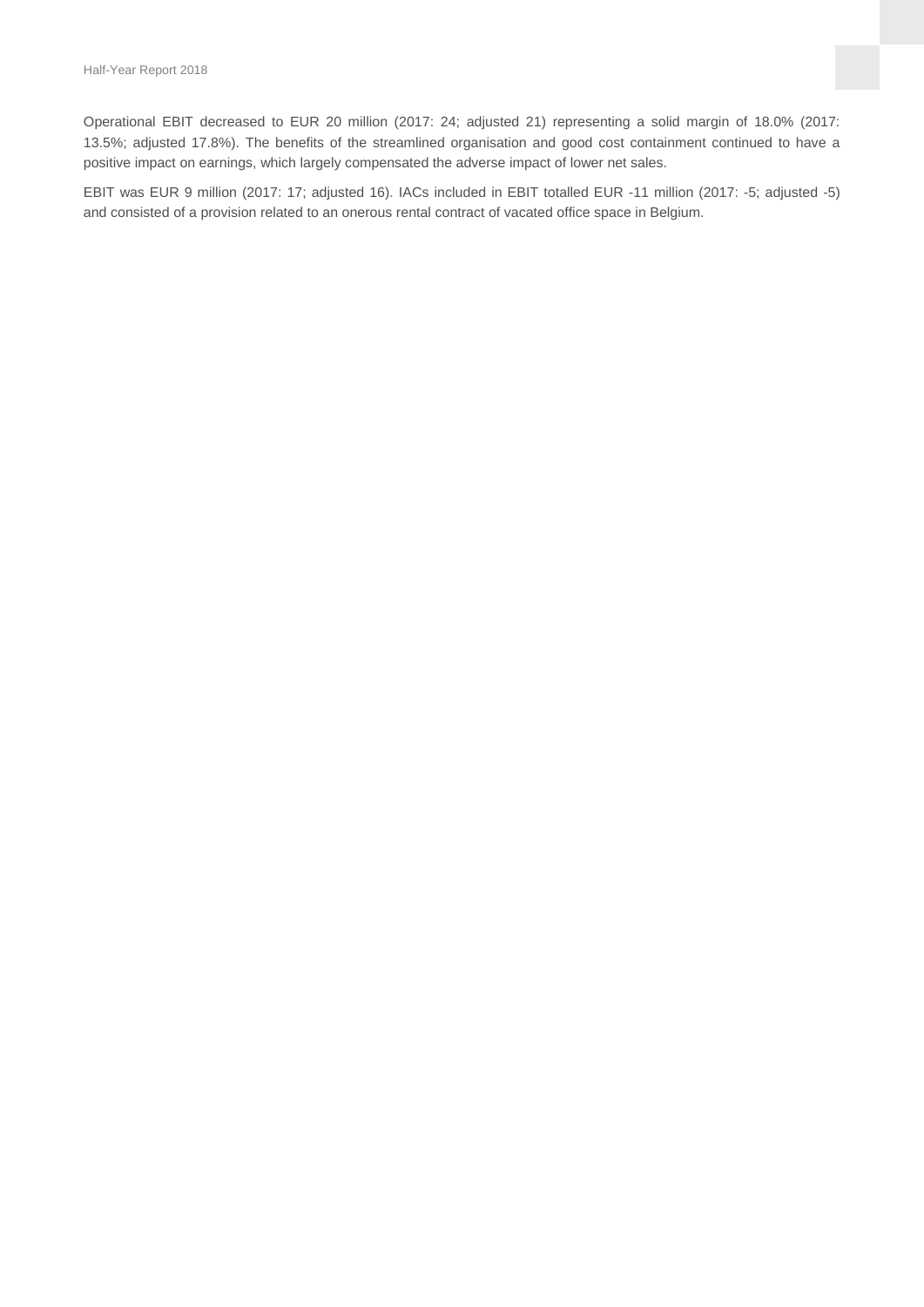## **Learning**

Sanoma Learning is one of Europe's leading learning companies, serving some 10 million pupils and one million teachers. Through our multi-channel learning solutions we help to engage pupils in achieving good learning outcomes, and support the effective work of the professional teachers in primary, secondary and vocational education. Through our local companies, we contribute to some of the world's best-performing education systems including Poland, the Netherlands, Finland, Belgium and Sweden.

#### **Key indicators**

| <b>EUR million</b>                   | Q2 2018 | Q2 2017 | <b>Change</b> | H1 2018 | H1 2017 | <b>Change</b> | FY 2017 |
|--------------------------------------|---------|---------|---------------|---------|---------|---------------|---------|
| Net sales                            | 108.3   | 97.9    | 11%           | 137.2   | 134.2   | 2%            | 318.3   |
| <b>Operational EBITDA</b>            | 54.3    | 41.8    | 30%           | 47.0    | 41.1    | 14%           | 100.0   |
| <b>Operational EBIT</b>              | 43.7    | 31.9    | 37%           | 25.6    | 21.0    | 22%           | 55.6    |
| margin                               | 40.3%   | 32.6%   |               | 18.7%   | 15.7%   |               | 17.5%   |
| EBIT *                               | 42.4    | 22.8    | 85%           | 24.0    | 11.4    | 110%          | 43.9    |
| Capital expenditure                  | 4.3     | 5.2     | $-18%$        | 7.8     | 8.5     | $-9%$         | 19.2    |
| Average number of<br>employees (FTE) |         |         |               | 1,352   | 1,430   | $-5%$         | 1,401   |

\* Including IACs of EUR -1.3 million in Q2 2018, EUR -9.1 million in Q2 2017, EUR -1.6 million in H1 2018, EUR -9.6 million in H1 2017 and EUR -11.7 million in FY 2017. Reconciliation of operational EBITDA and operational EBIT is presented in a separate table on p. 20.

| <b>EUR million</b>  | Q2 2018 | Q2 2017 | <b>Change</b> | H1 2018 | H1 2017 | <b>Change</b> | FY 2017 |
|---------------------|---------|---------|---------------|---------|---------|---------------|---------|
| Poland              | 4.4     | 5.6     | $-22%$        | 9.4     | 9.9     | $-5%$         | 100.0   |
| The Netherlands     | 44.1    | 37.2    | 19%           | 55.7    | 57.6    | $-3%$         | 91.6    |
| Finland             | 32.3    | 31.3    | 3%            | 37.8    | 36.1    | 5%            | 52.4    |
| Sweden              | 5.5     | 5.2     | 6%            | 9.0     | 8.7     | 3%            | 22.5    |
| Belgium             | 22.0    | 18.9    | 16%           | 25.2    | 22.1    | 14%           | 52.2    |
| Other companies and |         |         |               |         |         |               |         |
| eliminations        | 0.1     | $-0.2$  | 132%          | 0.1     | $-0.3$  | 126%          | $-0.4$  |
| Net sales total     | 108.3   | 97.9    | 11%           | 137.2   | 134.2   | 2%            | 318.3   |

#### **Net sales by country**

#### **Q2 2018**

Net sales of Learning grew and amounted to EUR 108 million (2017: 98). Growth was strongest in the Netherlands due to the phasing of sales: the traditional spring orders shifting from Q1 were received during Q2, albeit the total market continued to decline slightly. Net sales grew also in Belgium and in Finland as certain orders were received already in Q2 instead of Q3.

The learning business has, by nature, an annual cycle with strong seasonality. Most of net sales and earnings are accrued during the second and third quarters, while the first and fourth quarters are typically loss-making.

As a result of net sales growth and the phasing of business between quarters, operational EBIT improved significantly to EUR 44 million (2017: 32).

EBIT was EUR 42 million (2017: 23). IACs included in EBIT totalled EUR -1 million (2017: -9) and consisted of restructuring expenses related to the ongoing business transformation programme "High Five".

Capital expenditure was EUR 4 million (2017: 5) and consisted of investments in digital platforms and ICT.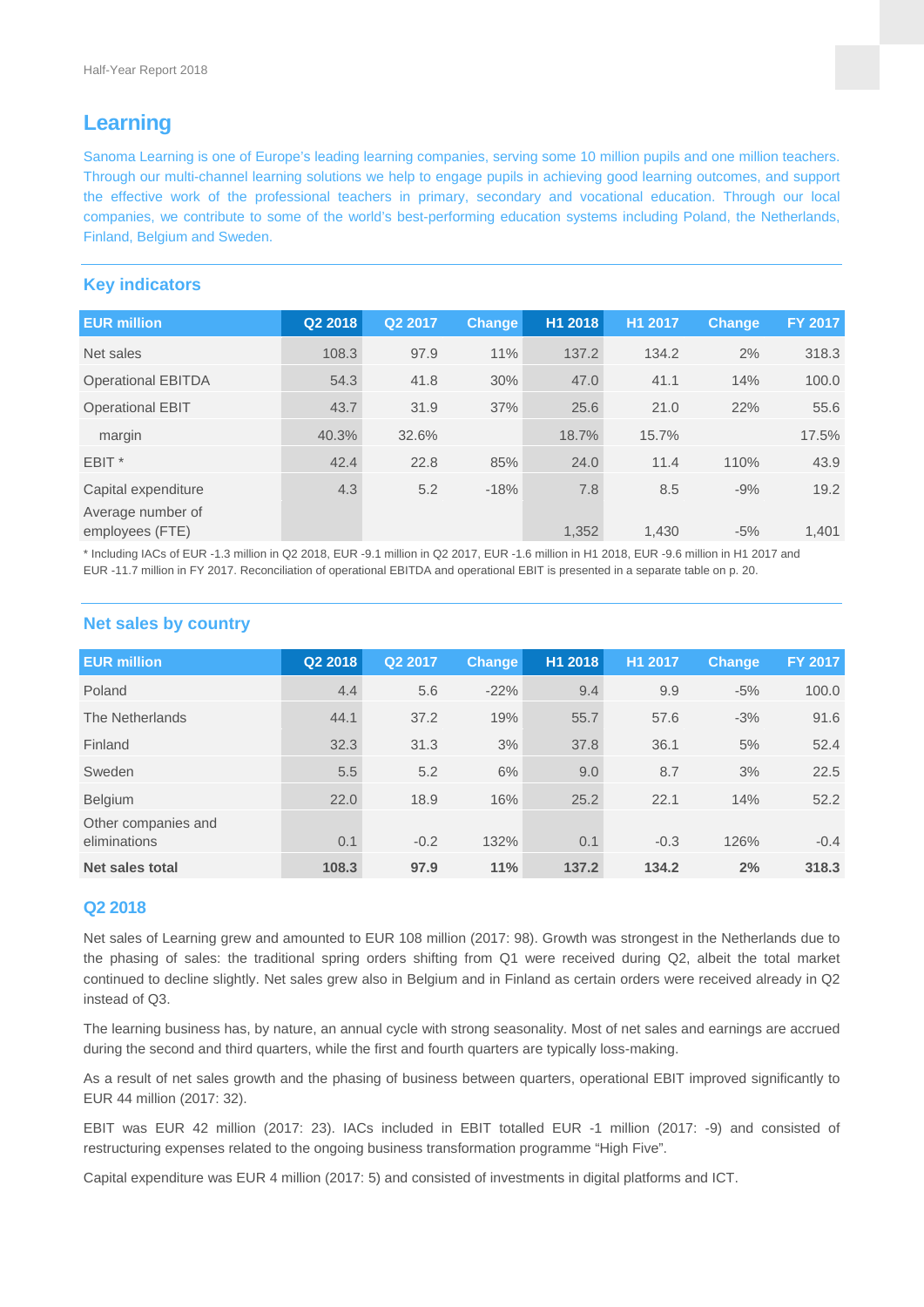## **Personnel**

In January–June 2018, the average number of employees in full-time equivalents (FTE) employed by the Sanoma Group was 4,420 (2017: 5,001). The average number of employees (FTE) per SBU was as follows: Media Finland 1,742 (2017: 1,744), Media Netherlands 1,049 (2017: 1,541), Learning 1,352 (2017: 1,430) and Other operations 277 (2017: 287). At the end of June, the number of employees (FTE) of the Group was 4,511 (2017: 5,033). The decrease was mostly due to the divestments.

Wages, salaries and fees paid to Sanoma's employees, including the expense recognition of share-based payments, amounted to EUR 156 million (2017: 179).

### **Share capital and shareholders**

At the end of June 2018, Sanoma's registered share capital was EUR 71 million (2017: 71) and the total number of shares was 163,565,663 (2017: 162,812,093), including 161,293 (2017: 316,519) own shares. Own shares represented 0.1% (2017: 0.2%) of all shares and votes. The number of outstanding shares excluding Sanoma's own shares was 163,404,370 (2017: 162,495,574).

Sanoma had 20,937 (2017: 21,282) registered shareholders at the end of June 2018.

### **Share trading and performance**

At the end of June 2018, Sanoma's market capitalisation was EUR 1,420 million (2017: 1,329) with Sanoma's share closing at EUR 8.69 (2017: 8.18). During January–June 2018, the volume-weighted average price of a Sanoma share on the Nasdaq Helsinki Ltd. was EUR 9.64 (2017: 8.17), with a low of EUR 8.39 (2017: 7.62) and a high of EUR 11.47 (2017: 8.91).

In January-June 2018, the cumulative value of Sanoma's share turnover on Nasdaq Helsinki Ltd. was EUR 201 million (2017: 144). The trading volume of 21 million (2017: 18) shares equalled an average daily turnover of 168k (2017: 142k) shares. The traded shares accounted for some 13% (2017: 11%) of the average number of shares. The cumulative value of Sanoma's share turnover including alternative trading venues was EUR 468 million (2017: 356). In January-June 2018, 57% (2017: 59%) of all trading took place outside Nasdaq Helsinki Ltd. (Source: Fidessa Fragmentation Index, www.fragmentation.fidessa.com)

### **Decisions of the Annual General Meeting**

Sanoma Corporation's Annual General Meeting of Shareholders (AGM) was held on 22 March 2018 in Helsinki. The meeting adopted the Financial Statements, the Board of Directors' Report and the Auditors' Report for the year 2017 and discharged the members of the Board of Directors as well as the President and CEO from liability for the financial year 2017.

As proposed by the Board of Directors, dividend for 2017 was set at EUR 0.35 (2016: EUR 0.20) per share. The dividend shall be paid in two instalments. The first instalment of EUR 0.20 per share shall be paid to a shareholder who is registered in the shareholders' register of the Company maintained by Euroclear Finland Ltd on the dividend record date 26 March 2018. The payment date for this instalment was 4 April 2018. The second instalment of EUR 0.15 per share shall be paid in November 2018. The second instalment shall be paid to a shareholder who is registered in the shareholders' register of the Company maintained by Euroclear Finland Ltd on the dividend record date, which, together with the dividend payment date, shall be decided by the Board of Directors in its meeting scheduled for 23 October 2018. The estimated dividend record date for the second instalment would then be 25 October 2018 and the dividend payment date 1 November 2018.

The AGM resolved that the number of members of the Board of Directors shall be set at nine. Pekka Ala-Pietilä, Antti Herlin, Anne Brunila, Mika Ihamuotila, Nils Ittonen, Denise Koopmans, Robin Langenskiöld, Rafaela Seppälä and Kai Öistämö were re-elected as members of the Board of Directors. Pekka Ala-Pietilä was elected as the Chairman of the Board and Antti Herlin as the Vice Chairman. The term of all the Board members ends at the end of the AGM 2019. The remuneration payable to the members of the Board of Directors shall remain as before.

The AGM appointed audit firm PricewaterhouseCoopers Oy as the auditor of the Company with Samuli Perälä, Authorised Public Accountant, as the auditor with principal responsibility.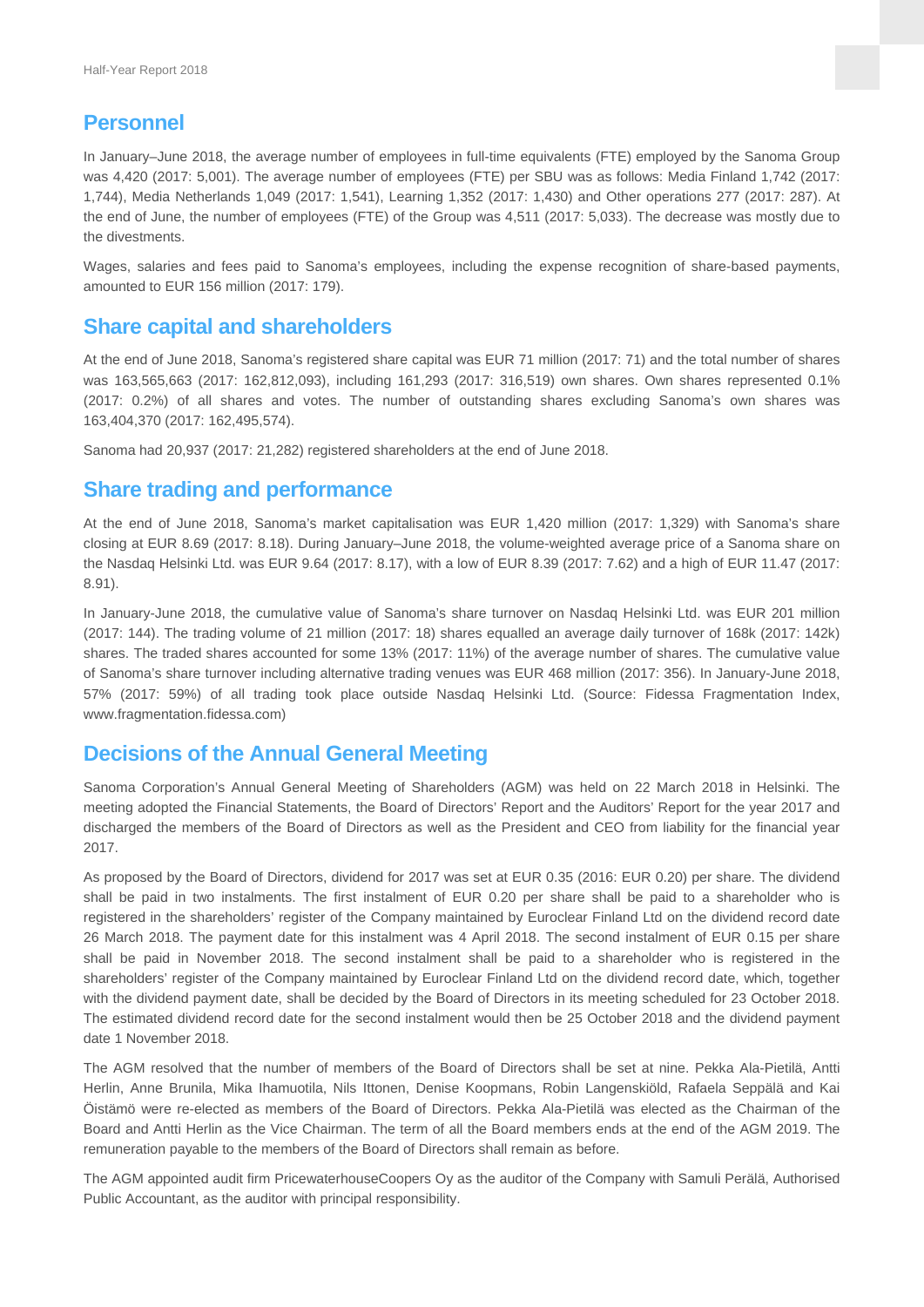The Board of Directors was authorised to decide on the repurchase a maximum of 16,000,000 of the Company's own shares (approx. 9.8% of all shares of the Company) in one or several instalments. Own shares shall be repurchased with funds from the Company's unrestricted shareholders' equity, and the repurchases shall reduce funds available for distribution of profits. The authorisation will be valid until 30 June 2019 and it terminates the corresponding authorisation granted by the AGM 2017.

#### **Seasonal fluctuation**

The net sales and results of media businesses are particularly affected by the development of advertising. Advertising sales are influenced, for example, by the number of newspaper and magazine issues published each quarter, which varies annually. TV advertising in Finland is usually strongest in the second and fourth quarters. The events business in Finland, recently strengthened by an acquisition, is focused on the second and third quarters. Learning accrues most of its net sales and results during the second and third quarters. Seasonal business fluctuations influence the Group's net sales and EBIT, with the first quarter traditionally being clearly the smallest one for both.

### **Significant near-term risks and uncertainties**

The most significant risks and uncertainty factors Sanoma currently faces are described in the Financial Statements and on the Group's website at Sanoma.com, together with the Group's main principles of risk management.

General business risks associated with media and learning industries relate to developments in media advertising, consumer spending and public and private education spend. The volume of media advertising in specific is sensitive to overall economic development and consumer confidence. The general economic conditions in Sanoma's operating countries and overall industry trends could influence Sanoma's business activities and operational performance. In paper supply, continued market tightness and increasing demand driven by good overall economic conditions may have an adverse impact on paper prices.

Many of Sanoma's identified strategic risks relate to changes in customer preferences, which apply not only to the changes in consumer behaviour, but also to the direct and indirect impacts on the behaviour of business-to-business customers. The driving forces behind these changes are the on-going digitisation and mobilisation and the decrease of viewing time of free-to-air TV. Sanoma takes actions in all its strategic business units to respond to these challenges.

With regard to changing customer preferences, digitisation and mobilisation, new entrants might be able to better utilise these changes and therefore gain market share from Sanoma's established businesses.

Privacy and data protection are an integral part of Sanoma's business. Risks related to data security become more relevant as digital business is growing. Sanoma has invested in data security related technologies and runs a Group-wide privacy programme to ensure that employees know how to apply data security and privacy practices in their daily work. Regulatory changes regarding the use of subscriber and customer data could have a negative impact on Sanoma's ability to acquire subscribers for its content and to utilise data in its business.

Sanoma faces political risks in particular in Poland, where legislative changes can have significant impacts on the learning business. EU level changes currently considered for the Digital Single Market Initiative could have a significant impact on Sanoma's cost efficient access to high quality TV content for the Finnish market.

Sanoma's financial risks include interest rate, currency, liquidity and credit risks. Other risks include risks related to equity and impairment of assets.

Sanoma's consolidated balance sheet included EUR 1,193 million (2017: 1,182) of goodwill, immaterial rights and other intangible assets at the end of June 2018. Most of this is related to media operations in the Netherlands. Sanoma divested its Dutch TV operations, SBS, on 19 July 2017, which reduced the amount of goodwill, immaterial rights and other intangible assets by EUR 916 million. In accordance with IFRS, instead of goodwill being amortised regularly, it is tested for impairment on an annual basis, or whenever there is any indication of impairment. Changes in business fundamentals could lead to further impairment, thus impacting Sanoma's equity-related ratios.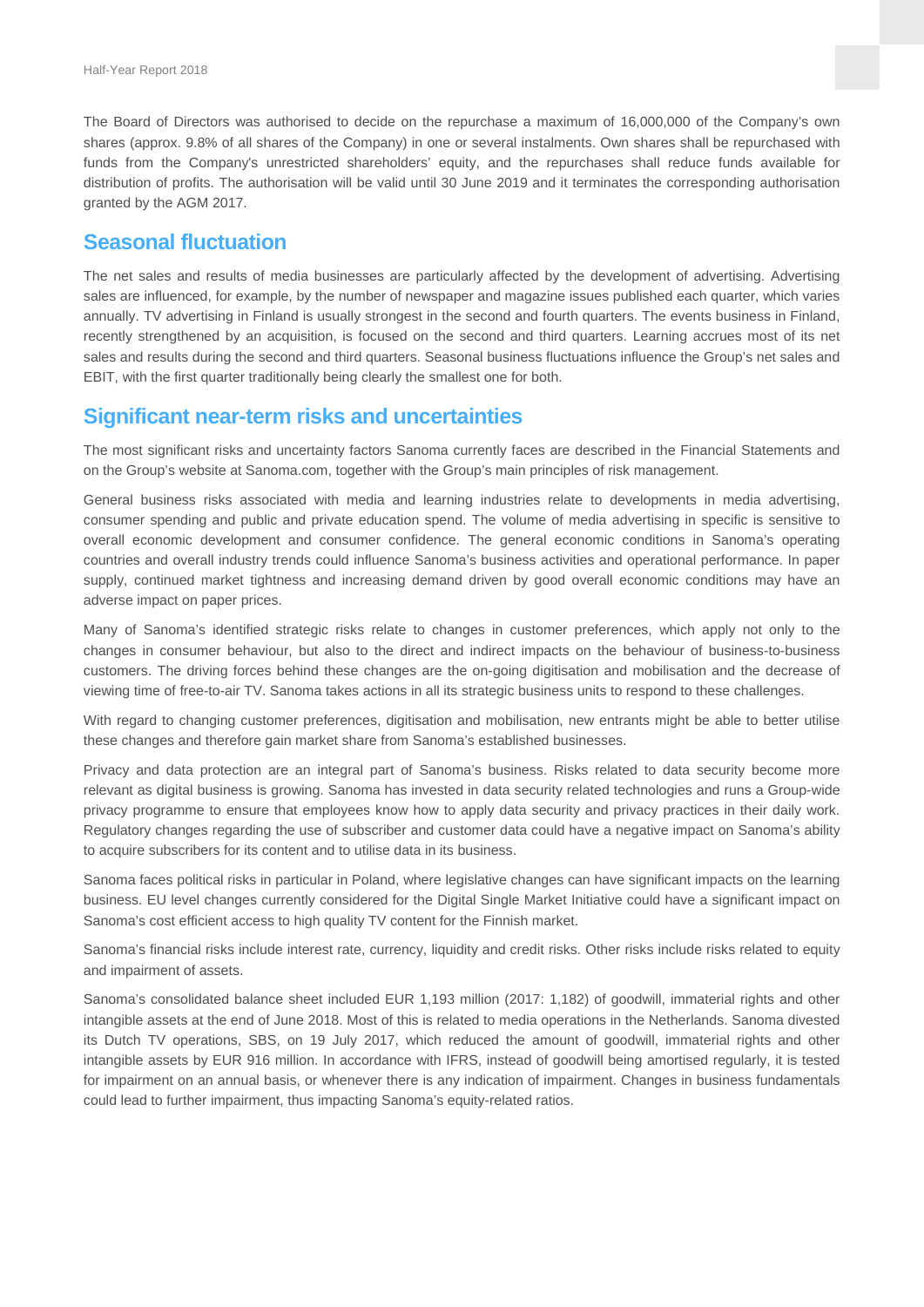## **Financial reporting**

Sanoma will publish the following financial report during the course of the year:

Interim Report January–September 2018 24 October 2018 approx. at 8:30

Helsinki, 23 July 2018

Board of Directors Sanoma Corporation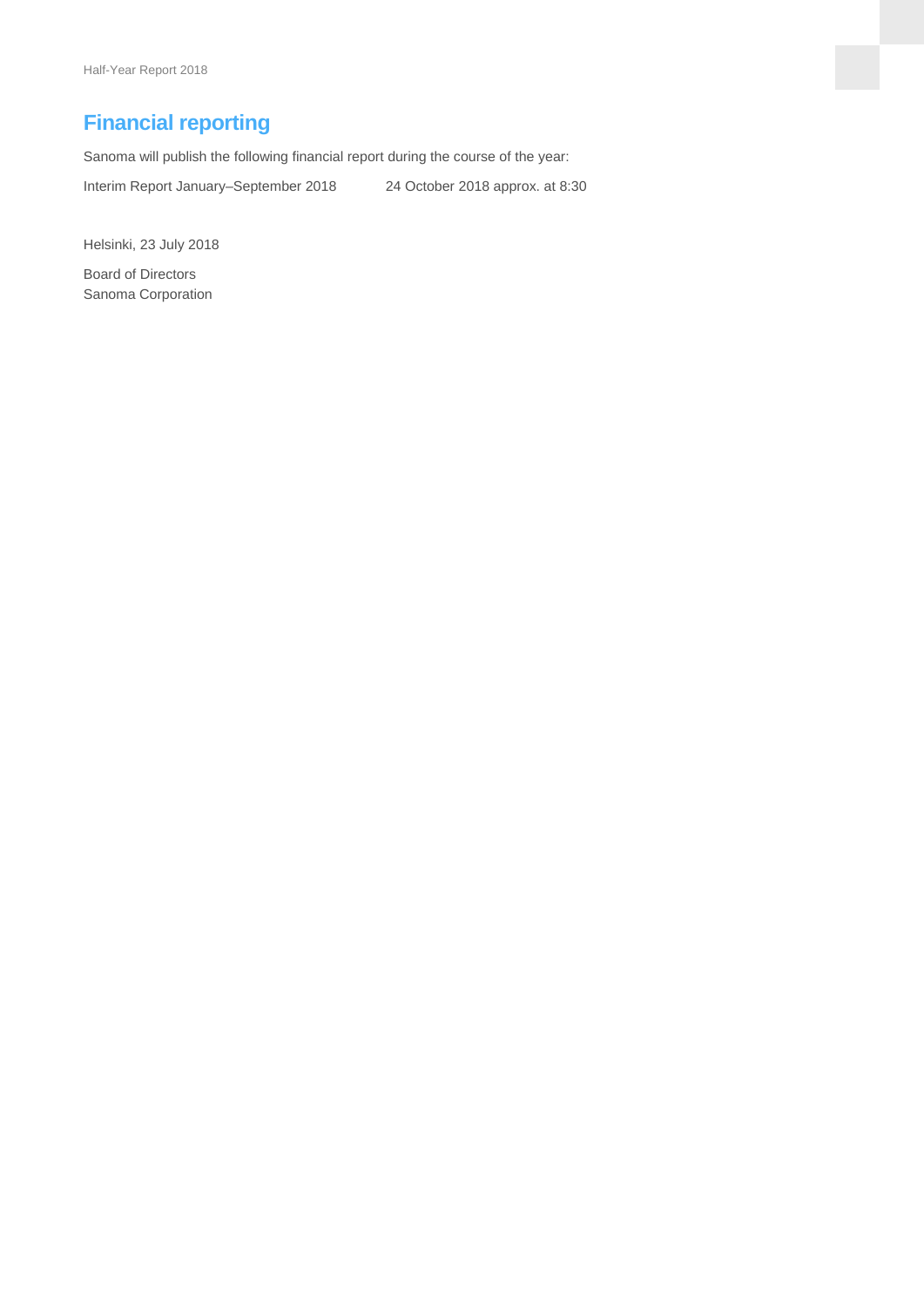### **Key indicators with non-adjusted figures for comparison periods in 2017 \***

| <b>EUR million</b>                                               | Q2 2018 | Q2 2017 | <b>Change</b> | H1 2018 | H1 2017  | <b>Change</b> | FY 2017  |
|------------------------------------------------------------------|---------|---------|---------------|---------|----------|---------------|----------|
| Net sales                                                        | 362.9   | 418.5   | $-13%$        | 624.5   | 748.3    | $-17%$        | 1,434.7  |
| <b>Operational EBITDA</b>                                        | 112.5   | 141.7   | $-21%$        | 156.9   | 227.5    | $-31%$        | 392.3    |
| margin                                                           | 31.0%   | 33.9%   |               | 25.1%   | 30.4%    |               | 27.3%    |
| <b>Operational EBIT</b>                                          | 79.8    | 75.7    | 5%            | 88.0    | 90.8     | $-3%$         | 176.7    |
| margin                                                           | 22.0%   | 18.1%   |               | 14.1%   | 12.1%    |               | 12.3%    |
| <b>EBIT</b>                                                      | 70.6    | 71.8    | $-2%$         | 79.0    | $-340.4$ | 123%          | $-240.5$ |
| Result for the period **                                         | 68.0    | 49.2    | 38%           | 62.9    | $-370.7$ | 117%          | $-299.3$ |
|                                                                  |         |         |               |         |          |               |          |
| Cash flow from operations **                                     | 8.6     | 5.0     | 72%           | $-28.6$ | $-37.4$  | 24%           | 141.2    |
| Capital expenditure ** ' ***                                     | 7.0     | 9.3     | $-25%$        | 14.2    | 16.8     | $-15%$        | 36.5     |
| Cash flow from operations less<br>capital expenditure **         | 1.6     | $-4.3$  | 137%          | $-42.8$ | $-54.2$  | 21%           | 104.7    |
|                                                                  |         |         |               |         |          |               |          |
| Equity ratio **                                                  |         |         |               | 36.6%   | 28.8%    |               | 38.2%    |
| Net debt **                                                      |         |         |               | 472.8   | 846.7    |               | 391.8    |
| Net debt / Adj. EBITDA **                                        |         |         |               | 2.1     | 3.6      |               | 1.7      |
|                                                                  |         |         |               |         |          |               |          |
| Average number of employees (FTE)                                |         |         |               | 4,420   | 5,001    | $-12%$        | 4,746    |
|                                                                  |         |         |               |         |          |               |          |
| Operational EPS, EUR, continuing                                 |         |         |               |         |          |               |          |
| operations                                                       | 0.33    | 0.30    | 13%           | 0.35    | 0.34     | 5%            | 0.70     |
| Operational EPS, EUR **                                          | 0.34    | 0.31    | 8%            | 0.36    | 0.35     | 3%            | 0.72     |
| EPS, EUR, continuing operations                                  | 0.28    | 0.28    | $-1%$         | 0.30    | $-1.46$  | 121%          | $-1.02$  |
| EPS, EUR **                                                      | 0.41    | 0.30    | 39%           | 0.38    | $-1.44$  | 126%          | $-1.00$  |
| Cash flow from operations per share,<br>EUR **                   | 0.05    | 0.03    | 71%           | $-0.18$ | $-0.23$  | 24%           | 0.87     |
| Cash flow from operations less<br>capital expenditure per share, |         |         |               |         |          |               |          |
| EUR **                                                           | 0.01    | $-0.03$ | 137%          | $-0.26$ | $-0.33$  | 22%           | 0.64     |

\* 2017 figures have been restated due to a change in IFRS 15 and were originally published on 27 March 2018. More information on the restatement is available in Accounting policies on p. 24.

\*\* Including continuing and discontinued operations.

\*\*\* Earlier capital expenditure was presented on an accrual basis.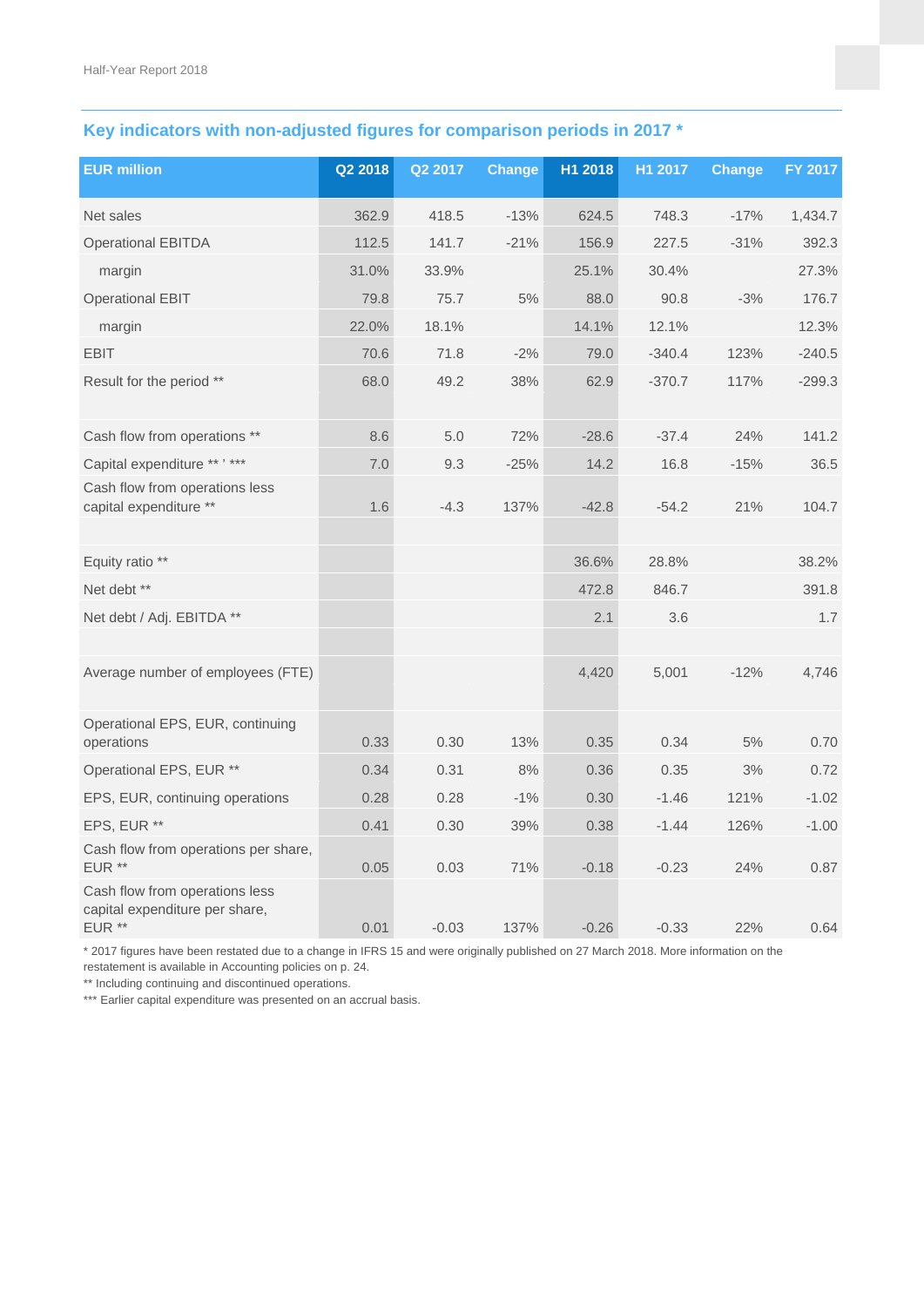### **Key indicators, Media Netherlands**

| <b>EUR million</b>                   | Q2 2018 | Q2 2017 | <b>Change</b> | H1 2018 | H1 2017  | <b>Change</b> | FY 2017  |
|--------------------------------------|---------|---------|---------------|---------|----------|---------------|----------|
| Net sales                            | 108.4   | 176.1   | $-38%$        | 204.2   | 325.6    | $-37%$        | 546.4    |
| <b>Operational EBITDA</b>            | 20.9    | 58.8    | $-64%$        | 37.2    | 103.1    | $-64%$        | 141.0    |
| <b>Operational EBIT</b>              | 19.5    | 23.7    | $-18%$        | 34.3    | 32.6     | 5%            | 65.8     |
| margin                               | 18.0%   | 13.5%   |               | 16.8%   | 10.0%    |               | 12.0%    |
| EBIT *                               | 8.7     | 16.9    | $-49%$        | 25.5    | $-391.5$ | 107%          | $-366.0$ |
| Capital expenditure                  | 0.3     | 1.2     | $-80%$        | 1.1     | 3.3      | $-66%$        | 4.0      |
| Average number of employees<br>(FTE) |         |         |               | 1.049   | 1.541    | $-32%$        | 1.316    |

\* Including IACs of EUR -10.8 million in Q2 2018, EUR -5.0 million in Q2 2017, EUR -8.8 million in H1 2018, EUR -429.6 million in H1 2017 and EUR -437.1 million in FY 2017. Full reconciliation of operational EBITDA and operational EBIT is presented in a separate table on p. 20.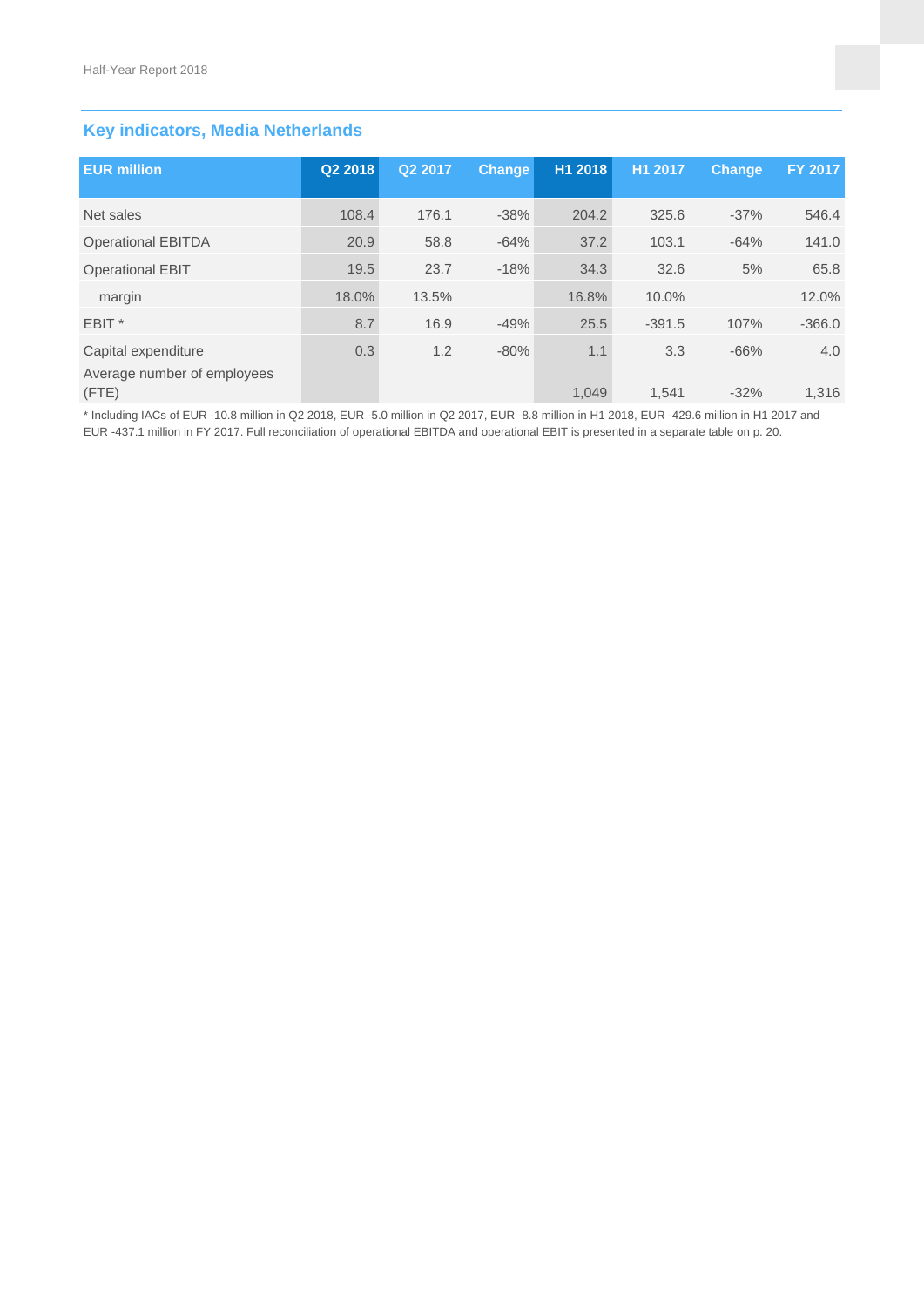### **Reconciliation of operational EBIT**

### Continuing operations

| <b>EUR million</b>                                                              | Q2 2018 | Q2 2017 | H1 2018 | H1 2017  | FY 2017  |
|---------------------------------------------------------------------------------|---------|---------|---------|----------|----------|
| <b>EBIT</b>                                                                     | 70.6    | 71.8    | 79.0    | $-340.4$ | $-240.5$ |
| Items affecting comparability (IACs)                                            |         |         |         |          |          |
| <b>Media Finland</b>                                                            |         |         |         |          |          |
| Capital gains /losses                                                           | 2.3     | 9.9     | 2.3     | 10.8     | 10.8     |
| Restructuring expenses                                                          | $-0.3$  | $-1.8$  | $-1.8$  | $-2.1$   | $-4.5$   |
| <b>Media Netherlands</b>                                                        |         |         |         |          |          |
| Capital gains /losses *                                                         |         | $-0.6$  |         | $-425.1$ | $-424.9$ |
| Restructuring expenses                                                          | $-10.8$ | $-4.5$  | $-8.8$  | $-4.5$   | $-12.1$  |
| Learning                                                                        |         |         |         |          |          |
| Impairments                                                                     |         | $-7.8$  |         | $-7.8$   | $-7.8$   |
| Restructuring expenses                                                          | $-1.3$  | $-1.3$  | $-1.6$  | $-1.8$   | $-6.2$   |
| <b>Others</b>                                                                   |         |         |         |          |          |
| Settlement of defined benefit pension plans                                     |         |         |         |          | 2.3      |
| <b>Other companies</b>                                                          |         |         |         |          |          |
| Capital gains /losses                                                           | 1.0     |         | 1.0     |          | 25.8     |
| Restructuring expenses                                                          | 0.0     | 2,1     | $-0.1$  | $-0,6$   | $-0,5$   |
| <b>ITEMS AFFECTING COMPARABILITY (IACs)</b>                                     | $-9.2$  | $-3.9$  | $-9.0$  | $-431.2$ | $-417.2$ |
| <b>OPERATIONAL EBIT, CONTINUING</b>                                             |         |         |         |          |          |
| <b>OPERATIONS</b>                                                               | 79.8    | 75.7    | 88.0    | 90.8     | 176.7    |
| Depreciation, amortization and impairments                                      | 32.7    | 40.8    | 68.9    | 111.5    | 191.0    |
| Items affecting comparability in depreciation,                                  |         |         |         |          |          |
| amortization and impairments                                                    |         | $-25.2$ |         | $-25.2$  | $-24.6$  |
| <b>OPERATIONAL EBITDA, CONTINUING</b>                                           |         |         |         |          |          |
| <b>OPERATIONS</b>                                                               | 112.5   | 141.7   | 156.9   | 227.5    | 392.3    |
|                                                                                 |         |         |         |          |          |
| Impairments                                                                     |         |         |         |          | $-0.1$   |
| <b>ITEMS AFFECTING COMPARABILITY IN</b><br><b>FINANCIAL INCOME AND EXPENSES</b> |         |         |         |          | $-0.1$   |
|                                                                                 |         |         |         |          |          |
| <b>ITEMS AFFECTING COMPARABILITY IN NON-</b><br><b>CONTROLLING INTEREST *</b>   |         | 0.7     |         | 138.5    | 138.4    |
| Capital gains/losses **                                                         | 33.0    |         | 33.0    |          |          |
| Impairments                                                                     | $-0.4$  |         | $-0.4$  |          | $-2.5$   |
| Restructuring expenses                                                          | $-3.2$  | $-0.3$  | $-20.9$ | $-0.3$   | $-0.5$   |
| Others                                                                          |         |         | 3.6     |          |          |
| <b>ITEMS AFFECTING COMPARABILITY IN</b>                                         |         |         |         |          |          |
| <b>DISCONTINUED OPERATIONS</b>                                                  | 29.4    | $-0.3$  | 15.3    | $-0.3$   | $-3.1$   |

\* In 2017, the capital loss of EUR -424.2 million and a EUR 138.3 million adjustment in non-controlling interests were related to the SBS divestment. Total impact of the transaction in the net result was -286.2 million.

\*\* In 2018, the capital gain of EUR 33.0 million is related to the divestment of Belgian women's magazine portfolio.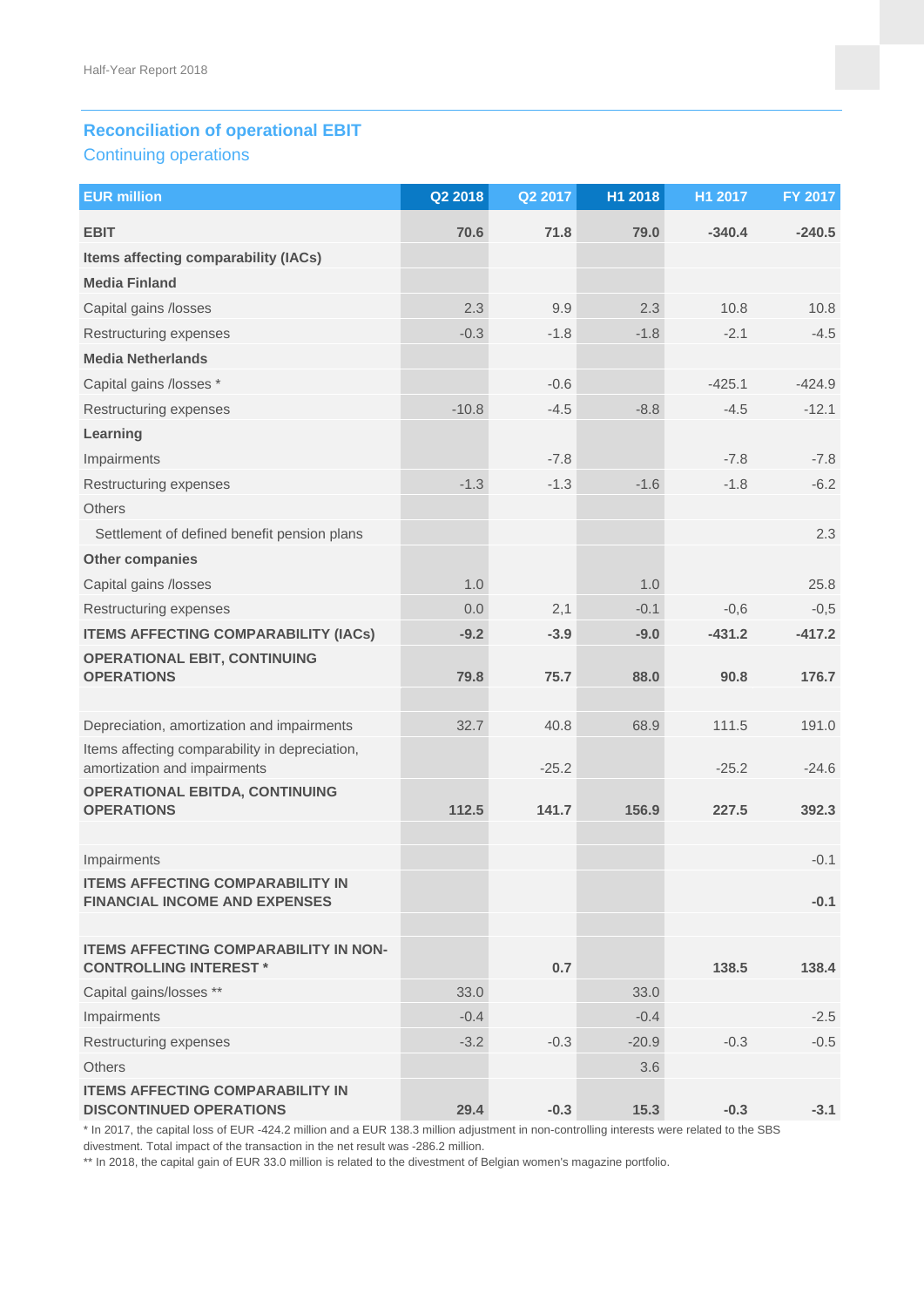### **Reconciliation of operational EPS**

| <b>EUR million</b>                                                                                                       | Q2 2018     | <b>Restated</b><br>Q2 2017 | H1 2018     | <b>Restated</b><br>H1 2017 | <b>Restated</b><br><b>FY 2017</b> |
|--------------------------------------------------------------------------------------------------------------------------|-------------|----------------------------|-------------|----------------------------|-----------------------------------|
| <b>RESULT FOR THE PERIOD</b><br><b>ATTRIBUTABLE</b><br>TO THE EQUITY HOLDERS OF THE<br><b>PARENT COMPANY</b>             | 67.3        | 48.1                       | 61.9        | $-233.9$                   | $-162.7$                          |
|                                                                                                                          |             |                            |             |                            |                                   |
| Items affecting comparability *                                                                                          | $-12.4$     | 2.3                        | $-2.6$      | 291.1                      | 280.5                             |
| <b>OPERATIONAL RESULT FOR THE</b><br><b>PERIOD ATTRIBUTABLE TO THE</b><br><b>EQUITY HOLDERS</b><br>OF THE PARENT COMPANY | 54.9        | 50.5                       | 59.3        | 57.2                       | 117.8                             |
|                                                                                                                          |             |                            |             |                            |                                   |
| Adjusted average number of shares                                                                                        | 163,404,370 | 162,495,574                | 163,353,771 | 162,442,775                | 162,544,637                       |
| <b>Operational EPS</b>                                                                                                   | 0.34        | 0.31                       | 0.36        | 0.35                       | 0.72                              |

\* When calculating operational earnings per share, the tax effect and the non-controlling interests' share of the items affecting comparability has been deducted.

### **Reconciliation of interest-bearing net debt**

| <b>EUR million</b>                | 30 Jun 2018 | 30 Jun 2017 | 31 Dec 2017 |
|-----------------------------------|-------------|-------------|-------------|
| Non-current financial liabilities | 199.4       | 359.8       | 196.3       |
| Current financial liabilities     | 307.5       | 537.1       | 216.1       |
| Cash and cash equivalents         | $-34.1$     | $-50.2$     | $-20.6$     |
| Interest-bearing net debt         | 472.8       | 846.7       | 391.8       |

Interest-bearing net debt 30 June 2017 includes financial assets and liabilities of SBS that are presented as part of assets and liabilities held for sale in the balance sheet 30 June 2017.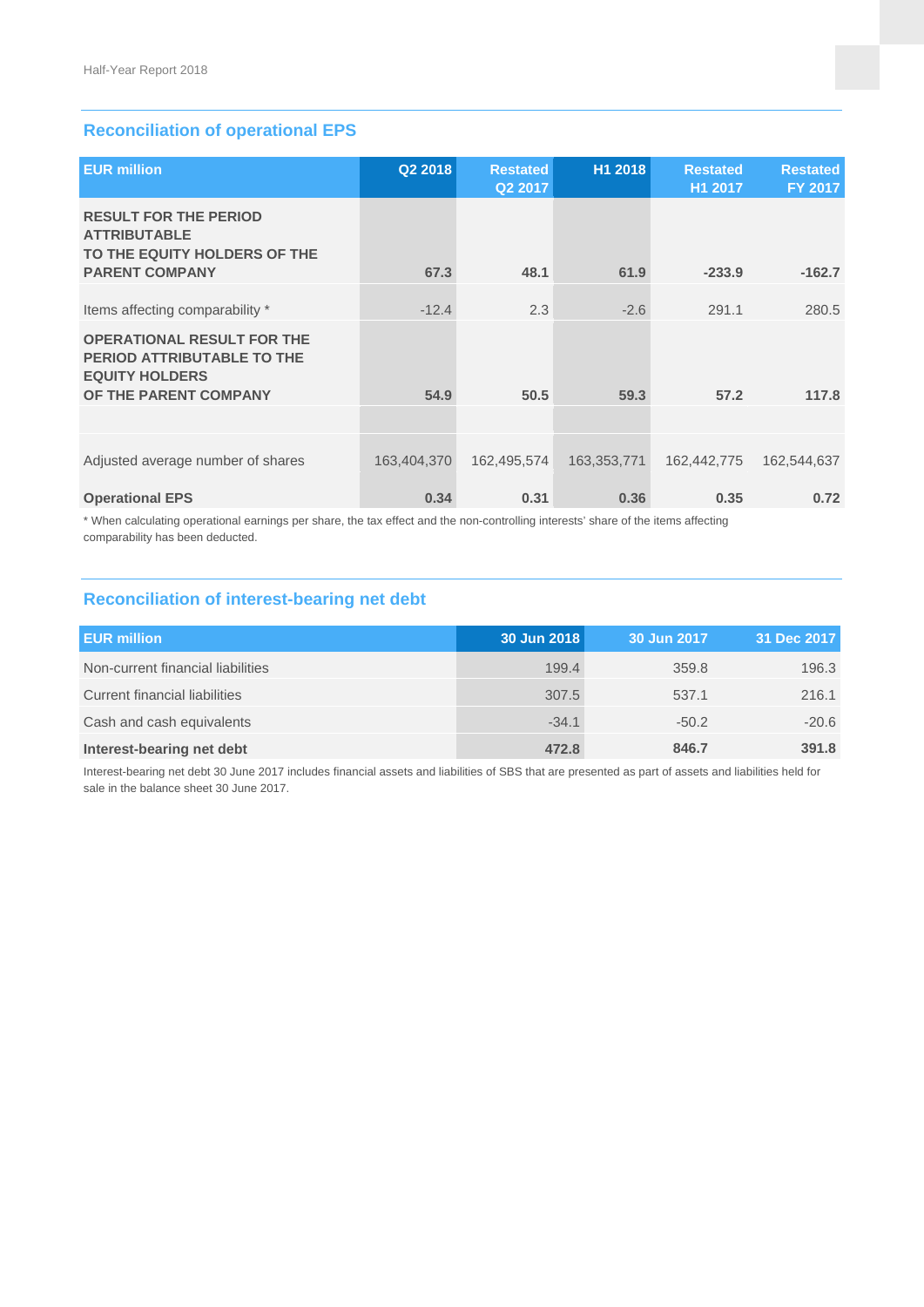### **Income statement by quarter**

### Continuing operations

| <b>EUR million</b>                                                                                   | Q1 2018 | Q2 2018  | <b>Restated</b> | <b>Restated</b> | <b>Restated</b> | <b>Restated</b> | <b>Restated</b> |
|------------------------------------------------------------------------------------------------------|---------|----------|-----------------|-----------------|-----------------|-----------------|-----------------|
|                                                                                                      |         |          | Q1 2017         | Q2 2017         | Q3 2017         | Q4 2017         | FY 2017         |
| <b>NET SALES</b>                                                                                     | 261.6   | 362.9    | 329.8           | 418.5           | 380.8           | 305.7           | 1,434.7         |
| Other operating income                                                                               | 6.2     | 9.0      | 8.3             | 16.0            | 6.0             | 34.4            | 64.8            |
| Materials and services *                                                                             | $-88.3$ | $-119.0$ | $-98.3$         | $-129.9$        | $-131.3$        | $-109.7$        | $-469.2$        |
| Employee benefit expenses                                                                            | $-77.7$ | $-78.5$  | $-89.3$         | $-89.3$         | $-78.4$         | $-83.1$         | $-340.1$        |
| Other operating expenses * ' **                                                                      | $-58.3$ | $-72.0$  | $-492.9$        | $-104.1$        | $-64.4$         | $-82.8$         | $-744.1$        |
| Share of results in joint ventures                                                                   | 1.0     | 1.0      | 1.0             | 1.3             | 1.0             | 1.1             | 4.4             |
| Depreciation, amortisation and impairment<br>losses                                                  | $-36.2$ | $-32.7$  | $-70.7$         | $-40.8$         | $-35.1$         | $-44.3$         | $-191.0$        |
| <b>EBIT</b>                                                                                          | 8.4     | 70.6     | $-412.1$        | 71.8            | 78.7            | 21.2            | $-240.5$        |
| Share of results in associated companies                                                             | 0.1     | $-0.1$   | 0.1             | 0.9             | 0.2             | 0.1             | 1.4             |
| <b>Financial income</b>                                                                              | 1.2     | 2.2      | 4.7             | 5.5             | 0.8             | 1.8             | 12.9            |
| <b>Financial expenses</b>                                                                            | $-4.5$  | $-8.0$   | $-11.3$         | $-10.0$         | $-5.4$          | $-9.4$          | $-36.2$         |
| <b>RESULT BEFORE TAXES</b>                                                                           | 5.1     | 64.8     | $-418.7$        | 68.2            | 74.3            | 13.8            | $-262.4$        |
| Income taxes                                                                                         | $-1.5$  | $-18.4$  | $-1.5$          | $-21.3$         | $-18.6$         | 2.2             | $-39.1$         |
| <b>RESULT FOR THE PERIOD FROM</b><br><b>CONTINUING OPERATIONS</b>                                    | 3.6     | 46.4     | $-420.2$        | 46.9            | 55.7            | 16.0            | $-301.6$        |
| <b>DISCONTINUED OPERATIONS</b>                                                                       |         |          |                 |                 |                 |                 |                 |
| Result for the period from discontinued                                                              |         |          |                 |                 |                 |                 |                 |
| operations                                                                                           | $-8.7$  | 21.6     | 0.2             | 2.3             | 0.9             | $-1.2$          | 2.3             |
| <b>RESULT FOR THE PERIOD</b>                                                                         | $-5.1$  | 68.0     | $-420.0$        | 49.2            | 56.6            | 14.8            | $-299.3$        |
| <b>Result from continuing operations</b><br>attributable to:                                         |         |          |                 |                 |                 |                 |                 |
| Equity holders of the Parent Company                                                                 | 3.2     | 45.7     | $-282.3$        | 45.9            | 55.3            | 16.2            | $-165.0$        |
| Non-controlling interests **                                                                         | 0.4     | 0.7      | $-137.9$        | 1.1             | 0.4             | $-0.2$          | $-136.6$        |
| <b>Result from discontinued operations</b><br>attributable to:                                       |         |          |                 |                 |                 |                 |                 |
| Equity holders of the Parent Company                                                                 | $-8.7$  | 21.6     | 0.2             | 2.3             | 0.9             | $-1.2$          | 2.3             |
| Non-controlling interests                                                                            |         |          |                 |                 |                 |                 |                 |
| <b>Result attributable to:</b>                                                                       |         |          |                 |                 |                 |                 |                 |
| Equity holders of the Parent Company                                                                 | $-5.4$  | 67.3     | $-282.0$        | 48.1            | 56.2            | 15.0            | $-162.7$        |
| Non-controlling interests **                                                                         | 0.4     | 0.7      | $-137.9$        | 1.1             | 0.4             | $-0.2$          | $-136.6$        |
| Earnings per share for result<br>attributable to the equity holders of the<br><b>Parent Company:</b> |         |          |                 |                 |                 |                 |                 |
| Earnings per share, EUR, continuing                                                                  |         |          |                 |                 |                 |                 |                 |
| operations                                                                                           | 0.02    | 0.28     | $-1.74$         | 0.28            | 0.34            | 0.10            | $-1.02$         |
| Diluted earnings per share, EUR,<br>continuing operations                                            | 0.02    | 0.28     | $-1.74$         | 0.28            | 0.34            | 0.10            | $-1.02$         |
| Earnings per share, EUR, discontinued                                                                |         | 0.13     |                 |                 |                 |                 |                 |
| operations                                                                                           | $-0.05$ |          | 0.00            | 0.01            | 0.01            | $-0.01$         | 0.01            |
| Diluted earnings per share, EUR,                                                                     |         |          |                 |                 |                 |                 |                 |
| discontinued operations                                                                              | $-0.05$ | 0.13     | 0.00            | 0.01            | 0.01            | $-0.01$         | 0.01            |
| Earnings per share, EUR                                                                              | $-0.03$ | 0.41     | $-1.74$         | 0.30            | 0.35            | 0.09            | $-1.00$         |
| Diluted earnings per share, EUR                                                                      | $-0.03$ | 0.41     | $-1.74$         | 0.30            | 0.34            | 0.09            | $-1.00$         |

\* Sales and commission costs directly related to sales transferred from Other operating expenses to Materials and services.

\*\* In 2017, the capital loss of EUR -424.2 million and a EUR 138.3 million adjustment in non-controlling interests were related to the SBS divestment. Total impact of the transaction in the net result was -286.2 million.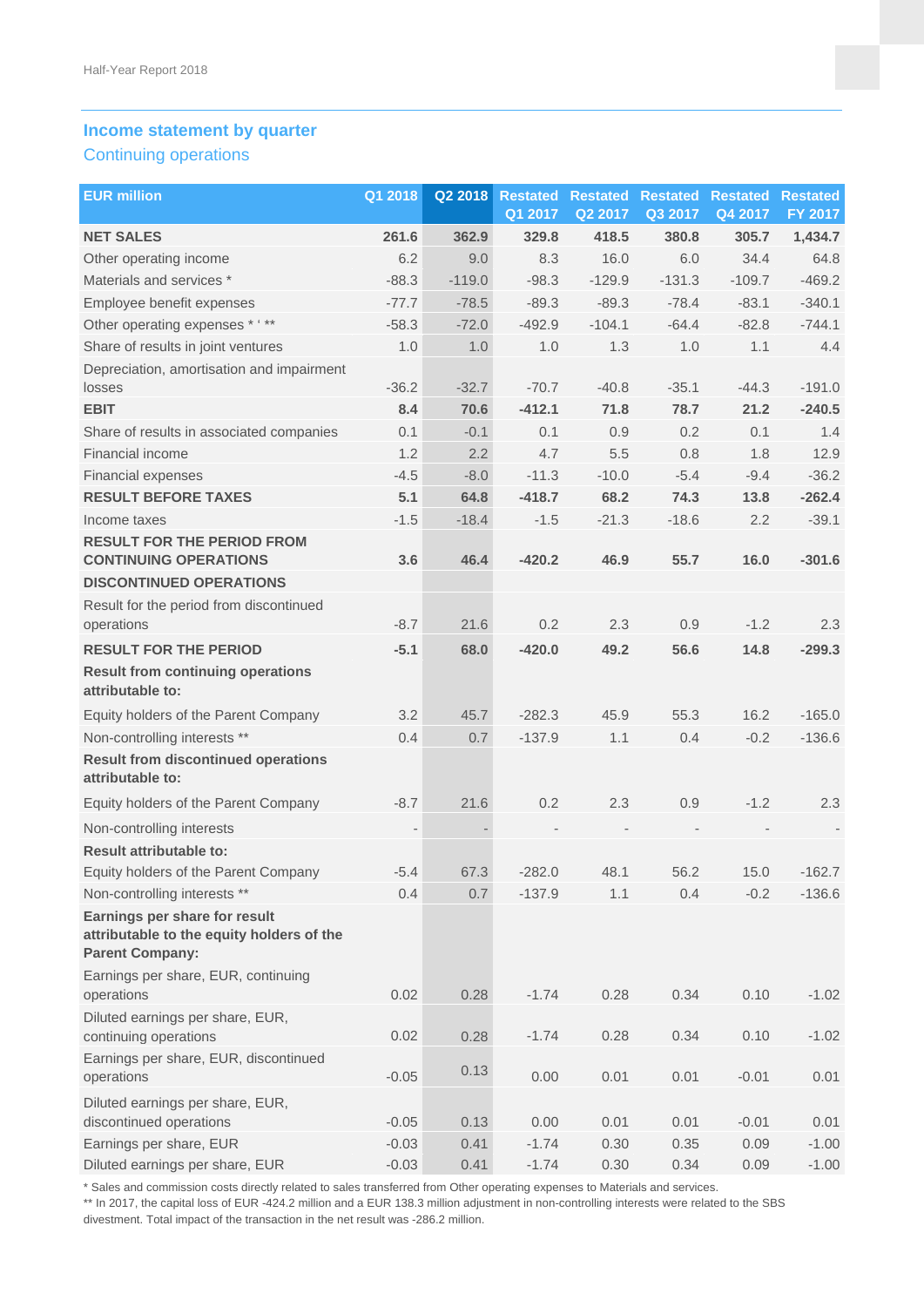## **Net sales by strategic business unit**

| <b>EUR million</b>               | Q1 2018 |        | Q1 2017 | Q <sub>2</sub> 2017 | Q3 2017 | Q2 2018 Restated Restated Restated Restated Restated<br>Q4 2017 | <b>FY 2017</b> |
|----------------------------------|---------|--------|---------|---------------------|---------|-----------------------------------------------------------------|----------------|
| Media Finland                    | 137.0   | 146.2  | 144.1   | 144.5               | 131.3   | 150.4                                                           | 570.4          |
| Media Netherlands                | 95.8    | 108.4  | 149.5   | 176.1               | 103.9   | 116.9                                                           | 546.4          |
| Learning                         | 28.9    | 108.3  | 36.2    | 97.9                | 145.7   | 38.5                                                            | 318.3          |
| Other companies and eliminations | $-0.1$  | $-0.1$ | $-0.1$  | $-0.1$              | $-0.1$  | $-0.2$                                                          | $-0.4$         |
| <b>Total</b>                     | 261.6   | 362.9  | 329.8   | 418.5               | 380.8   | 305.7                                                           | 1,434.7        |

## **EBIT by strategic business unit**

| <b>EUR million</b>               | Q1 2018 |        | Q1 2017  | Q2 2017 | Q3 2017 | Q2 2018 Restated Restated Restated Restated Restated<br>Q4 2017 | <b>FY 2017</b> |
|----------------------------------|---------|--------|----------|---------|---------|-----------------------------------------------------------------|----------------|
| Media Finland                    | 11.6    | 20.5   | 19.6     | 30.5    | 13.5    | 8.2                                                             | 71.8           |
| Media Netherlands                | 16.9    | 8.7    | $-408.4$ | 16.9    | 11.3    | 14.2                                                            | $-366.0$       |
| Learning                         | $-18.4$ | 42.4   | $-11.4$  | 22.8    | 56.2    | $-23.7$                                                         | 43.9           |
| Other companies and eliminations | $-1.7$  | $-0.9$ | $-11.8$  | 1.5     | $-2.4$  | 22.6                                                            | 9.8            |
| <b>Total</b>                     | 8.4     | 70.6   | $-412.1$ | 71.8    | 78.7    | 21.2                                                            | $-240.5$       |

## **Operational EBIT by strategic business unit**

| <b>EUR million</b>               | Q1 2018 |        | Q1 2017 | Q <sub>2</sub> 2017 | Q3 2017 | Q2 2018 Restated Restated Restated Restated Restated<br>Q4 2017 | <b>FY 2017</b> |
|----------------------------------|---------|--------|---------|---------------------|---------|-----------------------------------------------------------------|----------------|
| Media Finland                    | 13.1    | 18.6   | 19.0    | 22.4                | 14.2    | 9.8                                                             | 65.5           |
| Media Netherlands                | 14.9    | 19.5   | 8.9     | 23.7                | 14.0    | 19.2                                                            | 65.8           |
| Learning                         | $-18.0$ | 43.7   | $-10.9$ | 31.9                | 56.1    | $-21.6$                                                         | 55.6           |
| Other companies and eliminations | $-1.7$  | $-1.9$ | $-1.9$  | $-2.4$              | $-2.9$  | $-3.0$                                                          | $-10.2$        |
| <b>Total</b>                     | 8.2     | 79.8   | 15.2    | 75.7                | 81.4    | 4.4                                                             | 176.7          |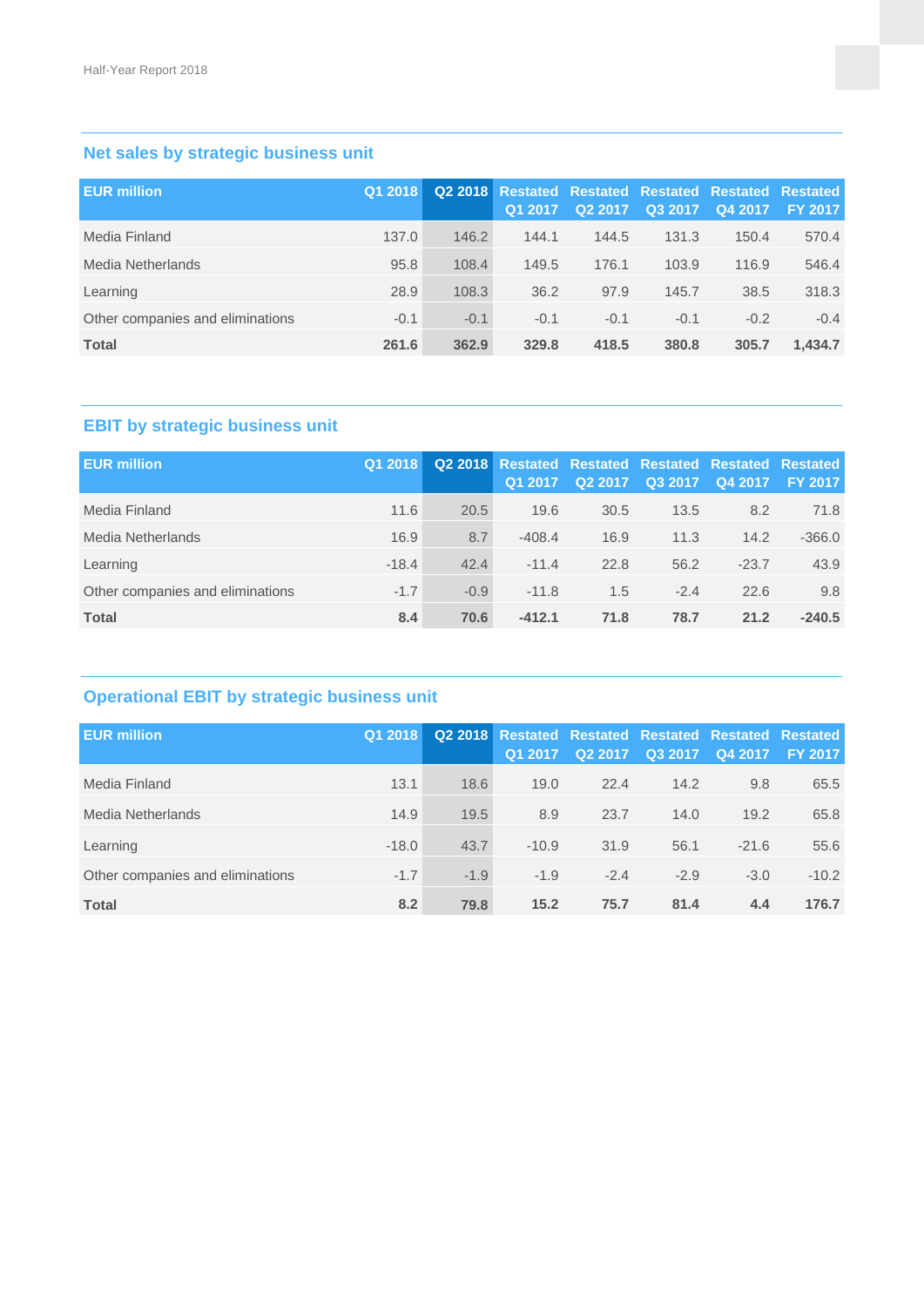## **Interim report (unaudited)**

#### **Accounting policies**

The Sanoma Group prepared its Interim Report in accordance with IAS 34 'Interim Financial Reporting' while adhering to related IFRS standards and interpretations applicable within the EU on 30 June 2018. The accounting policies of the Interim Report, the definitions of key indicators as well as the explanations of use and definitions of Alternative Performance Measures (APMs) are presented on the Sanoma website at Sanoma.com. All figures have been rounded and consequently the sum of individual figures can deviate from the presented sum figure. Key figures have been calculated using exact figures.

#### **Applied new and amended standards**

IFRS 15 Revenue from Contracts with Customers and Clarifications to IFRS 15 (both effective for financial periods beginning on or after 1 January 2018). Under IFRS 15 revenue is recognised at an amount that reflects the consideration to which an entity expects to be entitled in exchange for transferring goods or services to a customer. The principles in IFRS 15 provide a more structured approach to measuring and recognising revenue.

Sanoma's main revenue streams include magazine and newspaper publishing (circulation sales and advertising sales), TV and Radio operations, online and mobile revenues and learning solutions. For all revenue streams contract reviews of the key revenue contracts were documented. In magazines and newspaper publishing, the main impact of IFRS 15 is the need to identify additional performance obligations in cases of providing gifts as premiums to new subscribers, which are recognized at a point in time. TV and Radio revenue recognition is strongly linked to individual performance obligations, hence the impact of IFRS15 is limited. In learning solutions, the main impacts of IFRS 15 are related to revenues of hybrid products (combining print and digital products). In some cases, there is a need to acknowledge multiple performance obligations, which are to be recognised at different moments (over time or at a point in time), depending on the characteristics of the performance obligations. The impact of IFRS 15 on the Group's annual net sales is insignificant, although the phasing over individual quarters is affected. Sanoma has applied the full retrospective method when adopting IFRS 15 as of 1 January 2018. The cumulative effect of applying IFRS 15 has been recognized in opening balance of retained earnings as at 1 January 2017. The impact on comparison figures presented in the comprehensive income statement 2017 were disclosed in a separate release. The impact on comparison figures related to the balance sheet and cash flow statement are shown in the following tables.

#### **IFRS 15 impact on consolidated balance sheet**

| <b>EUR million</b>                   | 30 Jun 2017 | 31 Dec 2017 |
|--------------------------------------|-------------|-------------|
| <b>ASSETS</b>                        |             |             |
| Deferred tax receivables             | 0.6         | 0.6         |
| Trade and other receivables          | 0.2         | 0.3         |
| <b>ASSETS, TOTAL</b>                 | 0.8         | 0.9         |
| <b>EQUITY AND LIABILITIES</b>        |             |             |
| EQUITY, TOTAL                        | $-4.7$      | $-7.4$      |
| Deferred tax liabilities             | 0.3         | 0.3         |
| Income tax liabilities               | $-1.5$      | $-2.1$      |
| Trade and other payables             | 6.7         | 10.2        |
| <b>EQUITY AND LIABILITIES, TOTAL</b> | 0.8         | 0.9         |
|                                      |             |             |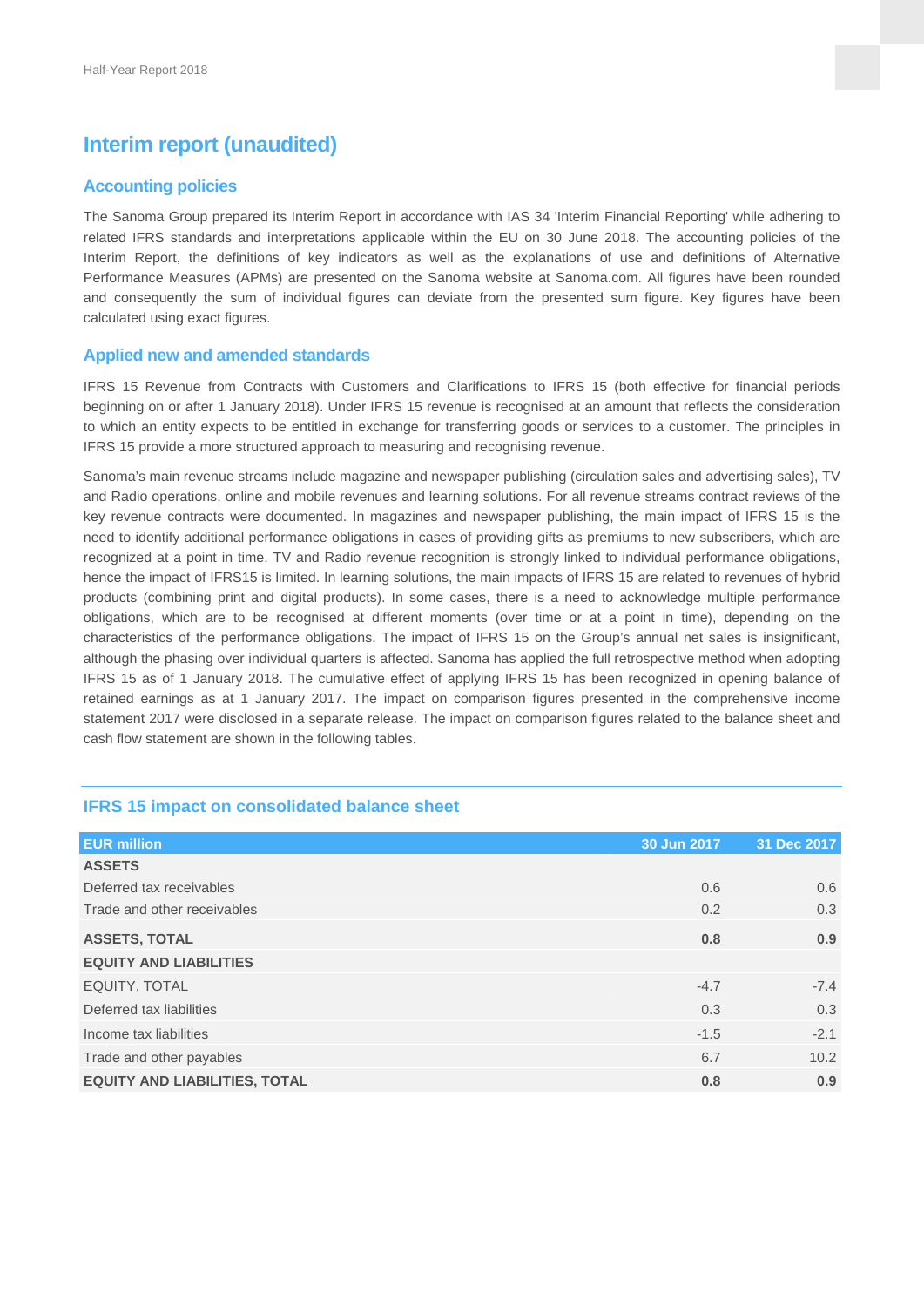#### **IFRS 15 impact on consolidated cash flow statement**

| <b>EUR million</b>               | H <sub>1</sub> 2017      | <b>FY 2017</b> |
|----------------------------------|--------------------------|----------------|
| <b>OPERATIONS</b>                |                          |                |
| Result for the period            | 1.4                      | $-1.2$         |
| Adjustments                      |                          |                |
| Income taxes                     | 0.5                      | $-0.3$         |
| Change in working capital        | $-1.9$                   | 1.5            |
| <b>Cash flow from operations</b> | $\overline{\phantom{a}}$ |                |
|                                  |                          |                |

IFRS 9 Financial Instruments and changes there to (effective for periods beginning on or after 1 January 2018). IFRS 9 replaced IAS 39 Financial Instruments: Recognition and Measurement. The standard includes updated principles for classification and measurement of financial assets and liabilities and a new model for estimating impairments of financial assets based on expected credit losses. In addition, the regulations related to hedge accounting have been revised. In Sanoma, applying the standard changed the process of booking impairment allowances for trade receivables, the classification of financial assets as well as the accounting for modifications of financial liabilities. A more detailed description of the effect of applying IFRS 9 can be found in the accounting policies of Financial Statements for 2017. Sanoma did not apply the standard retrospectively but adjusted the 1 January 2018 opening balance for the effects of the standard instead. The impact of applying IFRS 9 is insignificant for Sanoma Group.

Amendments to IFRS 2 Share-based Payment – Classification and Measurement of Share-based Payment Transactions (effective for periods beginning on or after 1 January 2018). The amendments cover three accounting areas: measurement of cash-settled share-based payments, classification of share-based payments settled net of tax withholdings and accounting for a modification of a share-based payment from cash-settled to equity-settled. Sanoma has share-based payment transactions with net settlement features for withholding tax obligations and the amendments had an impact on Group's financial statements. According to the amendments Sanoma's share-based payment transactions with net settlement features are treated as equity-settled in entirety. Sanoma reclassified the recognised liability from liabilities to equity in the 1 January 2018 opening balance sheet.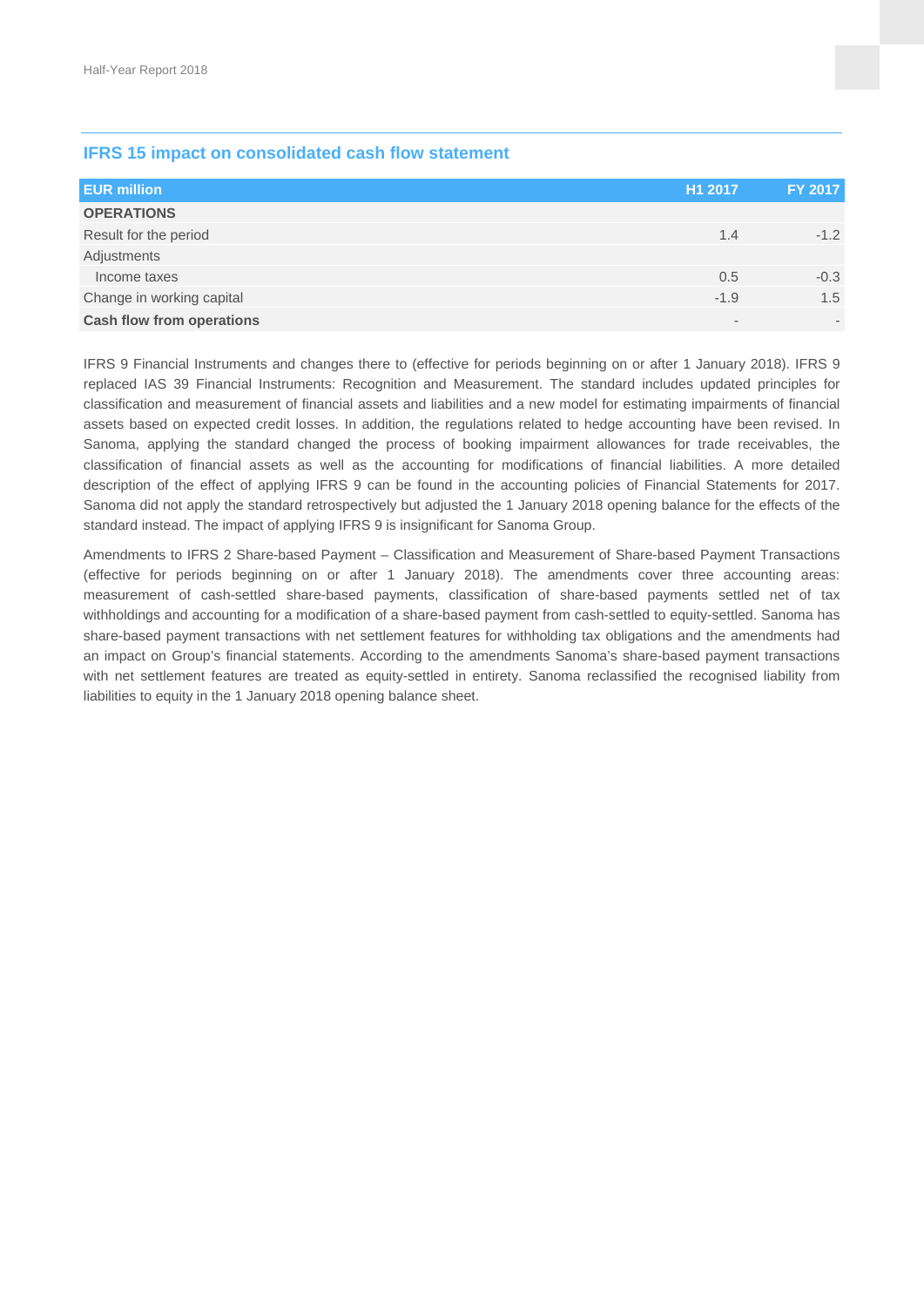#### **Consolidated income statement**

### Continuing operations

| <b>EUR million</b>                                                                         | Q2 2018  | <b>Restated</b><br>Q2 2017 | H1 2018  | <b>Restated</b><br>H1 2017 | <b>Restated</b><br>FY 2017 |
|--------------------------------------------------------------------------------------------|----------|----------------------------|----------|----------------------------|----------------------------|
| <b>NET SALES</b>                                                                           | 362.9    | 418.5                      | 624.5    | 748.3                      | 1,434.7                    |
| Other operating income                                                                     | 9.0      | 16.0                       | 15.2     | 24.3                       | 64.8                       |
| Materials and services *                                                                   | $-119.0$ | $-129.9$                   | $-207.4$ | $-228.2$                   | $-469.2$                   |
| Employee benefit expenses                                                                  | $-78.5$  | $-89.3$                    | $-156.2$ | $-178.6$                   | $-340.1$                   |
| Other operating expenses * ' **                                                            | $-72.0$  | $-104.1$                   | $-130.3$ | $-597.0$                   | $-744.1$                   |
| Share of results in joint ventures                                                         | 1.0      | 1.3                        | 2.0      | 2.3                        | 4.4                        |
| Depreciation, amortisation and impairment losses                                           | $-32.7$  | $-40.8$                    | $-68.9$  | $-111.5$                   | $-191.0$                   |
| <b>EBIT</b>                                                                                | 70.6     | 71.8                       | 79.0     | $-340.4$                   | $-240.5$                   |
| Share of results in associated companies                                                   | $-0.1$   | 0.9                        | 0.0      | 1.0                        | 1.4                        |
| <b>Financial income</b>                                                                    | 2.2      | 5.5                        | 3.4      | 10.3                       | 12.9                       |
| <b>Financial expenses</b>                                                                  | $-8.0$   | $-10.0$                    | $-12.5$  | $-21.4$                    | $-36.2$                    |
| <b>RESULT BEFORE TAXES</b>                                                                 | 64.8     | 68.2                       | 69.9     | $-350.5$                   | $-262.4$                   |
| Income taxes                                                                               | $-18.4$  | $-21.3$                    | $-19.9$  | $-22.8$                    | $-39.1$                    |
| <b>RESULT FOR THE PERIOD FROM CONTINUING</b><br><b>OPERATIONS</b>                          | 46.4     | 46.9                       | 50.0     | $-373.3$                   | $-301.6$                   |
| <b>DISCONTINUED OPERATIONS</b>                                                             |          |                            |          |                            |                            |
| Result for the period from discontinued operations                                         | 21.6     | 2.3                        | 12.9     | 2.5                        | 2.3                        |
| <b>RESULT FOR THE PERIOD</b>                                                               | 68.0     | 49.2                       | 62.9     | $-370.7$                   | $-299.3$                   |
| Result from continuing operations attributable to:                                         |          |                            |          |                            |                            |
| Equity holders of the Parent Company                                                       | 45.7     | 45.9                       | 49.0     | $-236.4$                   | $-165.0$                   |
| Non-controlling interests **                                                               | 0.7      | 1.1                        | 1.0      | $-136.8$                   | $-136.6$                   |
| <b>Result from discontinued operations</b><br>attributable to:                             |          |                            |          |                            |                            |
| Equity holders of the Parent Company                                                       | 21.6     | 2.3                        | 12.9     | 2.5                        | 2.3                        |
| Non-controlling interests                                                                  |          |                            |          |                            |                            |
| <b>Result attributable to:</b>                                                             |          |                            |          |                            |                            |
| Equity holders of the Parent Company                                                       | 67.3     | 48.1                       | 61.9     | $-233.9$                   | $-162.7$                   |
| Non-controlling interests **                                                               | 0.7      | 1.1                        | 1.0      | $-136.8$                   | $-136.6$                   |
|                                                                                            |          |                            |          |                            |                            |
| Earnings per share for result attributable<br>to the equity holders of the Parent Company: |          |                            |          |                            |                            |
| Earnings per share, EUR, continuing operations                                             | 0.28     | 0.28                       | 0.30     | $-1.46$                    | $-1.02$                    |
| Diluted earnings per share, EUR, continuing<br>operations                                  | 0.28     | 0.28                       | 0.30     | $-1.46$                    | $-1.02$                    |
| Earnings per share, EUR, discontinued operations                                           | 0.13     | 0.01                       | 0.08     | 0.02                       | 0.01                       |
| Diluted earnings per share, EUR, discontinued                                              |          |                            |          |                            |                            |
| operations                                                                                 | 0.13     | 0.01                       | 0.08     | 0.02                       | 0.01                       |
| Earnings per share, EUR                                                                    | 0.41     | 0.30                       | 0.38     | $-1.44$                    | $-1.00$                    |
| Diluted earnings per share, EUR                                                            | 0.41     | 0.30                       | 0.38     | $-1.44$                    | $-1.00$                    |

\* Sales and commission costs directly related to sales transferred from Other operating expenses to Materials and services.

\*\* In 2017, the capital loss of EUR -424.2 million and a EUR 138.3 million adjustment in non-controlling interests were related to the SBS divestment. Total impact of the transaction in the net result was -286.2 million.

Divested Belgian women's magazine portfolio is classified as discontinued operations in the Q2 2018 and 2017 reporting.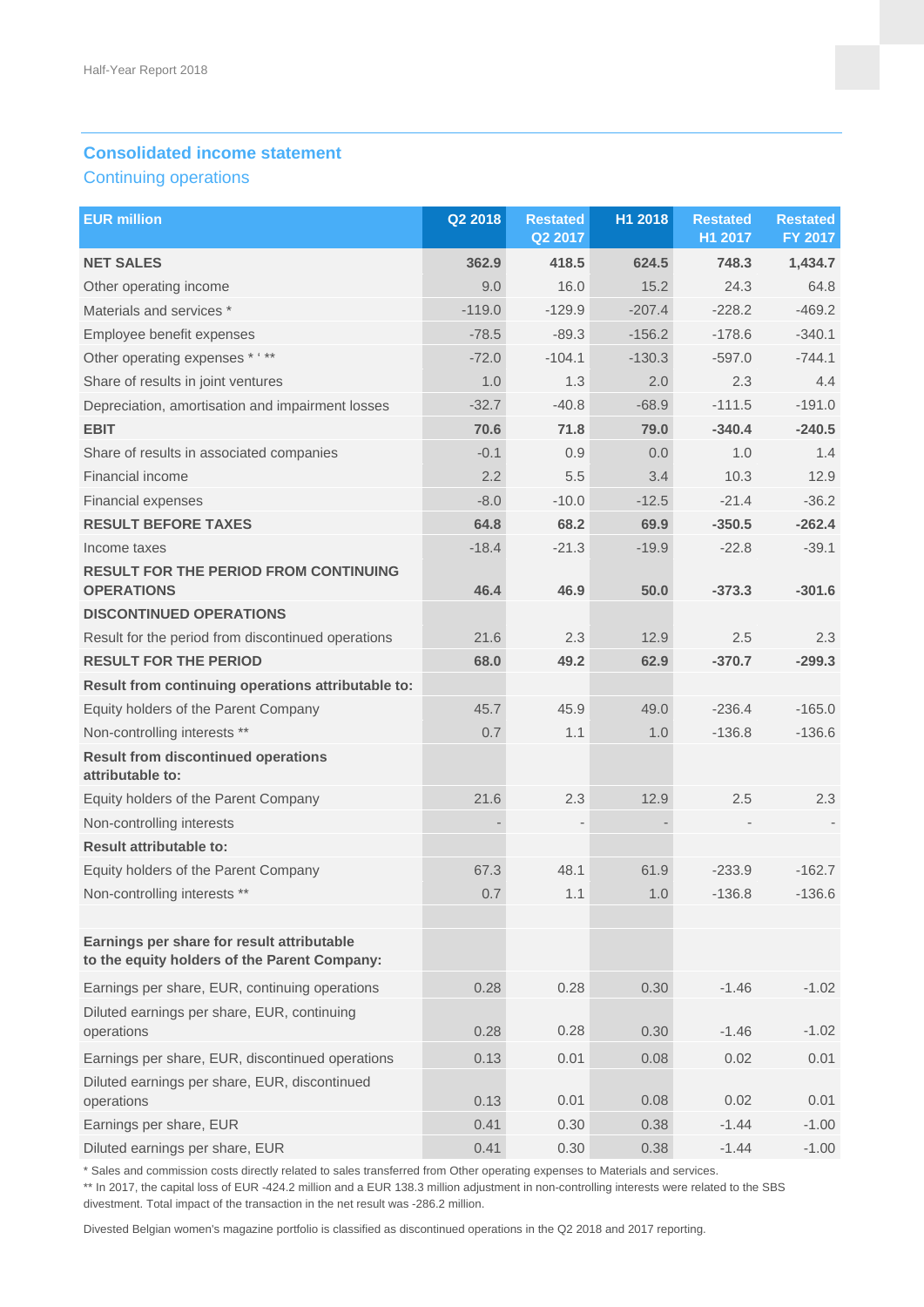## **Statement of comprehensive income \***

| <b>EUR million</b>                                                                                 | Q2 2018 | <b>Restated</b><br>Q2 2017 | H1 2018 | <b>Restated</b><br>H1 2017 | <b>Restated</b><br>FY 2017 |
|----------------------------------------------------------------------------------------------------|---------|----------------------------|---------|----------------------------|----------------------------|
| <b>Result for the period</b>                                                                       | 68.0    | 49.2                       | 62.9    | $-370.7$                   | $-299.3$                   |
| Other comprehensive income:<br>Items that may be reclassified<br>subsequently<br>to profit or loss |         |                            |         |                            |                            |
| Change in translation differences                                                                  | $-0.7$  | $-2.2$                     | $-1.1$  | 2.7                        | 2.7                        |
| Share of other comprehensive income of<br>equity-accounted investees                               | 0.0     | $-0.1$                     | 0.0     | 0.0                        | 0.0                        |
| Items that will not be reclassified to<br>profit or loss                                           |         |                            |         |                            |                            |
| Defined benefit plans                                                                              | $-0.4$  | 2.4                        | $-2.7$  | 7.9                        | 6.9                        |
| Income tax related to defined benefit plans                                                        | $-0.2$  | $-0.6$                     | 0.4     | $-1.7$                     | $-1.9$                     |
| Other comprehensive income for the<br>period, net of tax                                           | $-1.3$  | $-0.4$                     | $-3.3$  | 8.8                        | 7.7                        |
| <b>TOTAL COMPREHENSIVE INCOME FOR</b><br><b>THE PERIOD</b>                                         | 66.7    | 48.8                       | 59.6    | $-361.9$                   | $-291.6$                   |
|                                                                                                    |         |                            |         |                            |                            |
| <b>Total comprehensive income</b><br>attributable to:                                              |         |                            |         |                            |                            |
| Equity holders of the Parent Company                                                               | 66.0    | 47.7                       | 58.6    | $-225.1$                   | $-155.0$                   |
| Non-controlling interests                                                                          | 0.7     | 1.1                        | 1.0     | $-136.8$                   | $-136.6$                   |

\* Statement of comprehensive income includes both continuing and discontinued operations.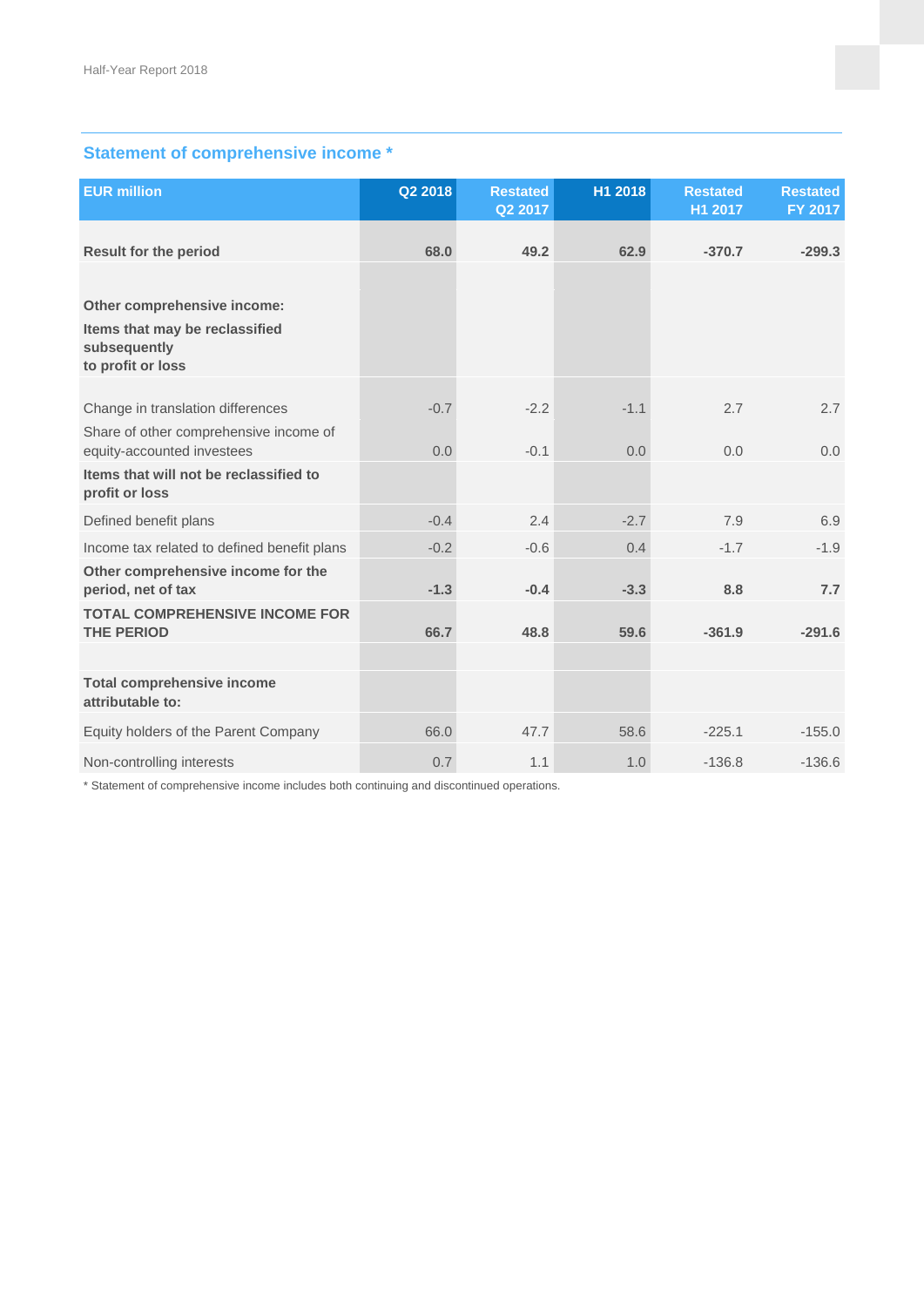#### **Consolidated balance sheet**

| <b>EUR million</b>                                              | 30 Jun 2018 | <b>Restated</b> | <b>Restated</b> |
|-----------------------------------------------------------------|-------------|-----------------|-----------------|
|                                                                 |             | 30 Jun 2017     | 31 Dec 2017     |
| <b>ASSETS</b>                                                   |             |                 |                 |
| Property, plant and equipment                                   | 41.4        | 52.1            | 44.7            |
| Investment property                                             | 12.9        | 24.1            | 13.9            |
| Goodwill                                                        | 941.5       | 935.2           | 934.6           |
| Other intangible assets                                         | 251.2       | 246.6           | 251.1           |
| Equity-accounted investees                                      | 16.5        | 17.1            | 20.8            |
| Available-for-sale financial assets                             |             | 5.0             | 4.0             |
| Other investments                                               | 5.1         |                 |                 |
| Deferred tax receivables                                        | 13.5        | 25.4            | 18.0            |
| Trade and other receivables                                     | 22.1        | 16.6            | 22.7            |
| NON-CURRENT ASSETS, TOTAL                                       | 1,304.0     | 1,322.1         | 1,309.8         |
| Inventories                                                     | 51.3        | 53.1            | 40.5            |
| Income tax receivables                                          | 14.9        | 13.2            | 6.9             |
| Contract assets                                                 | 7.7         | 11.4            | 6.2             |
| Trade and other receivables                                     | 259.2       | 257.3           | 203.7           |
| Cash and cash equivalents                                       | 34.1        | 24.4            | 20.6            |
| <b>CURRENT ASSETS, TOTAL</b>                                    | 367.2       | 359.5           | 277.8           |
| Assets held for sale                                            |             | 522.1           | 2.4             |
| <b>ASSETS, TOTAL</b>                                            | 1,671.1     | 2,203.7         | 1,590.1         |
|                                                                 |             |                 |                 |
| <b>EQUITY AND LIABILITIES</b>                                   |             |                 |                 |
| Equity attributable to the equity holders of the Parent Company |             |                 |                 |
| Share capital                                                   | 71.3        | 71.3            | 71.3            |
| <b>Treasury shares</b>                                          | $-0.7$      | $-1.4$          | $-1.4$          |
| Fund for invested unrestricted equity                           | 209.8       | 203.3           | 209.8           |
| Other equity                                                    | 273.5       | 169.8           | 265.8           |
|                                                                 | 553.8       | 443.0           | 545.4           |
| Non-controlling interests                                       | 4.9         | 150.9           | 1.7             |
| EQUITY, TOTAL                                                   | 558.7       | 593.9           | 547.1           |
| Deferred tax liabilities                                        | 37.4        | 39.5            | 38.5            |
| Pension obligations                                             | 11.8        | 5.8             | 9.7             |
| Provisions                                                      | 7.7         | 7.1             | 9.0             |
| <b>Financial liabilities</b>                                    | 199.4       | 323.8           | 196.3           |
| Trade and other payables                                        | 12.2        | 10.8            | 19.7            |
| NON-CURRENT LIABILITIES, TOTAL                                  | 268.4       | 387.1           | 273.3           |
| Provisions                                                      | 35.3        | 10.6            | 17.1            |
| <b>Financial liabilities</b>                                    | 307.5       | 527.1           | 216.1           |
| Income tax liabilities                                          | 25.1        | 26.2            | 13.0            |
| <b>Contract liabilities</b>                                     | 137.3       | 136.4           | 153.3           |
| Trade and other payables                                        | 338.8       | 350.5           | 359.7           |
| <b>CURRENT LIABILITIES, TOTAL</b>                               | 843.9       | 1,050.8         | 759.2           |
| Liabilities related to assets held for sale                     |             | 172.0           | 10.6            |
| <b>LIABILITIES, TOTAL</b>                                       | 1,112.4     | 1,609.8         | 1,043.0         |
| <b>EQUITY AND LIABILITIES, TOTAL</b>                            | 1,671.1     | 2,203.7         | 1,590.1         |

Includes continuing and discontinued operations.

On 30 June 2017, assets held for sale included SBS that was classified as assets held for sale in March 2017.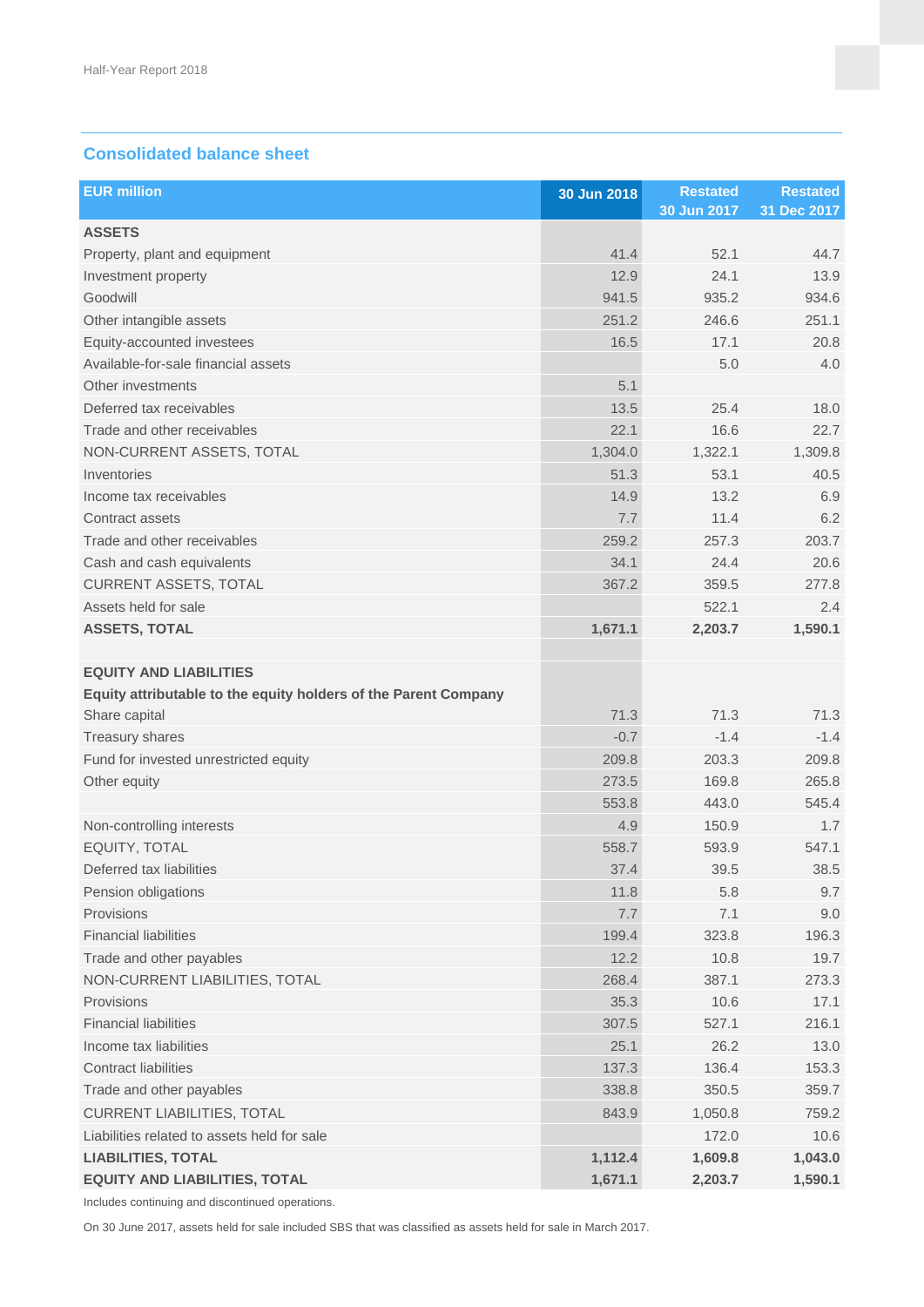### **Changes in consolidated equity**

Equity attributable to the equity holders of the Parent Company

| <b>EUR million</b>                                             | <b>Share</b><br>capital | <b>Treasury</b><br>shares | <b>Fund for</b><br>invested<br>unres-<br>tricted<br>equity | <b>Other</b><br>equity | <b>Total</b> | Non-<br>controlling<br><b>interests</b> | Equity,<br>total |
|----------------------------------------------------------------|-------------------------|---------------------------|------------------------------------------------------------|------------------------|--------------|-----------------------------------------|------------------|
| Equity at 31 Dec 2016                                          | 71.3                    | $-2.1$                    | 203.3                                                      | 440.5                  | 713.0        | 289.5                                   | 1,002.5          |
| Effect of IFRS 15 on 1 Jan 2017                                |                         |                           |                                                            | $-6.1$                 | $-6.1$       |                                         | $-6.1$           |
| Equity at 1 Jan 2017                                           | 71.3                    | $-2.1$                    | 203.3                                                      | 434.4                  | 706.8        | 289.5                                   | 996.4            |
| Comprehensive income for the<br>period                         |                         |                           |                                                            | $-225.1$               | $-225.1$     | $-136.8$                                | $-361.9$         |
| Share-based compensation                                       |                         |                           |                                                            | 0.9                    | 0.9          |                                         | 0.9              |
| Shares delivered                                               |                         | 0.7                       |                                                            | $-0.7$                 |              |                                         |                  |
| <b>Dividends</b>                                               |                         |                           |                                                            | $-32.5$                | $-32.5$      | $-1.0$                                  | $-33.5$          |
| Acquisitions and other changes<br>in non-controlling interests |                         |                           |                                                            | $-7.2$                 | $-7.2$       | $-0.8$                                  | $-8.0$           |
| Equity at 30 June 2017                                         | 71.3                    | $-1.4$                    | 203.3                                                      | 169.8                  | 443.0        | 150.9                                   | 593.9            |
|                                                                |                         |                           |                                                            |                        |              |                                         |                  |
| Equity at 31 Dec 2017                                          | 71.3                    | $-1.4$                    | 209.8                                                      | 265.8                  | 545.4        | 1.7                                     | 547.1            |
| Effect of IFRS 9 on 1 Jan 2018                                 |                         |                           |                                                            | 1.1                    | 1.1          |                                         | 1.1              |
| Effect of amendments to IFRS 2<br>on 1 Jan 2018                |                         |                           |                                                            | 5.8                    | 5.8          |                                         | 5.8              |
| Equity at 1 Jan 2018                                           | 71.3                    | $-1.4$                    | 209.8                                                      | 272.7                  | 552.3        | 1.7                                     | 553.9            |
| Comprehensive income for the<br>period                         |                         |                           |                                                            | 58.6                   | 58.6         | 1.0                                     | 59.6             |
| Share-based compensation                                       |                         |                           |                                                            | 1.3                    | 1.3          |                                         | 1.3              |
| Shares delivered                                               |                         | 0.7                       |                                                            | $-0.7$                 |              |                                         |                  |
| <b>Dividends</b>                                               |                         |                           |                                                            | $-57.2$                | $-57.2$      | $-0.7$                                  | $-57.9$          |
| Acquisitions and other changes<br>in non-controlling interests |                         |                           |                                                            | $-1.1$                 | $-1.1$       | 3.0                                     | 1.8              |
| Equity at 30 June 2018                                         | 71.3                    | $-0.7$                    | 209.8                                                      | 273.5                  | 553.8        | 4.9                                     | 558.7            |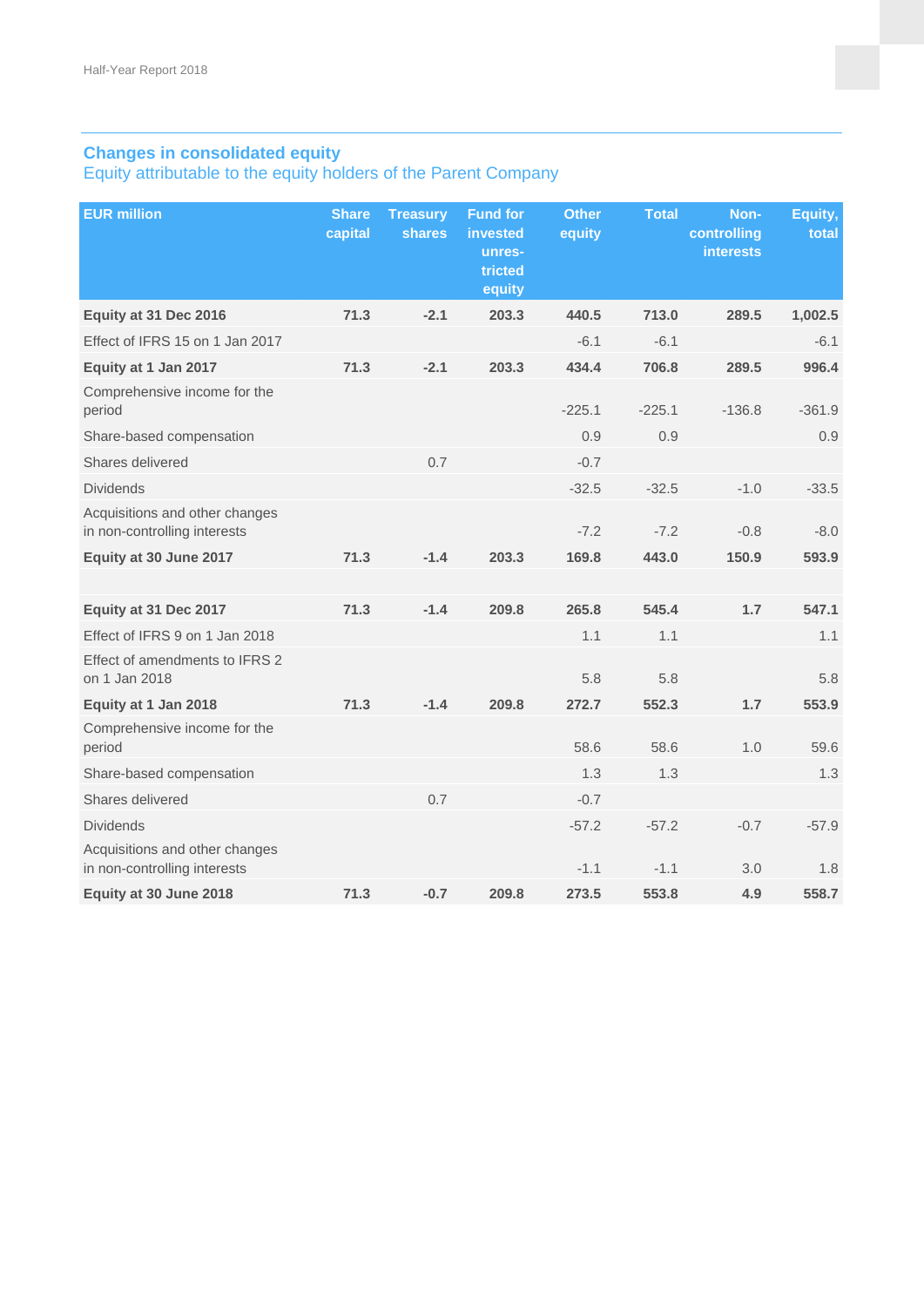#### **Consolidated cash flow statement**

| <b>EUR million</b>                                                             | H1 2018  | <b>Restated</b><br>H1 2017 | <b>Restated</b><br>FY 2017 |
|--------------------------------------------------------------------------------|----------|----------------------------|----------------------------|
| <b>OPERATIONS</b>                                                              |          |                            |                            |
| Result for the period                                                          | 62.9     | $-370.7$                   | $-299.3$                   |
| Adjustments                                                                    |          |                            |                            |
| Income taxes                                                                   | 25.8     | 24.3                       | 40.5                       |
| Financial income and expenses                                                  | 9.1      | 11.0                       | 23.2                       |
| Share of results in equity-accounted investees                                 | $-2.0$   | $-3.3$                     | $-5.7$                     |
| Depreciation. amortisation and impairment losses                               | 69.4     | 112.1                      | 195.1                      |
| Gains/losses on sales of non-current assets                                    | $-36.7$  | 446.8                      | 420.3                      |
| Acquisitions of broadcasting rights and prepublication costs                   | $-39.3$  | $-105.1$                   | $-167.2$                   |
| Other adjustments                                                              | 1.9      | 0.3                        | 1.1                        |
| Adjustments, total                                                             | 28.3     | 486.1                      | 507.2                      |
| Change in working capital                                                      | $-103.6$ | $-133.8$                   | $-17.0$                    |
| Dividends received                                                             | 4.3      | 5.4                        | 5.5                        |
| Interest paid and other financial items                                        | $-1.7$   | $-7.6$                     | $-20.5$                    |
| Taxes paid                                                                     | $-18.8$  | $-16.9$                    | $-34.7$                    |
| <b>Cash flow from operations</b>                                               | $-28.6$  | $-37.4$                    | 141.2                      |
| <b>INVESTMENTS</b>                                                             |          |                            |                            |
| Capital expenditure                                                            | $-14.2$  | $-16.8$                    | $-36.5$                    |
| Operations acquired                                                            | $-13.6$  | $-8.2$                     | $-4.6$                     |
| Proceeds from sale of tangible and intangible assets *                         | 2.8      | 1.0                        | 47.6                       |
| Operations sold **                                                             | 10.5     | 35.9                       | 238.2                      |
| Loans granted                                                                  | 0.0      | $-0.2$                     | 0.0                        |
| Repayments of loan receivables                                                 | 0.0      | 0.4                        | 0.3                        |
| Interest received                                                              | 0.1      | 0.1                        | 0.3                        |
| <b>Cash flow from investments</b>                                              | $-14.3$  | 12.2                       | 245.2                      |
| <b>Cash flow before financing</b>                                              | $-42.9$  | $-25.2$                    | 386.4                      |
| <b>FINANCING</b>                                                               |          |                            |                            |
| Proceeds from share subscriptions                                              |          |                            | 6.4                        |
| Contribution by non-controlling interests                                      | 2.2      |                            |                            |
| Change in loans with short maturity                                            | 92.1     | 146.8                      | $-217.8$                   |
| Drawings of other loans                                                        | 0.0      | 135.0                      | 172.5                      |
| Repayments of other loans and finance lease liabilities                        | $-0.1$   | $-218.5$                   | $-326.6$                   |
| Acquisitions of non-controlling interests                                      | $-2.0$   |                            | $-11.2$                    |
| Dividends paid                                                                 | $-33.4$  | $-33.5$                    | $-34.1$                    |
| <b>Cash flow from financing</b>                                                | 58.8     | 29.8                       | $-410.7$                   |
| CHANGE IN CASH AND CASH EQUIVALENTS ACCORDING TO<br><b>CASH FLOW STATEMENT</b> | 15.8     | 4.6                        | $-24.3$                    |
| Effect of exchange rate differences on cash and cash equivalents               | $-0.5$   | 0.5                        | $-0.2$                     |
| Net change in cash and cash equivalents                                        | 15.4     | 5.1                        | $-24.5$                    |
| Cash and cash equivalents at the beginning of the period                       | 18.6     | 43.1                       | 43.1                       |
| Cash and cash equivalents at the end of the period                             | 33.9     | 48.1                       | 18.6                       |

Includes continuing and discontinued operations.

\* Proceeds from sale of tangible assets in 2017 include the divestment of the property at Ludviginkatu in Helsinki.

\*\* The divestment of Belgian women's magazine portfolio is included in the operations sold on 30 June 2018. Operations sold in 2017 include SBS, Sanoma Baltics and Kieskeurig.nl.

Cash and cash equivalents in the cash flow statement include cash and cash equivalents less bank overdrafts of EUR 0.2 million (2017:2.1). Cash and cash equivalents of EUR 25.8 million are presented as part of assets held for sale in the balance sheet 30 June 2017.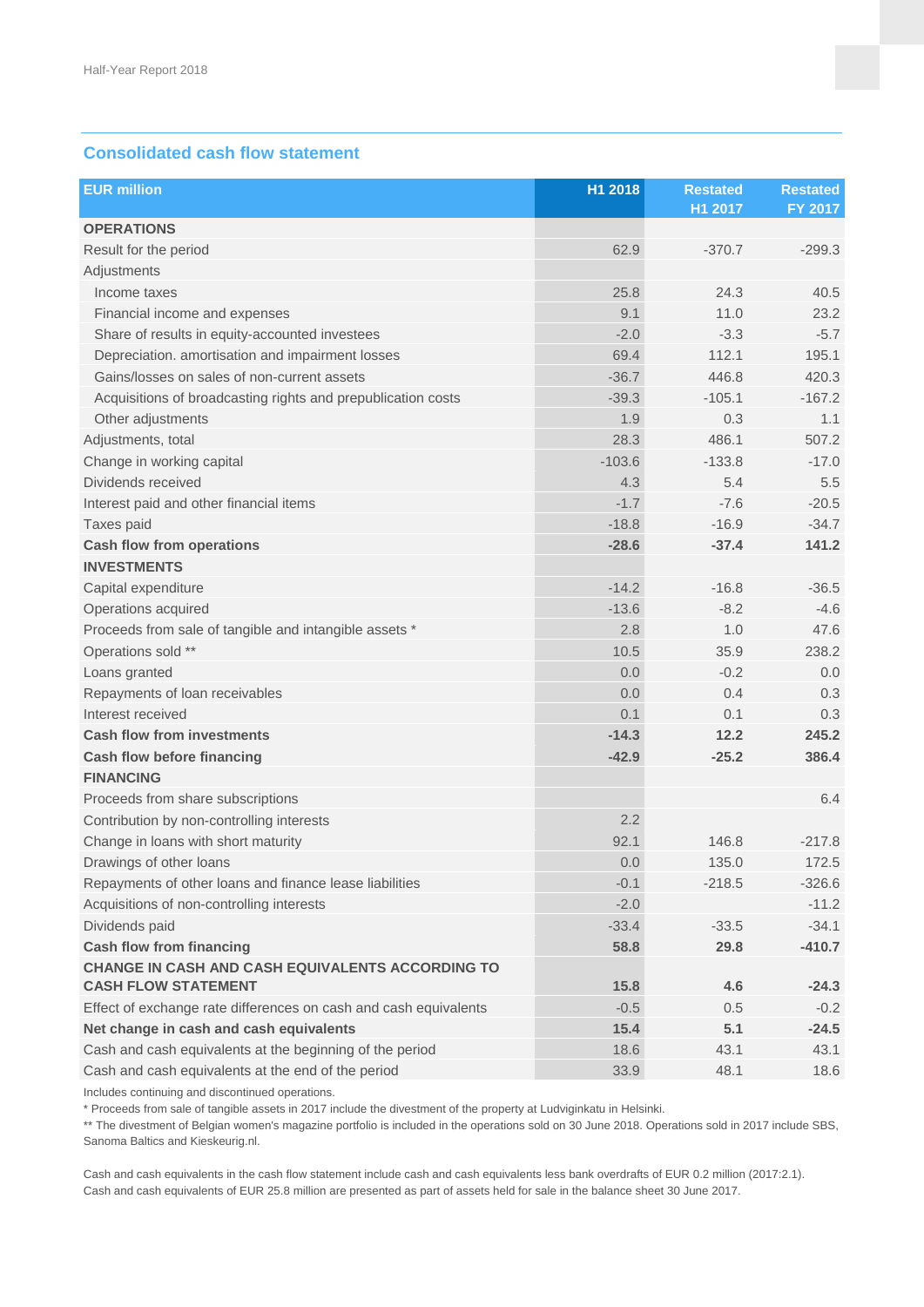## **Segment information**

In connection with the SBS divestment, Sanoma decided to change its segment reporting. Therefore, Sanoma now reports three operating segments, i.e. its three strategic business units Sanoma Media Finland, Sanoma Media Netherlands and Sanoma Learning. This is aligned with the way Sanoma manages the businesses.

Sanoma Media Finland is the leading multi-channel media company in Finland with a portfolio of magazines, newspapers, TV, radio, events as well as online and mobile channels. Sanoma Media Netherlands includes the Dutch consumer media operations (magazines, events, custom media, websites and apps) and press distribution business Aldipress. Sanoma Learning is a leading European provider of multi-channel learning solutions. Learning's main markets are Poland, the Netherlands, Finland, Belgium and Sweden. Discontinued operations include Belgian women's magazine portfolio, which was divested on 29 June 2018. In addition to the Group eliminations, the column unallocated/eliminations includes noncore operations, head office functions, real estate companies as well as items not allocated to segments. Segment assets do not include cash and cash equivalents, interest-bearing receivables, tax receivables or deferred tax receivables. Transactions between segments are based on market prices.

In accordance with IFRS 15, a disaggregation of revenue needs to be presented, reflecting how the nature, amount timing and uncertainty of revenues are affected by economic factors. Sanoma considers that this should be assessed in conjunction with other information that is disclosed in the interim report. The SBU information in the text part includes a revenue split per category (both print/non-print and subscription/single copy/advertising for Media Netherlands and Media Finland) and per country for Learning. In conjunction with the segment information as well as the risks described in the 'significant near-term risks and uncertainties' paragraph the impact of economic factors is considered sufficiently reflected.

| <b>EUR million</b>                             | <b>Media</b><br><b>Finland Nether-</b> | <b>Media</b><br>lands | Learning | Unallocated/<br>eliminations | operations | <b>Continuing Discontinued</b><br>operations | <b>Eliminations</b> | <b>Total</b> |
|------------------------------------------------|----------------------------------------|-----------------------|----------|------------------------------|------------|----------------------------------------------|---------------------|--------------|
| External net sales                             | 283.0                                  | 204.2                 | 137.2    |                              | 624.5      | 36.6                                         |                     | 661.6        |
| Internal net sales                             | 0.2                                    |                       | 0.0      | $-0.2$                       |            | 0.5                                          | $-0.5$              |              |
| Net sales, total                               | 283.2                                  | 204.2                 | 137.2    | $-0.2$                       | 624.5      | 37.1                                         | $-0.5$              | 661.6        |
| <b>EBIT</b>                                    | 32.1                                   | 25.5                  | 24.0     | $-2.7$                       | 79.0       | 18.8                                         |                     | 97.8         |
| <b>Operational EBIT</b>                        | 31.6                                   | 34.3                  | 25.6     | $-3.6$                       | 88.0       | 3.5                                          |                     | 91.5         |
| Share of results in<br>associated<br>companies | 0.0                                    |                       |          |                              | 0.0        |                                              |                     | 0.0          |
| Financial income                               |                                        |                       |          | 3.4                          | 3.4        |                                              |                     | 3.4          |
| Financial<br>expenses                          |                                        |                       |          | $-12.5$                      | $-12.5$    | 0.0                                          |                     | $-12.5$      |
| <b>Result before</b><br>taxes                  |                                        |                       |          |                              | 69.9       | 18.8                                         |                     | 88.7         |
| <b>Segment assets</b>                          | 250.3                                  | 756.0                 | 728.2    | $-127.6$                     | 1,606.8    |                                              |                     | 1,606.8      |

#### **Segment information 1 January–30 June 2018**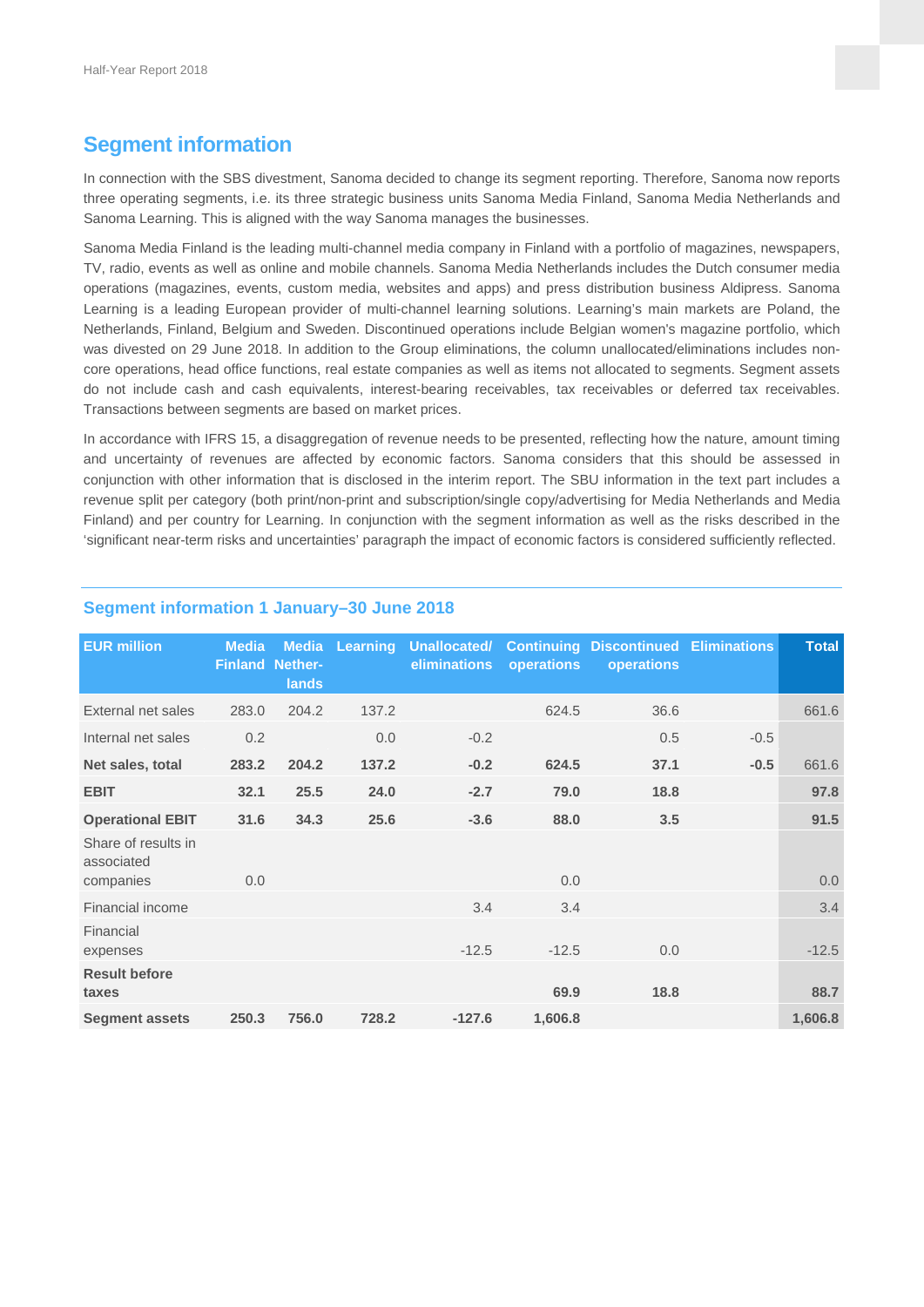| <b>EUR million</b>                             | <b>Media</b><br><b>Finland Nether-</b> | <b>Media</b><br>lands | Learning | Unallocated/<br>eliminations | operations | <b>Continuing Discontinued</b><br>operations | <b>Eliminations</b> | <b>Total</b> |
|------------------------------------------------|----------------------------------------|-----------------------|----------|------------------------------|------------|----------------------------------------------|---------------------|--------------|
| External net sales                             | 288.5                                  | 325.6                 | 134.2    |                              | 748.3      | 40.1                                         |                     | 788.3        |
| Internal net sales                             | 0.2                                    |                       | 0.0      | $-0.2$                       |            | 0.5                                          | $-0.5$              |              |
| Net sales, total                               | 288.7                                  | 325.6                 | 134.2    | $-0.2$                       | 748.3      | 40.5                                         | $-0.5$              | 788.3        |
| <b>EBIT</b>                                    | 50.1                                   | $-391.5$              | 11.4     | $-10.4$                      | $-340.4$   | 3.9                                          |                     | $-336.4$     |
| <b>Operational EBIT</b>                        | 41.5                                   | 32.6                  | 21.0     | $-4.3$                       | 90.8       | 4.2                                          |                     | 95.0         |
| Share of results in<br>associated<br>companies | 0.0                                    | 1.0                   |          |                              | 1.0        |                                              |                     | 1.0          |
| Financial income                               |                                        |                       |          | 10.3                         | 10.3       | 0.1                                          | $-0.1$              | 10.3         |
| Financial<br>expenses<br><b>Result before</b>  |                                        |                       |          | $-21.4$                      | $-21.4$    | 0.0                                          | 0.1                 | $-21.3$      |
| taxes                                          |                                        |                       |          |                              | $-350.5$   | 4.0                                          |                     | $-346.4$     |
| <b>Segment assets</b>                          |                                        | 236.1 1,292.2         | 564.4    | 45.3                         |            |                                              |                     | 2,138.0      |

### **Segment information 1 January–30 June 2017 (Restated)**

### **Changes in property, plant and equipment**

| <b>EUR million</b>                             | 30 Jun 2018 | 30 Jun 2017 | 31 Dec 2017 |
|------------------------------------------------|-------------|-------------|-------------|
| Carrying amount at the beginning of the period | 44.7        | 57.8        | 57.8        |
| Increases                                      | 3.0         | 4.8         | 8.7         |
| Acquisitions of operations                     | 0.3         |             |             |
| Decreases                                      | $-0.5$      | $-0.6$      | $-3.3$      |
| Disposal of operations                         | $-0.1$      | $-0.1$      | $-2.7$      |
| Depreciation for the period                    | $-6.0$      | $-7.2$      | $-14.2$     |
| Impairment losses for the period               |             | $-0.6$      | $-3.0$      |
| Transfer to assets classified as held for sale |             | $-2.6$      |             |
| Exchange rate differences and other changes    | 0.0         | 0.7         | 1.4         |
| Carrying amount at the end of the period       | 41.4        | 52.1        | 44.7        |

The Group had no commitments for acquisition of property, plant and equipment at the end of the reporting period or in the comparative period.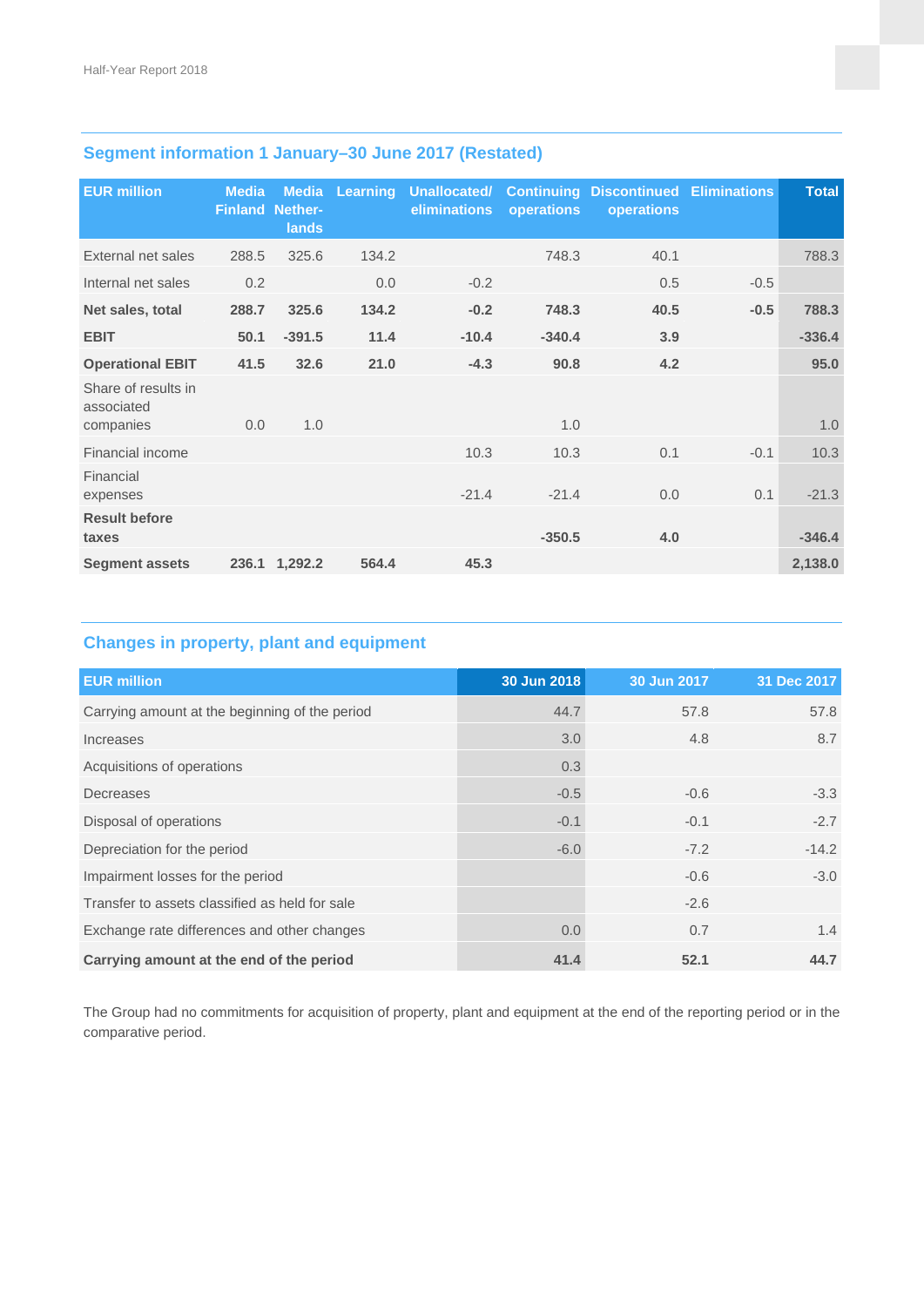## **Acquisitions and divestments**

#### **Impact of business acquisitions on Group's assets and liabilities**

| <b>EUR million</b>                                                                                                        | H1 2018 | FY 2017 |
|---------------------------------------------------------------------------------------------------------------------------|---------|---------|
| Property, plant and equipment                                                                                             | 0.3     |         |
| Intangible assets                                                                                                         | 14.1    | 3.2     |
| Other non-current assets                                                                                                  | 0.1     |         |
| Other current assets                                                                                                      | 4.8     |         |
| Assets, total                                                                                                             | 19.2    | 3.2     |
| Non-current liabilities                                                                                                   | $-0.7$  |         |
| <b>Current liabilities</b>                                                                                                | $-2.6$  | $-0.4$  |
| Liabilities, total                                                                                                        | $-3.3$  | $-0.4$  |
| Fair value of acquired net assets                                                                                         | 15.9    | 2.8     |
| Acquisition cost                                                                                                          | 18.6    | 2.9     |
| Non-controlling interests, based on the proportionate interest in the recognised<br>amounts of the assets and liabilities | 1.0     |         |
| Fair value of previously held interest                                                                                    | 2.2     |         |
| Fair value of acquired net assets                                                                                         | $-15.9$ | $-2.8$  |
| <b>Goodwill from the acquisitions</b>                                                                                     | 5.9     | 0.1     |

#### **Acquisitions of non-controlling interests**

| <b>EUR million</b>                  | H1 2018 | <b>FY 2017</b> |
|-------------------------------------|---------|----------------|
| Acquisition cost                    | 2.0     | 14.0           |
| Book value of the acquired interest | 0.4     | 2.6            |
| Impact on consolidated equity       | $-1.6$  | $-11.4$        |

#### **Cash paid to obtain control, net of cash acquired**

| <b>EUR million</b>                                         | H1 2018 | <b>FY 2017</b> |
|------------------------------------------------------------|---------|----------------|
| Acquisition cost                                           | 18.6    | 2.9            |
| Cash and cash equivalents of acquired operations           | $-3.3$  |                |
| Decrease $(+)$ / increase $(-)$ in acquisition liabilities | $-1.8$  | 0.1            |
| Cash paid to obtain control, net of cash acquired          | 13.5    | 3.1            |
| Cash paid on acquisitions of non-controlling interests     | 2.0     | 11.2           |

For H1 2018, the following acquisitions are included in the calculation: N.C.D. Production, TAT-Palvelut Oy, Tikkurila Festival and Finnish News Agency (STT). More information on the most material acquisitions is provided on p. 9.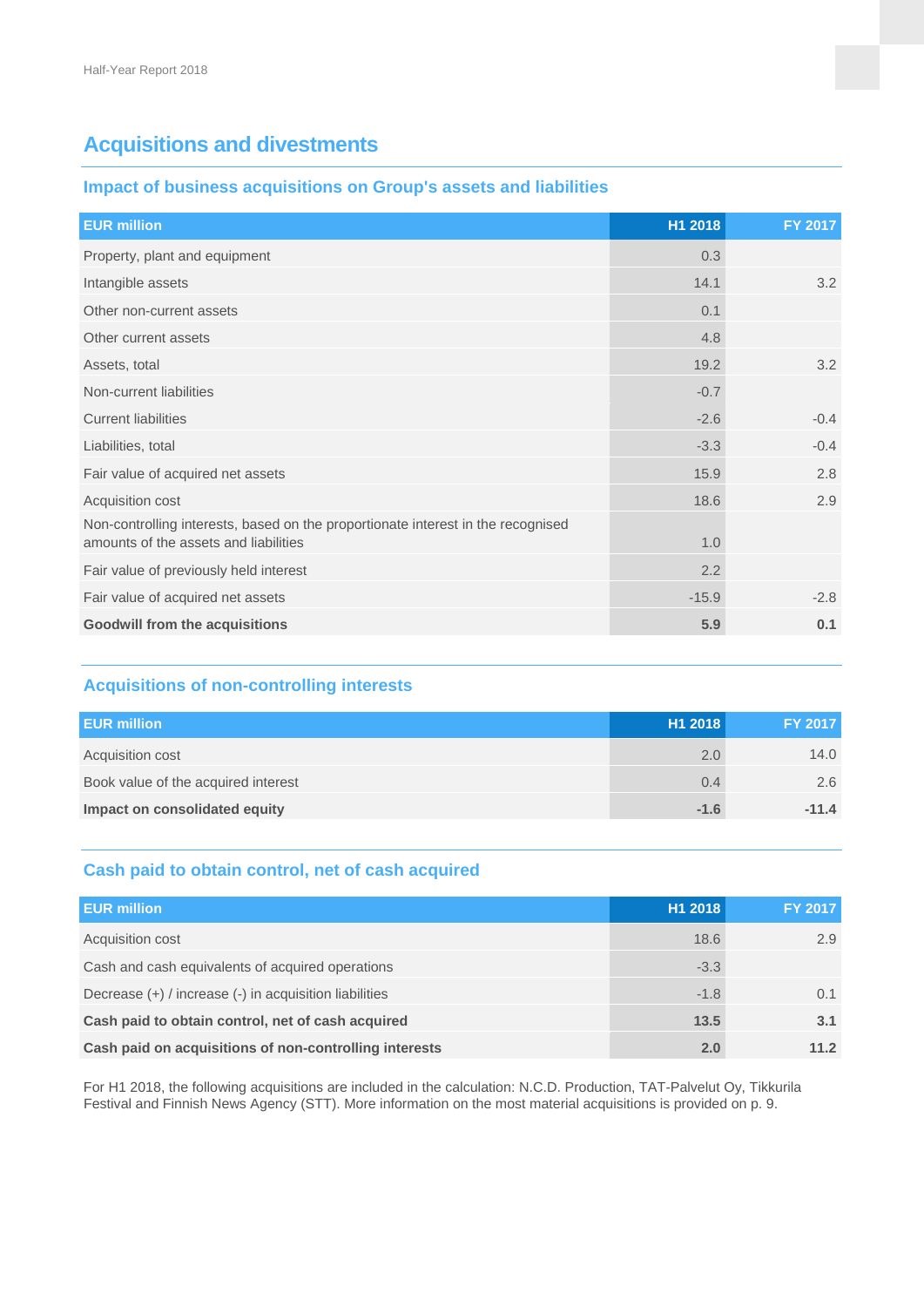## **Impact of divestments on Group's assets and liabilities**

| <b>EUR million</b>                       | <b>Belgium</b> | <b>Other</b> | H1 2018 | <b>SBS</b> | <b>Other</b> | FY 2017  |
|------------------------------------------|----------------|--------------|---------|------------|--------------|----------|
| Property, plant and equipment            |                | 0.1          | 0.1     | 2.6        | 0.1          | 2.7      |
| Goodwill                                 |                | 0.0          | 0.0     | 715.5      | 14.3         | 729.8    |
| Other intangible assets                  | 0.7            |              | 0.7     | 200.3      | 2.6          | 202.9    |
| Inventories                              | 0.2            |              | 0.2     |            |              |          |
| Trade and other receivables              | 1.5            | 0.2          | 1.7     | 38.3       | 0.7          | 39.0     |
| Cash and cash equivalents                |                | 0.2          | 0.2     | 25.8       | 3.1          | 28.9     |
| Assets, total                            | 2.4            | 0.5          | 2.9     | 982.5      | 20.8         | 1,003.3  |
| Deferred tax liabilities                 | $-0.2$         |              | $-0.2$  | $-18.1$    | $-0.6$       | $-18.7$  |
| <b>Financial liabilities</b>             |                |              |         | $-46.0$    |              | $-46.0$  |
| Trade and other payables                 | $-11.7$        | $-0.3$       | $-12.0$ | $-112.4$   | $-0.6$       | $-113.0$ |
| Liabilities, total                       | $-11.9$        | $-0.3$       | $-12.2$ | $-176.6$   | $-1.1$       | $-177.7$ |
| Derecognised non-controlling<br>interest |                |              |         | $-117.2$   |              | $-117.2$ |
| Net assets                               | $-9.5$         | 0.2          | $-9.3$  | 688.7      | 19.7         | 708.4    |
| Adjustment to capital loss               |                |              |         |            | 0.3          | 0.3      |
| Sales price                              | 23.5           | 2.5          | 26.0    | 237.1      | 29.0         | 266.1    |
| Transaction fees paid                    |                |              |         | $-5.6$     | $-0.3$       | $-5.9$   |
| Net result from sale of<br>operations    | 33.0           | 2.3          | 35.3    | $-457.2$   | 9.3          | $-448.0$ |

## **Cash flow from sale of operations**

| <b>EUR million</b>                                            | <b>Belgium</b> | <b>Other</b> | H1 2018 | <b>SBS</b> | <b>Other</b> | FY 2017 |
|---------------------------------------------------------------|----------------|--------------|---------|------------|--------------|---------|
| Sales price                                                   | 23.5           | 2.5          | 26.0    | 237.1      | 29.0         | 266.1   |
| Transaction fees paid                                         |                |              |         | $-5.6$     | $-0.3$       | $-5.9$  |
| Cash and cash equivalents of<br>divested operations           |                | $-0.2$       | $-0.2$  | $-25.8$    | $-3.1$       | $-28.9$ |
| Decrease (+) / increase (-) in<br>receivables from divestment | $-16.2$        | 0.9          | $-15.3$ |            | 4.2          | 4.2     |
| Cash flow from sale of<br>operations                          | 7.3            | 3.2          | 10.4    | 205.6      | 29.7         | 235.4   |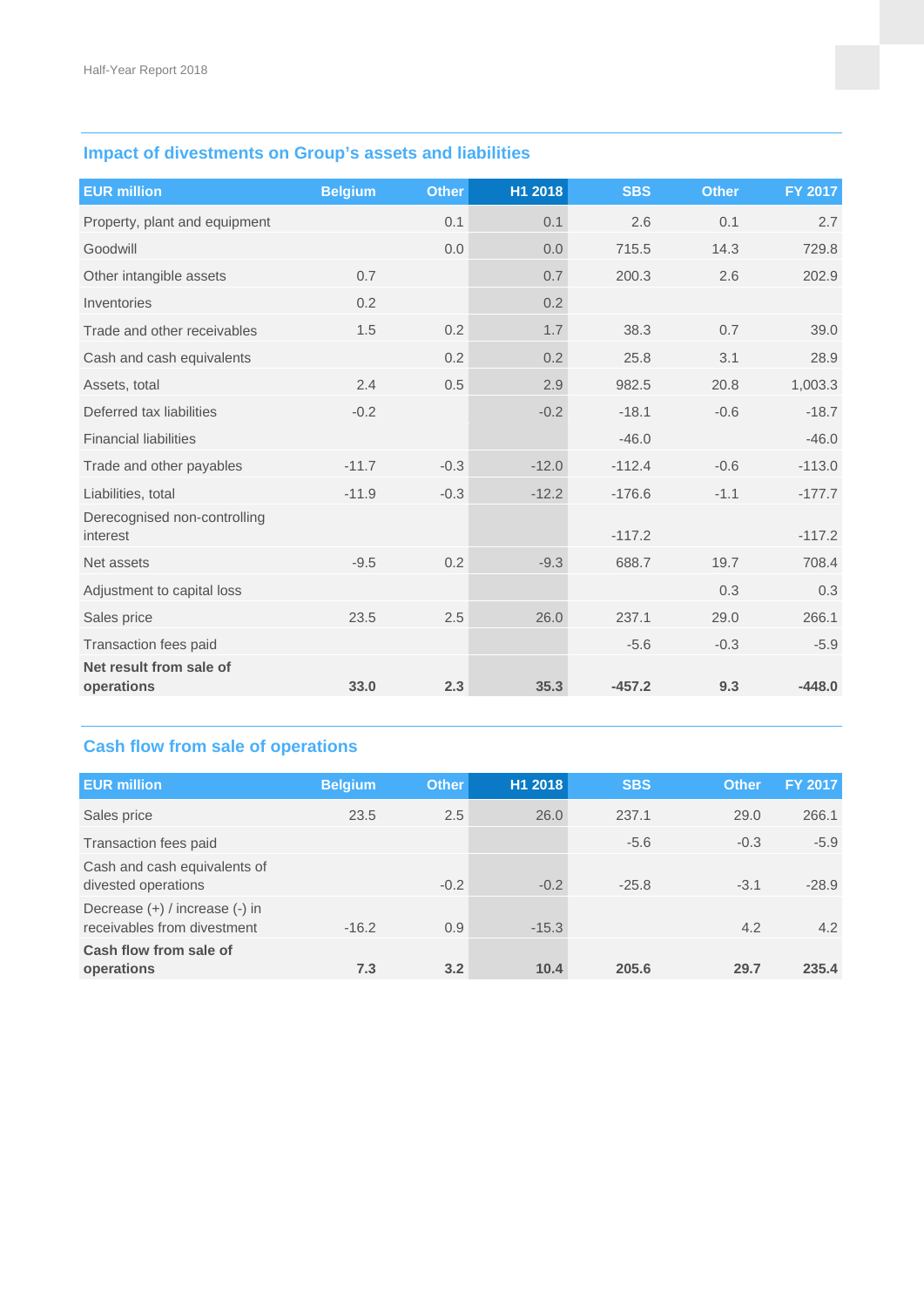## **Discontinued operations in 2018**

On 16 January 2018, Sanoma announced an intention to divest its Belgian women's magazine portfolio to Roularta Media Group by the end of the second quarter of 2018. The divestment was completed on 29 June 2018. The operations were reclassified as discontinued operations. The income statement and cash flow statement are presented in the following two tables.

#### **Income statement of discontinued operations**

| <b>EUR million</b>                                 | H1 2018 | H1 2017 |
|----------------------------------------------------|---------|---------|
| <b>Net sales</b>                                   | 37.1    | 40.5    |
| Other operating income                             | 36.7    | 0.0     |
| Materials and services                             | $-15.2$ | $-17.0$ |
| Employee benefit expenses                          | $-24.4$ | $-7.2$  |
| Other operating expenses                           | $-14.8$ | $-11.9$ |
| Depreciation, amortisation and impairment losses   | $-0.5$  | $-0.5$  |
| <b>EBIT</b>                                        | 18.8    | 3.9     |
| Financial income                                   |         | 0.1     |
| Financial expenses                                 | 0.0     | 0.0     |
| <b>Result before taxes</b>                         | 18.8    | 4.0     |
| Income taxes                                       | $-5.9$  | $-1.5$  |
| Result for the period from discontinued operations | 12.9    | 2.5     |

#### **Cash flow related to discontinued operations**

| <b>EUR million</b>         | H <sub>1</sub> 2018 | H <sub>1</sub> 2017 |
|----------------------------|---------------------|---------------------|
| Cash flow from operations  | $-0.7$              | -4.6                |
| Cash flow from investments | $-0.1$              | 3.3                 |
| Cash flow from financing   |                     |                     |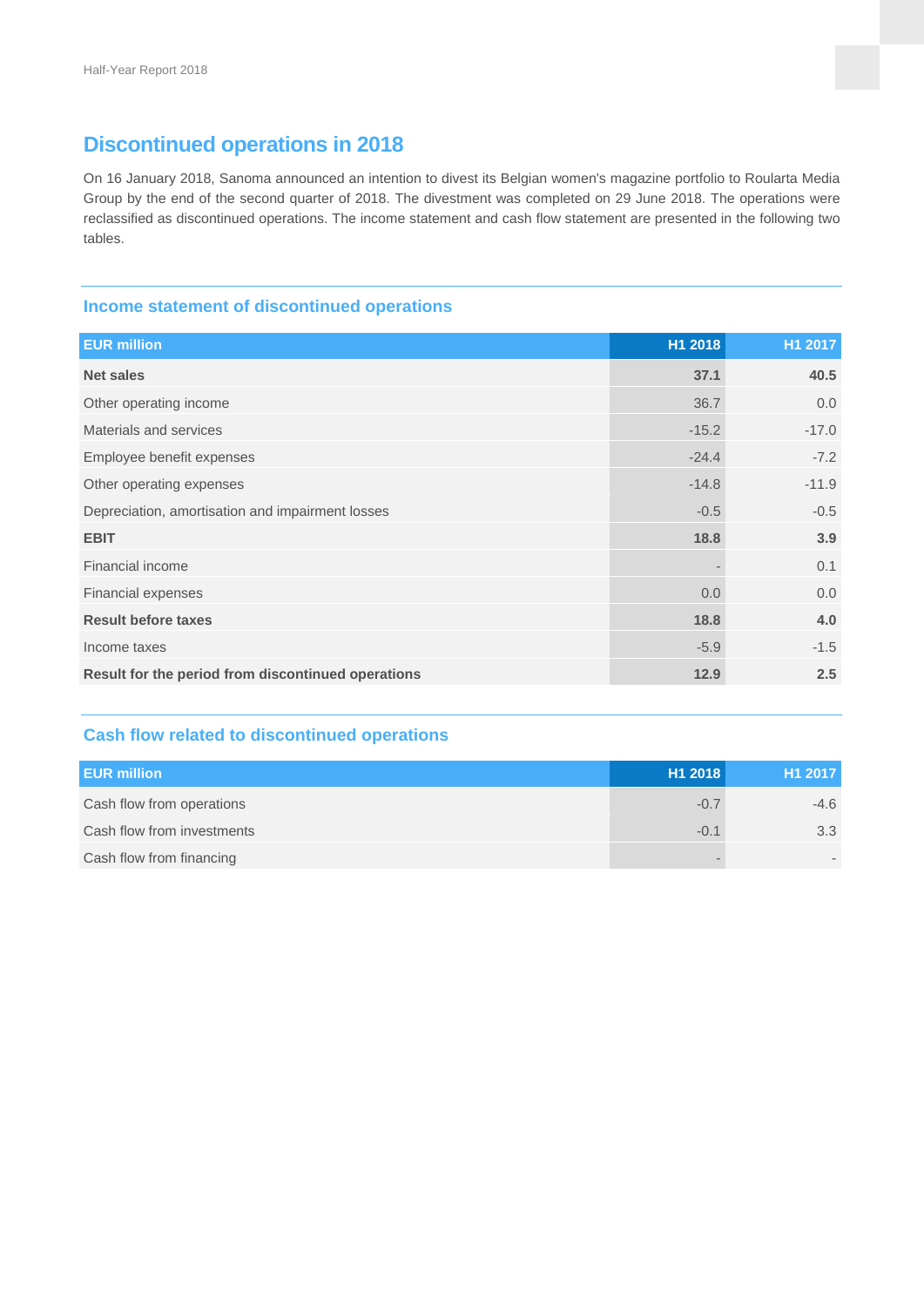#### **Contingent liabilities**

| <b>EUR million</b>                       | 30 Jun 2018 | 30 Jun 2017 | 31 Dec 2017 |
|------------------------------------------|-------------|-------------|-------------|
| <b>Contingencies for own commitments</b> |             |             |             |
| Pledges                                  | 1.6         | 2.4         | 1.5         |
| Other items                              | 15.0        | 24.9        | 24.7        |
| Total                                    | 16.6        | 27.3        | 26.2        |
| <b>Other commitments</b>                 |             |             |             |
| Operating lease liabilities              | 232.3       | 286.0       | 249.4       |
| Royalties                                | 3.8         | 11.9        | 7.8         |
| Other items                              | 47.0        | 65.9        | 49.3        |
| Total                                    | 283.1       | 363.8       | 306.4       |
| <b>Total</b>                             | 299.7       | 391.1       | 332.6       |

At the end of the reporting period, the commitments for acquisition of intangible assets (film and TV broadcasting rights included) were EUR 21.4 million (2017: 146.2).

#### **Derivative instruments**

| <b>EUR million</b>                                  | 30 Jun 2018 | 30 Jun 2017 | 31 Dec 2017 |
|-----------------------------------------------------|-------------|-------------|-------------|
| <b>Fair values</b>                                  |             |             |             |
| Interest rate derivatives (incl. accrued interests) |             |             |             |
| Interest rate swaps                                 |             | $-0.2$      |             |
| <b>Currency derivatives</b>                         |             |             |             |
| Forward contracts (positive fair values)            | 0.3         | 0.9         | 1.1         |
| Forward contracts (negative fair values)            | $-0.4$      | $-2.2$      | $-1.7$      |
| <b>Nominal values</b>                               |             |             |             |
| Interest rate derivatives                           |             |             |             |
| Interest rate swaps                                 |             | 100.0       |             |
| <b>Currency derivatives</b>                         |             |             |             |
| Forward contracts                                   | 30.3        | 66.4        | 66.4        |

The fair value of the foreign currency forward contracts is determined using forward exchange market rates at the balance sheet date. The fair value of the interest rate swaps is calculated as the present value of the estimated future cash flows.